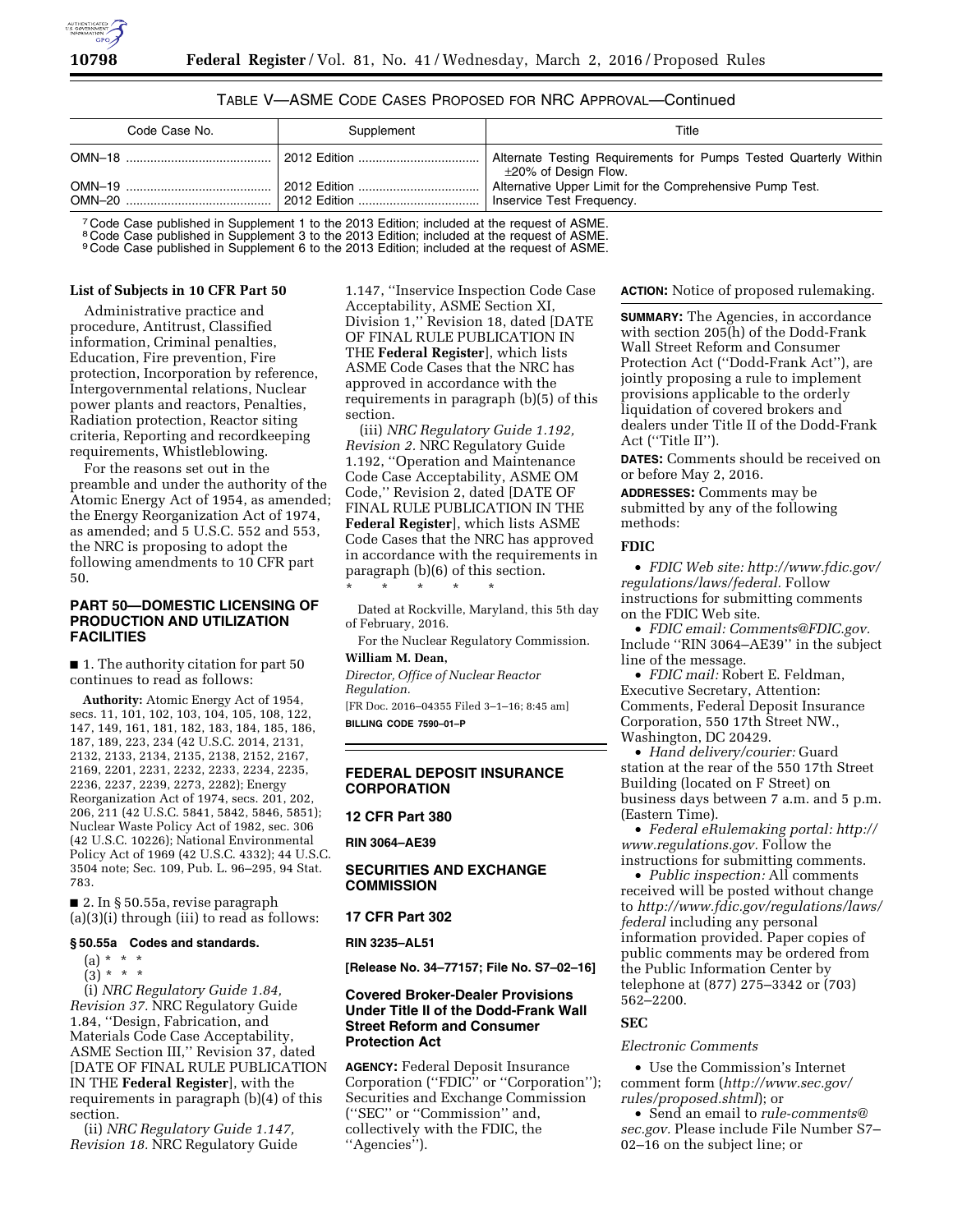• Use the Federal eRulemaking Portal (*<http://www.regulations.gov>*). Follow the instructions for submitting comments.

#### *Paper Comments*

• Send paper comments in triplicate to Secretary, Securities and Exchange Commission, 100 F Street NE., Washington, DC 20549–1090.

All submissions should refer to File Number S7–02–16. This file number should be included on the subject line if email is used. To help the Commission process and review your comments more efficiently, please use only one method. The Commission will post all comments on the Commission's Web site (*[http://www.sec.gov/rules/](http://www.sec.gov/rules/proposed.shtml) [proposed.shtml](http://www.sec.gov/rules/proposed.shtml)*). Comments also are available for Web site viewing and printing in the Commission's Public Reference Room, 100 F Street NE., Washington, DC 20549, on official business days between the hours of 10:00 a.m. and 3:00 p.m. All comments received will be posted without change; the Commission does not edit personal identifying information from submissions. You should submit only information that you wish to make publicly available.

Studies, memoranda or other substantive items may be added by the Commission or staff to the comment file during this rulemaking. A notification of the inclusion in the comment file of any such materials will be made available on the Commission's Web site. To ensure direct electronic receipt of such notifications, sign up through the ''Stay Connected'' option at *[www.sec.gov](http://www.sec.gov)* to receive notifications by email.

## **FOR FURTHER INFORMATION CONTACT:**

#### **FDIC**

Peter Miller, Assistant Director, Division of Resolutions and Receiverships, at (917) 320–2589; John Oravec, Senior Resolution Advisor, Office of Complex Financial Institutions, at (202) 898–6612; Elizabeth Falloon, Supervisory Counsel, Legal Division, at (703) 562–6148; Pauline Calande, Senior Counsel, Legal Division, at (202) 898–6744.

## **SEC**

Thomas K. McGowan, Associate Director, at (202) 551–5521; Randall W. Roy, Deputy Associate Director, at (202) 551–5522; Raymond A. Lombardo, Branch Chief, at (202) 551–5755; Jane D. Wetterau, Attorney Advisor, at (202) 551–4483, Division of Trading and Markets, Securities and Exchange Commission, 100 F Street NE., Washington, DC 20549–7010. **SUPPLEMENTARY INFORMATION:** 

# I. Background

- II. Proposed Rule
- A. Definitions
- 1. Definitions Relating to Covered Broker-Dealers
- 2. Additional Definitions
- B. Appointment of Receiver and Trustee for Covered Broker-Dealer
- C. Notice and Application for Protective Decree for Covered Broker-Dealer
- D. Bridge Broker-Dealer
- 1. Power To Establish Bridge Broker-Dealer; Transfer of Customer Accounts and Other Assets and Liabilities
- 2. Other Provisions With Respect to Bridge Broker-Dealer
- E. Claims of Customers and Other Creditors of a Covered Broker-Dealer
- F. Additional Proposed Sections
- III. Requests for Comments
- A. In General
- B. Requests for Comment on Certain Specific Matters
- IV. Paperwork Reduction Act
- V. Economic Analysis
	- A. Introduction and General Economic Considerations
	- B. Economic Baseline
	- 1. SIPC's Role
	- 2. The Corporation's Power To Establish Bridge Broker-Dealers
	- 3. Satisfaction of Customer Claims C. Benefits, Costs and Effects on Efficiency,
	- Competition, and Capital Formation 1. Anticipated Benefits
	- 2. Anticipated Costs
	- 3. Effects on Efficiency, Competition, and
	- Capital Formation
- D. Alternatives Considered
- E. Request for Comment
- VI. Regulatory Analysis and Procedures A. Regulatory Flexibility Act Analysis
	- B. The Treasury and General Government Appropriations Act, 1999—Assessment of Federal Regulations and Policies on Families
- C. Plain Language
- VII. Consideration of Impact on the Economy VIII. Statutory Authority

#### **I. Background**

Title II of the Dodd-Frank Act 1 provides an alternative insolvency regime for the orderly liquidation of large financial companies that meet specified criteria.2 Section 205 of Title II sets forth certain provisions specific to the orderly liquidation of certain large broker-dealers, and paragraph (h) of section 205 requires the Agencies, in consultation with the Securities Investor Protection Corporation ("SIPC"), jointly to issue rules to implement section 205.3

In the case of a broker-dealer, or in which the largest U.S. subsidiary of a

2*See* 12 U.S.C. 5384 (pertaining to the orderly liquidation of covered financial companies).

3*See* 12 U.S.C. 5385 (pertaining to the orderly liquidation of covered broker-dealers).

*financial company* 4 is a broker-dealer, the Board of Governors of the Federal Reserve (''Board'') and the Commission are authorized jointly to issue a written orderly liquidation recommendation to the U.S. Treasury Secretary (''Secretary''). The FDIC must be consulted in such a case.

The recommendation, which may be *sua sponte* or at the request of the Secretary, must contain a discussion regarding eight criteria enumerated in section  $203(a)(2)^5$  and be approved by a vote of not fewer than a two-thirds majority of each agency's governing body then serving.6 Based on similar but not identical criteria enumerated in section 203(b), the Secretary would consider the recommendation and (in consultation with the President) determine whether the financial company poses a systemic risk meriting liquidation under Title II.7

Title II also provides that in any case in which the Corporation is appointed receiver for a *covered financial company,*8 the Corporation may appoint itself as receiver for any *covered subsidiary* 9 if the Corporation and the Secretary make the requisite joint determination specified in section 210.10

A company that is the subject of an affirmative section 203(b) or section 210(a)(1)(E) determination would be considered a *covered financial company*  for purposes of Title II.11 As discussed below, a *covered broker or dealer* is a covered financial company that is registered with the Commission as a broker or dealer and is a member of SIPC.12 Irrespective of how the brokerdealer was placed into a Title II resolution, section 205 regarding the liquidation of covered broker-dealers and the proposed rule (if adopted) would always apply to the broker-dealer even if section 210 is invoked.13

Upon a determination under section 203 or section 210, a covered financial

- required in cases involving broker-dealers). 7*See* 12 U.S.C. 5383(b) (pertaining to a
- determination by the Secretary).

8*See* 12 U.S.C. 5381(a)(8) (definition of covered financial company).

9*See* 12 U.S.C. 5381(a)(9) (definition of covered subsidiary). A covered subsidiary of a covered financial company could include a broker-dealer. 10*See* 12 U.S.C. 5390(a)(1)(e).

11*See* 12 U.S.C. 5381(a)(8) (definition of covered financial company); 12 U.S.C. 5390(a)(1)(E)(ii) (treatment as covered financial company).

12*See* 12 U.S.C. 5381(a)(7) (definition of covered broker or dealer). For convenience, we hereinafter refer to entities that meet this definition as covered broker-dealers.

13*See* 12 U.S.C. 5390(a)(1)(E).

<sup>1</sup> *Dodd-Frank Wall Street Reform and Consumer Protection Act of 2010,* Public Law 111–203, 124 Stat. 1376 (2010) and codified at 12 U.S.C. 5301 *et seq.* Title II of the Dodd-Frank Act is codified at 12 U.S.C. 5381–5394.

<sup>4</sup>Section 201(a)(11) of the Dodd-Frank Act (12 U.S.C. 5381(a)(11)) (defining *financial company*).

<sup>5</sup>*See* 12 U.S.C. 5383(a)(2)(A) through (G). 6*See* 12 U.S.C. 5383(a)(1)(B) (pertaining to vote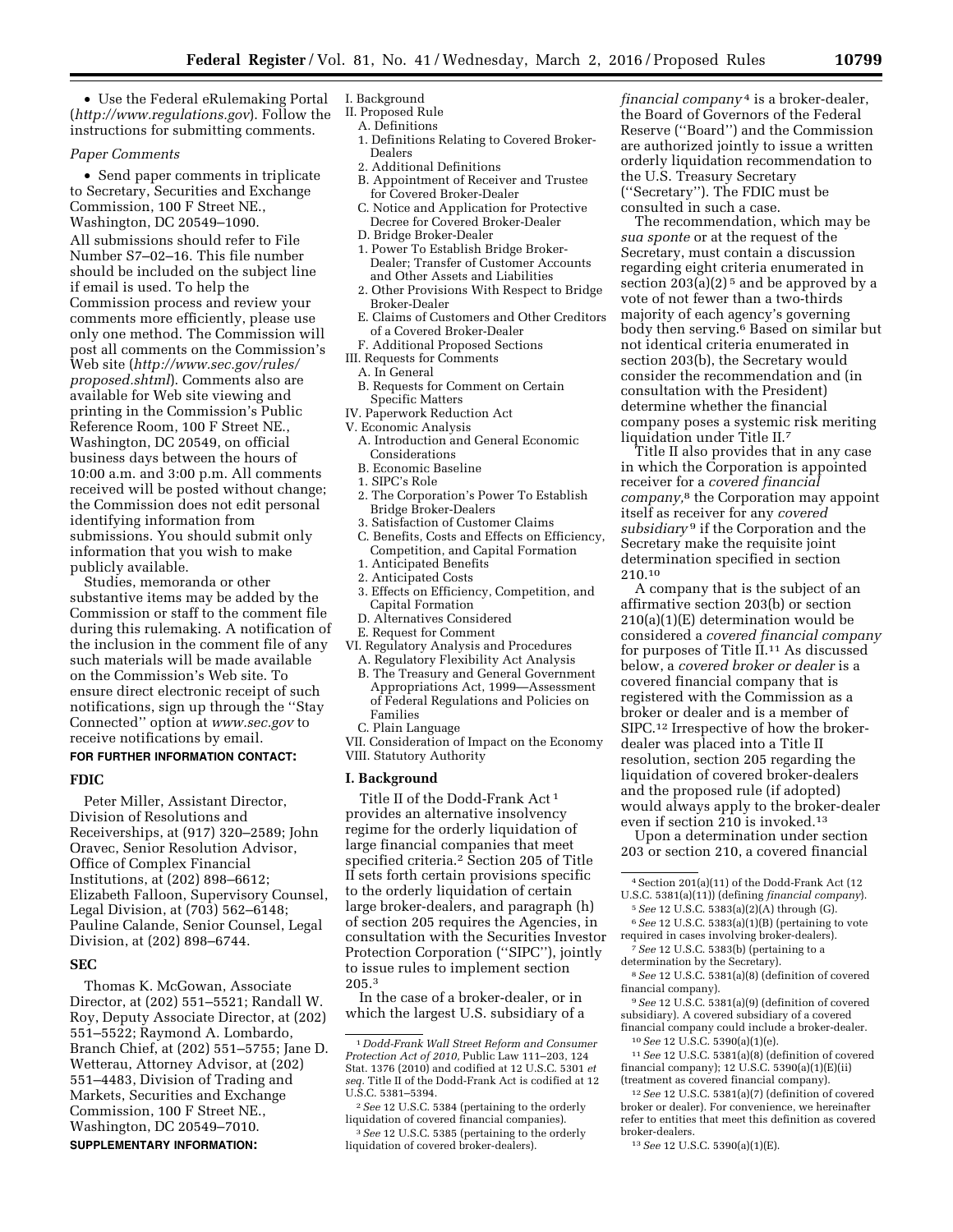company would be placed into an orderly liquidation proceeding and the FDIC would be appointed receiver.<sup>14</sup> In the case of a covered broker-dealer, the FDIC would appoint SIPC as trustee for the covered broker-dealer.15 Although the statute refers to the appointment of SIPC as trustee for the ''liquidation of the covered broker-dealer under [the Securities Investor Protection Act (''SIPA'')]'',16 the proposed rule simply refers to SIPC as trustee for the covered broker-dealer since the Title II receivership is not a liquidation of the covered broker-dealer under SIPA, but rather an orderly liquidation of the broker-dealer under Title II that incorporates the customer protection provisions of SIPA. The FDIC could utilize a bridge financial company, a bridge broker-dealer,<sup>17</sup> as a means to liquidate the covered broker-dealer, transferring customer accounts and associated customer name securities and customer property to such bridge financial company.18 In the event that a bridge broker-dealer were created, SIPC, as trustee under SIPA for the covered broker-dealer, would determine claims and distribute assets retained in the receivership of the covered brokerdealer in a manner consistent with SIPA.19 The transfer of customer property, and advances from SIPC, made to the bridge broker-dealer and allocated to a customer's account at the bridge broker-dealer would satisfy a customer's net equity claims against the covered broker-dealer to the extent of the value, as of the appointment date, of such allocated property. SIPC would have no powers or duties with respect to assets and liabilities of the bridge broker-dealer.20 This rulemaking clarifies for purposes of section 205(h): 21 How the customer protections of SIPA will be integrated with the other provisions of Title II; the roles of the Corporation as receiver and SIPC as trustee for a covered broker-dealer; and the administration of claims in an

20 12 U.S.C. 5385(b)(1).

orderly liquidation of a covered brokerdealer.

# **II. Proposed Rule**

## *A. Definitions* 22

The proposed definitions section would define certain key terms. Consistent with the remainder of the proposed rule, the definitions are designed to help ensure that, as the statute requires, net equity claims of customers against a covered brokerdealer are determined and satisfied in a manner and amount that is at least as beneficial to customers as would have been the case had the covered brokerdealer been liquidated under SIPA without the appointment of the FDIC as receiver and without any transfer of assets or liabilities to a bridge financial company, and with a filing date as of the date on which the FDIC was appointed as receiver.23 To effectuate the statutory requirement, the definitions in the proposed rule are very similar or identical to the corresponding definitions in SIPA and Title II of the Dodd-Frank Act, and where they differ, it is for purposes of clarity only and not to change or modify the meaning of the definitions under either Act.

1. Definitions Relating to Covered Broker-Dealers

The term *covered broker or dealer*  would be defined as ''a covered financial company that is a qualified broker or dealer.'' 24 Pursuant to section 201(a)(10) of the Dodd-Frank Act, the terms *customer, customer name securities, customer property,* and *net equity* in the context of a covered broker-dealer will have the same meaning as the corresponding terms in section 16 of SIPA.25

Section 16(2)(A) of SIPA defines *customer* of a debtor, in pertinent part, as any person (including any person with whom the debtor deals as principal or agent) who has a claim on account of securities received, acquired, or held by the debtor in the ordinary course of its business as a broker or dealer from or for the securities accounts of such person for safekeeping, with a view to sale, to cover consummated sales,

25 12 U.S.C. 5381(a)(10). *See also* 15 U.S.C. 78*lll*  and §§ 380.60 and 302.100, as proposed.

pursuant to purchases, as collateral, security, or for purposes of effecting transfer.26 Section 16(3) of SIPA defines *customer name securities* as securities which were held for the account of a customer on the filing date by or on behalf of the debtor and which on the filing date were registered in the name of the customer, or were in the process of being so registered pursuant to instructions from the debtor, but does not include securities registered in the name of the customer which, by endorsement or otherwise, were in negotiable form.27 Section 16(4) of SIPA defines *customer property,* in pertinent part, as cash and securities (except customer name securities delivered to the customer) at any time received, acquired, or held by or for the account of a debtor from or for the securities accounts of a customer, and the proceeds of any such property transferred by the debtor, including property unlawfully converted.28

Section (16)(11) of SIPA defines *net equity* as the dollar amount of the account or accounts of a customer, to be determined by:

1. Calculating the sum which would have been owed by the debtor to such customer if the debtor had liquidated, by sale or purchase on the filing date—

a. All securities positions of such customer (other than customer name securities reclaimed by such customer); and

b. All positions in futures contracts and options on futures contracts held in a portfolio margining account carried as a securities account pursuant to a portfolio margining program approved by the Commission, including all property collateralizing such positions, to the extent that such property is not otherwise included herein; *minus* 

2. Any indebtedness of such customer to the debtor on the filing date; *plus* 

3. Any payment by such customer of such indebtedness to the debtor which is made with the approval of the trustee and within such period as the trustee may determine (but in no event more than sixty days after the publication of notice under section (8)(a) [of SIPA]).29

The proposed definition of *appointment date* is the date of the appointment of the Corporation as receiver for a covered financial company that is a covered broker or

28 15 U.S.C. 78*lll*(4). *See also* §§ 380.60(g) and 302.100(g), as proposed.

<sup>14</sup>*See* 12 U.S.C. 5384 (pertaining to orderly liquidation of covered financial companies).

<sup>15</sup>*See* 12 U.S.C. 5385(a) (appointment of SIPC as trustee for the liquidation).

<sup>16</sup> 12 U.S.C. 5385(a)(1).

<sup>17</sup>*See* Section II.A.2 below for a definition of bridge broker or dealer. For convenience, we hereinafter refer to entities that meet that definition as bridge broker-dealers.

<sup>18</sup>*See* 12 U.S.C. 5390(h)(2)(H) (pertaining to the Corporation's authority to organize bridge financial companies). *See also infra* section II.D.2 (describing the process of transferring accounts to the bridge broker-dealer).

<sup>19</sup>*See* 12 U.S.C. 5385(a)(2)(B) (pertaining to the administration by SIPC of assets of the covered broker-dealer not transferred to a bridge brokerdealer).

<sup>21</sup> 12 U.S.C. 5385(f).

<sup>22</sup> If adopted, the definitions section would appear in 12 CFR 380.60 for purposes of the Corporation and 17 CFR 302.100 for purposes of the Commission.

<sup>23</sup>*See* 12 U.S.C. 5385(f)(1) (pertaining to obligations to customers) and 12 U.S.C. 5385(d)(1)(A) through (C) (limiting certain actions of the Corporation that would adversely affect, diminish or otherwise impair certain customer rights).

<sup>24</sup>*See* §§ 380.60(d) and 302.100(d), as proposed. *See also* 12 U.S.C. 5381(a)(7).

<sup>26</sup> 15 U.S.C. 78*lll*(2)(A). *See also* §§ 380.60(e) and 302.100(e), as proposed.

<sup>27</sup> 15 U.S.C. 78*lll*(3). *See also* §§ 380.60(f) and 302.100(f), as proposed.

<sup>29</sup> 15 U.S.C. 78*lll*(11) (emphasis added). *See also*  §§ 380.60(h) and 302.100(h), as proposed.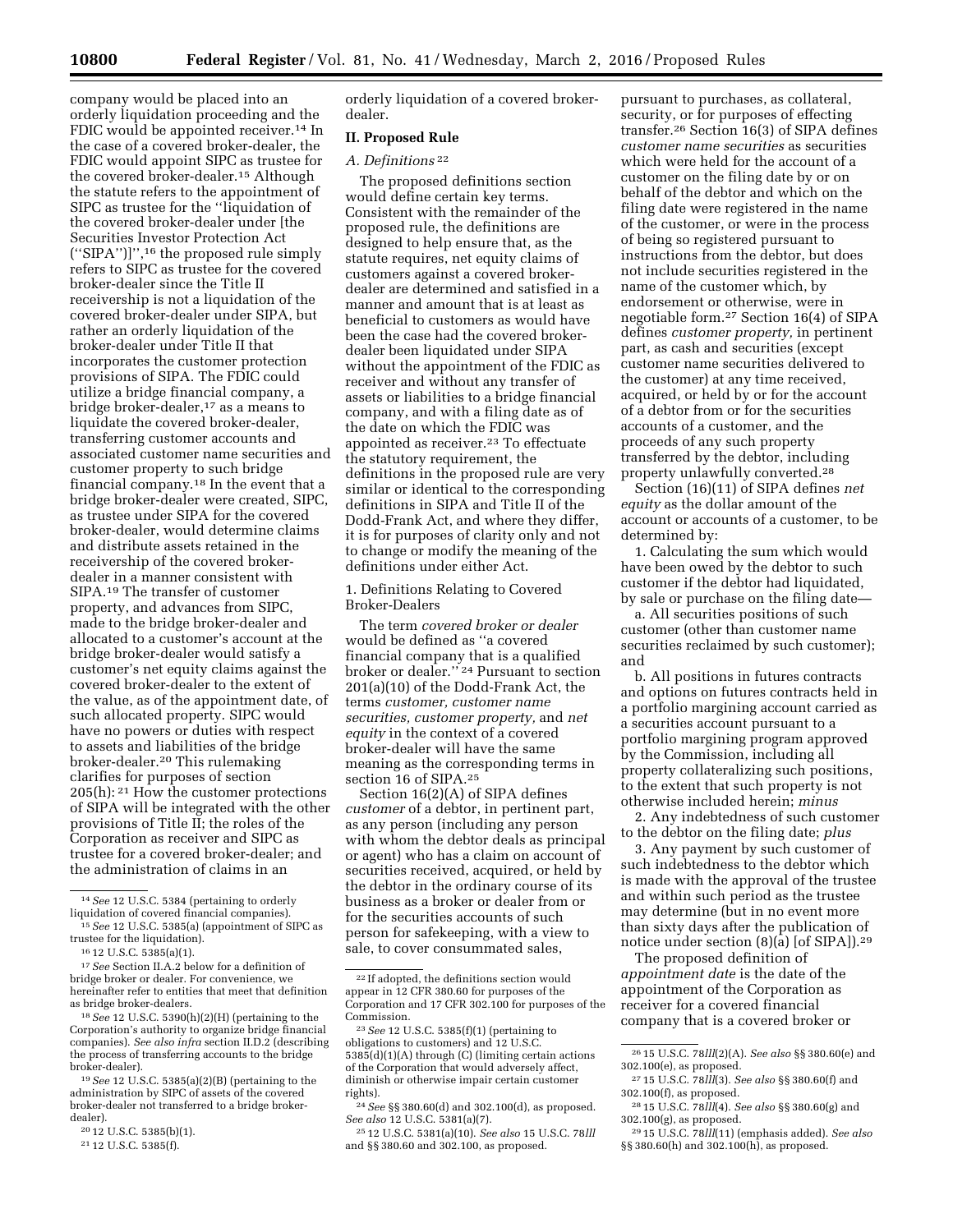dealer.30 The appointment date would constitute the *filing date* as that term is used under SIPA 31 and, like the filing date under SIPA, is the reference date for the computation of net equity.32

# 2. Additional Definitions

In addition to the definitions relating to covered broker-dealers under section  $201(a)(10)$  of the Dodd-Frank Act,<sup>33</sup> the Agencies also propose to define the following terms: (1) *bridge broker or dealer;* 34 (2) *Commission;* 35 (3) *qualified broker or dealer;* 36 (4) *SIPA* 37 and (5) *SIPC.* 38

The term *bridge broker or dealer*  would be defined as a new financial company organized by the Corporation in accordance with section 210(h) of the Dodd-Frank Act for the purpose of resolving a covered broker or dealer.39 The term *Commission* would be defined as the Securities and Exchange Commission.40 The term *qualified broker or dealer* would refer to a broker or dealer that (A) is registered with the Commission under section 15(b) of the Securities Exchange Act of 1934 (15 U.S.C. 78o(b)); and (B) is a member of SIPC, but is not itself subject to a Title II receivership.41 This definition is consistent with the statutory definition but is abbreviated for clarity. It is not intended to change or modify the statutory definition. The term *SIPA*  would refer to the Securities Investor Protection Act of 1970, 15 U.S.C. 78aaa– *lll.*42 The term *SIPC* would refer to the Securities Investor Protection Corporation.43

## *B. Appointment of Receiver and Trustee for Covered Broker-Dealer* 44

Upon the FDIC's appointment as receiver for a covered broker-dealer,

35*See* §§ 380.60(c) and 302.100(c), as proposed.

- 40*See* §§ 380.60(c) and 302.100(c), as proposed.
- 41*See* §§ 380.60(i) and 302.100(i), as proposed.
- 42*See* §§ 380.60(j) and 302.100(j), as proposed.
- 43*See* §§ 380.60(k) and 302.100(k), as proposed.

44 If adopted, the section about the appointment of receiver and trustee for covered broker-dealers would appear in 12 CFR 380.61 for purposes of the

Corporation and 17 CFR 302.101 for purposes of the Commission. The rule text in both CFRs will be identical.

section 205 of the Dodd-Frank Act specifies that the Corporation shall appoint SIPC to act as trustee for the liquidation under SIPA of the covered broker-dealer.45 The proposed rule deviates from the statutory language in some cases to clarify the orderly liquidation process. For example, the proposed rule would make it clear that SIPC is to be appointed as trustee for the covered broker-dealer but deletes the phrase ''for the liquidation under SIPA'' since in reality there is no proceeding under SIPA and the covered brokerdealer is being liquidated under Title II. Section 205 of the Dodd-Frank Act also states that court approval is not required for such appointment.46 For ease and clarity, the proposed rule would incorporate these statutory roles which are further explained in other sections of the proposed rule.47

# *C. Notice and Application for Protective Decree for Covered Broker-Dealer* 48

Upon the appointment of SIPC as trustee for the covered broker-dealer, Title II requires SIPC, as trustee, promptly to file an application for a protective decree with a federal district court, and SIPC and the Corporation, in consultation with the Commission, jointly to determine the terms of the protective decree to be filed.49 Although a SIPA proceeding is conducted under bankruptcy court supervision,<sup>50</sup> a Title II proceeding is conducted entirely outside of the bankruptcy courts, through an administrative process, with the FDIC acting as receiver.51 As a result, a primary purpose of filing a notice and application for a protective decree is to give notice to interested parties that an orderly liquidation proceeding has been initiated. The proposed rule on notice and application for protective decree provides additional clarification of the statutory requirement by setting forth the venue in which the notice and application for a protective decree is to be filed. It states that a notice and application for a protective decree is to be filed with the federal district court in which a liquidation of the covered broker-dealer

48 If adopted, the notice and application for protective decree for the covered broker-dealer section will appear in 12 CFR 380.62 for purposes of the FDIC and 17 CFR 302.102 for purposes of the Commission.

49*See* 12 U.S.C. 5385(b)(3) (pertaining to the filing of a protective decree by SIPC).

51*See* 15 U.S.C. 5388 (requiring the dismissal of all other bankruptcy or insolvency proceedings upon the appointment of the Corporation as receiver for a covered financial company).

under SIPA is pending, or if no such SIPA liquidation is pending, the federal district court for the district within which the covered broker-dealer's principal place of business is located.52 This court is a federal district court of competent jurisdiction specified in section 21 or 27 of the Exchange Act, 15 U.S.C. 78u, 78aa.53 It also is the court with jurisdiction over suits seeking de novo judicial claims determinations under section 210(a)(4)(A) of the Dodd-Frank Act.54 While the statute grants authority to file the notice and application for a protective decree in any federal court of competent jurisdiction specified in section 21 or 27 or the Securities Exchange Act of 1934, the proposed rule restricts the filing to the courts specified above in order to make it easier for interested parties to know where the protective decree might be filed. The proposed rule also clarifies that if the notice and application for a protective decree is filed on a date other than the appointment date, the filing shall be deemed to have occurred on the appointment date for purposes of the rule.55

This proposed section of the rule governing the notice and application for a protective decree would also include a non-exclusive list of notices drawn from other parts of Title II.56 The goal would be to inform interested parties that the covered broker-dealer is in orderly liquidation, and to highlight the application of certain provisions of the orderly liquidation authority particularly with respect to applicable stays and other matters that might be addressed in a protective decree issued under SIPA. A notice and application for a protective decree under Title II may, among other things, provide for notice: (1) That any existing case or proceeding under the Bankruptcy Code or SIPA would be dismissed, effective as of the appointment date, and no such case or proceeding may be commenced with respect to a covered broker-dealer at any time while the Corporation is the receiver for such covered brokerdealer; 57 (2) of the revesting of assets,

<sup>30</sup>*See* §§ 380.60(a) and 302.100(a), as proposed.

<sup>31</sup>*See* §§ 380.60(a) and 302.100(a), as proposed. 32*See* §§ 380.60(a) and 302.100(a), as proposed. *See also* 12 U.S.C. 5385(a)(2)(C) and 15 U.S.C. 78*lll*(7).

<sup>33</sup>*See* 12 U.S.C. 5381(a)(10).

<sup>34</sup>*See* §§ 380.60(b) and 302.100(b), as proposed.

<sup>36</sup>*See* §§ 380.60(i) and 302.100(i), as proposed.

<sup>37</sup>*See* §§ 380.60(j) and 302.100(j), as proposed.

<sup>38</sup>*See* §§ 380.60(k) and 302.100(k), as proposed.

<sup>39</sup>*See* §§ 380.60(b) and 302.100(b), as proposed. *See also* 15 U.S.C. 5390(h)(2)(H) (setting forth that the FDIC, as receiver for a covered broker or dealer, may approve articles of association for one or more bridge financial companies with respect to such covered broker or dealer).

<sup>45</sup>*See* 12 U.S.C. 5385(a)(1).

<sup>46</sup> *Id.* 

<sup>47</sup>*See* §§ 380.61 and 302.101, as proposed.

<sup>50</sup>*See* 15 U.S.C. 78eee(b).

<sup>52</sup>*See* §§ 380.62(a) and 302.102(a), as proposed. 53*See* 12 U.S.C. 5385(a)(2)(A) (specifying the federal district courts in which the application for a protective decree may be filed).

<sup>54</sup>*See* 12 U.S.C. 5390(a)(4)(A) (a claimant may file suit in the district or territorial court for the district within which the principal place of business of the covered financial company is located).

<sup>55</sup>*See* §§ 380.62(a) and 302.102(a), as proposed. 56*See* §§ 380.62(b) and 302.102(b), as proposed.

<sup>57</sup>*See* §§ 380.62(b)(2)(i) and 302.102(b)(2)(i), as proposed. *See also* 12 U.S.C. 5388(a) (regarding dismissal of any case or proceeding relating to a covered broker-dealer under the Bankruptcy Code **Continued**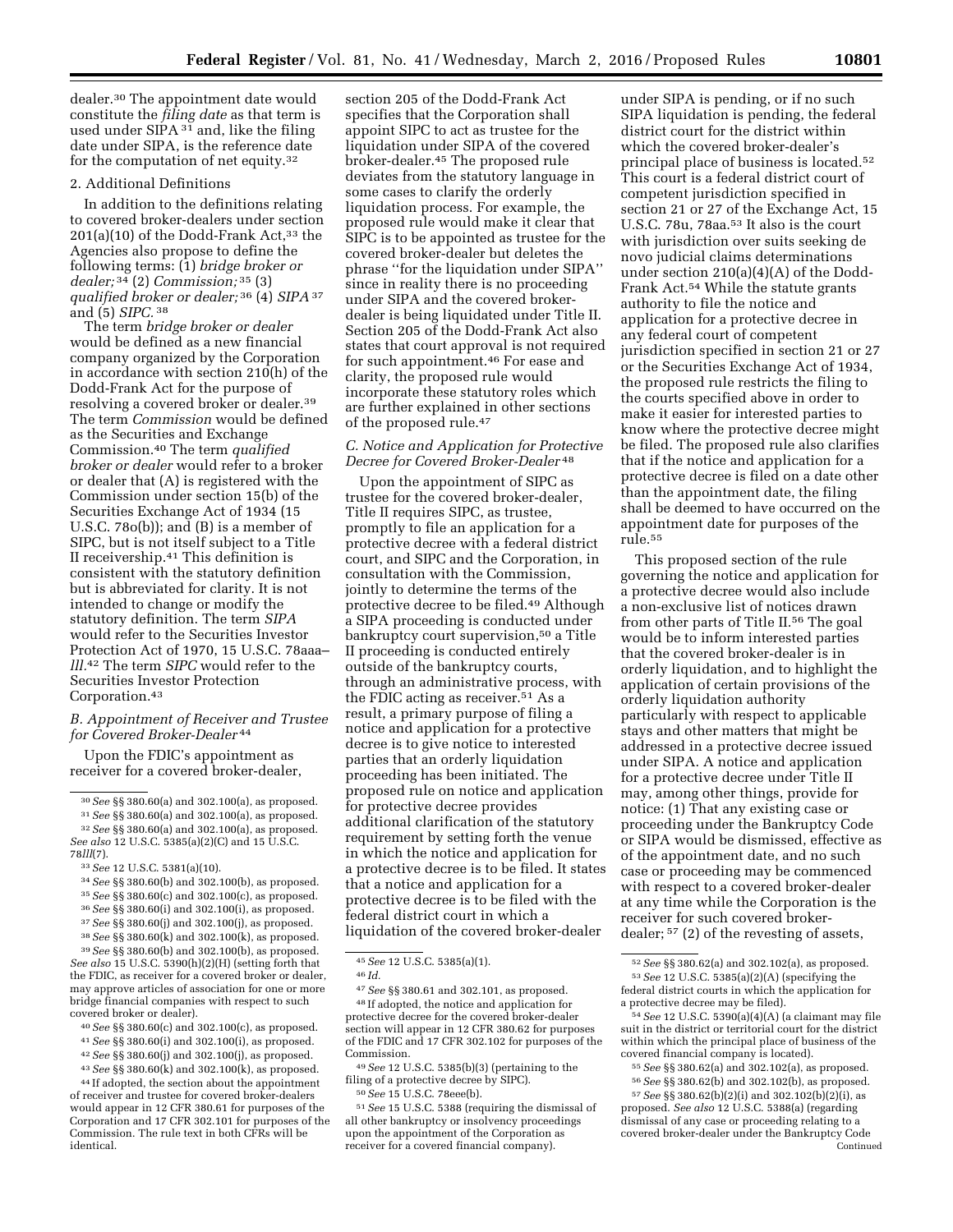with certain exceptions, in a covered broker-dealer to the extent that they have vested in any entity other than the covered broker-dealer as a result of any case or proceeding commenced with respect to the covered broker-dealer under the Bankruptcy Code, SIPA, or any similar provision of state liquidation or insolvency law applicable to the covered broker-dealer;  $58(3)$  of the request of the Corporation as receiver for a stay in any judicial action or proceeding in which the covered brokerdealer is or becomes a party for a period of up to 90 days from the appointment date; 59 (4) that except with respect to *qualified financial contracts*  (''QFCs''),60 no person may exercise any right or power to terminate, accelerate, or declare a default under any contract to which the covered broker-dealer is a party or to obtain possession of or exercise control over any property of the covered broker-dealer or affect any contractual rights of the covered brokerdealer without the consent of the FDIC as receiver of the covered broker-dealer upon consultation with SIPC during the 90-day period beginning from the appointment date  $61$ ; and (5) that the exercise of rights and the performance of obligations by parties to QFCs with the covered broker-dealer may be affected, stayed, or delayed pursuant to the provisions of Title II (including but not limited to 12 U.S.C. 5390(c)) and the regulations promulgated thereunder.62

59*See* §§ 380.62(b)(2)(iii) and 302.102(b)(2)(iii), as proposed. *See also* 12 U.S.C. 5390(a)(8) (providing for the temporary suspension of legal actions upon request of the Corporation).

60*See* 12 U.S.C. 5390(c)(8)(D) (defining *qualified financial contract* as ''any securities contract, commodity contract, forward contract, repurchase agreement, swap agreement, and any similar agreement that the Corporation determines by regulation, resolution, or order to be a qualified financial contract for purposes of this paragraph'').

61 12 U.S.C. 5390(c)(13)(C)(i).

The proposed rule makes clear that the matters listed for inclusion in the notice and application for a protective decree are neither mandatory nor allinclusive. The items listed are those that the Agencies believe might provide useful guidance to customers and other parties who may be less familiar with the Title II process than with a SIPA proceeding. It is worth noting that the language relating to QFCs is rather general. In certain circumstances it may be worthwhile specifically to highlight the one-day stay provisions in section 210(c)(10) of the Dodd-Frank Act, the provisions relating to the enforcement of affiliate contracts under section 210(c)(16) of the Dodd-Frank Act, and other specific provisions relating to QFCs or other contracts.

## *D. Bridge Broker-Dealer* 63

1. Power To Establish Bridge Broker-Dealer; Transfer of Customer Accounts and Other Assets and Liabilities

Section 210 of the Dodd-Frank Act sets forth the Corporation's powers as receiver of a covered financial company.64 One such power the Corporation has, as receiver, is the power to form bridge financial companies.65 Paragraph (a) of this section of the proposed rule states that the Corporation as receiver for a covered broker-dealer, or in anticipation of being appointed receiver for a covered brokerdealer, may organize one or more bridge broker-dealers with respect to a covered broker-dealer.66 Paragraph (b) of this section of the proposed rule states that if the Corporation were to establish one or more bridge broker-dealers with respect to a covered broker-dealer, then the Corporation as receiver for such covered broker-dealer shall transfer all

 $\ensuremath{^{63}\text{H}}$  adopted, the bridge broker or dealer section will appear in 12 CFR 380.63 for purposes of the Corporation and 17 CFR 302.103 for purposes of the Commission.

65*See* 12 U.S.C. 5390(h)(1)(A) (granting general power to form bridge financial companies). *See also*  12 U.S.C. 5390(h)(2)(H)(i) (granting authority to organize one or more bridge financial companies with respect to a covered broker-dealer).

66*See* §§ 380.63 and 302.103, as proposed. *See also* 12 U.S.C. 5390(h)(2)(H) (granting the Corporation as receiver authority to organize one or more bridge financial companies with respect to a covered broker-dealer).

customer accounts and all associated customer name securities and customer property to such bridge broker[s] dealer[s] unless the Corporation, after consultation with the Commission and SIPC, determines that: (1) The transfer of such customer accounts, customer name securities, and customer property to one or more qualified broker-dealers will occur promptly such that the use of the bridge broker[s]-dealer[s] would not facilitate such transfer to one or more qualified broker-dealers; or (2) the transfer of such customer accounts to the bridge broker[s]-dealer[s] would materially interfere with the ability of the FDIC to avoid or mitigate serious adverse effects on financial stability or economic conditions in the United States.67 The two conditions in paragraph (b) of the proposed rule are contained in Title II and are provided in the proposed rule for ease and clarity and to make it clear the transfer to a bridge broker-dealer will take place unless a transfer to a qualified brokerdealer is imminent.68 The use of the word ''promptly'' in the proposed rule, in this context, is intended to emphasize the urgency of transferring customer accounts, customer name securities, and customer property either to a qualified broker-dealer or to a bridge brokerdealer as soon as practicable to allow customers the earliest possible access to their accounts.

Paragraph (c) of this section of the proposed rule states that the Corporation as receiver for the covered broker-dealer also may transfer to such bridge broker[s]-dealer[s] any other assets and liabilities of the covered broker-dealer (including non-customer accounts and any associated property) as the Corporation may, in its discretion, determine to be appropriate. Paragraph (c) is based upon the broad authority of the Corporation as receiver to transfer any assets or liabilities of the covered broker-dealer to a bridge financial company in accordance with, and subject to the requirements of, section 210(h)(5) of the Dodd-Frank Act 69 and is designed to facilitate the

68 12 U.S.C. 5390(a)(1)(O)(i)(I) and (II). 69*See* 12 U.S.C. 5390(h)(5)(A) (providing that the receiver may transfer any assets and liabilities of a covered financial company). The statute sets forth certain restrictions and limitations that are not affected by this proposed rule. *See, e.g.,* 12 U.S.C.  $5390(h)(1)(B)(ii)$  (restricting the assumption of liabilities that count as regulatory capital by the bridge financial company) and 12 U.S.C. 5390(h)(5)(F) (requiring that the aggregate liabilities transferred to the bridge financial company may not exceed the aggregate amount of assets transferred).

or SIPA on the appointment of the Corporation as receiver and notice to the court and SIPA).

<sup>58</sup>*See* §§ 380.62(b)(2)(ii) and 302.102(b)(2)(ii), as proposed. *See also* 12 U.S.C. 5388(b) (providing that the notice and application for a protective decree may also specify that any revesting of assets in a covered broker or dealer to the extent that they have vested in any other entity as a result of any case or proceeding commenced with respect to the covered broker or dealer under the Bankruptcy Code, SIPA, or any similar provision of State liquidation or insolvency law applicable to the covered broker or dealer shall not apply to assets of the covered broker or dealer, including customer property, transferred pursuant to an order entered by a bankruptcy court).

<sup>62</sup>*See* §§ 380.62(b)(2)(iv) and 302.102(b)(2)(iv), as proposed. *See also* 12 U.S.C. 5390(c)(8)(F) (rendering unenforceable all QFC *walkaway clauses*  (as defined in 12 U.S.C. 5390(c)(8)(F)(iii)) including those provisions that suspend, condition, or extinguish a payment obligation of a party because of the insolvency of a covered financial company or the appointment of the FDIC as receiver) and 12 U.S.C. 5390(c)(10)(B)(i) (providing that in the case

of a QFC, a person who is a party to a QFC with a covered financial company may not exercise any right that such person has to terminate, liquidate, or net such contract solely by reason of or incidental to the appointment of the FDIC as receiver (or the insolvency or financial condition of the covered financial company for which the FDIC has been appointed as receiver) —until 5:00 p.m. (eastern time) on the business day following the appointment, or after the person has received notice that the contract has been transferred pursuant to 12 U.S.C. 5390(c)(9)(A)).

<sup>64</sup> 12 U.S.C. 5390.

<sup>67</sup>*See* §§ 380.63(b) and 302.103(b), as proposed. *See also* 12 U.S.C. 5390(a)(1)(O)(i)(I) and (II) (listing the specific conditions under which customer accounts would not be transferred to a bridge financial company if it was organized).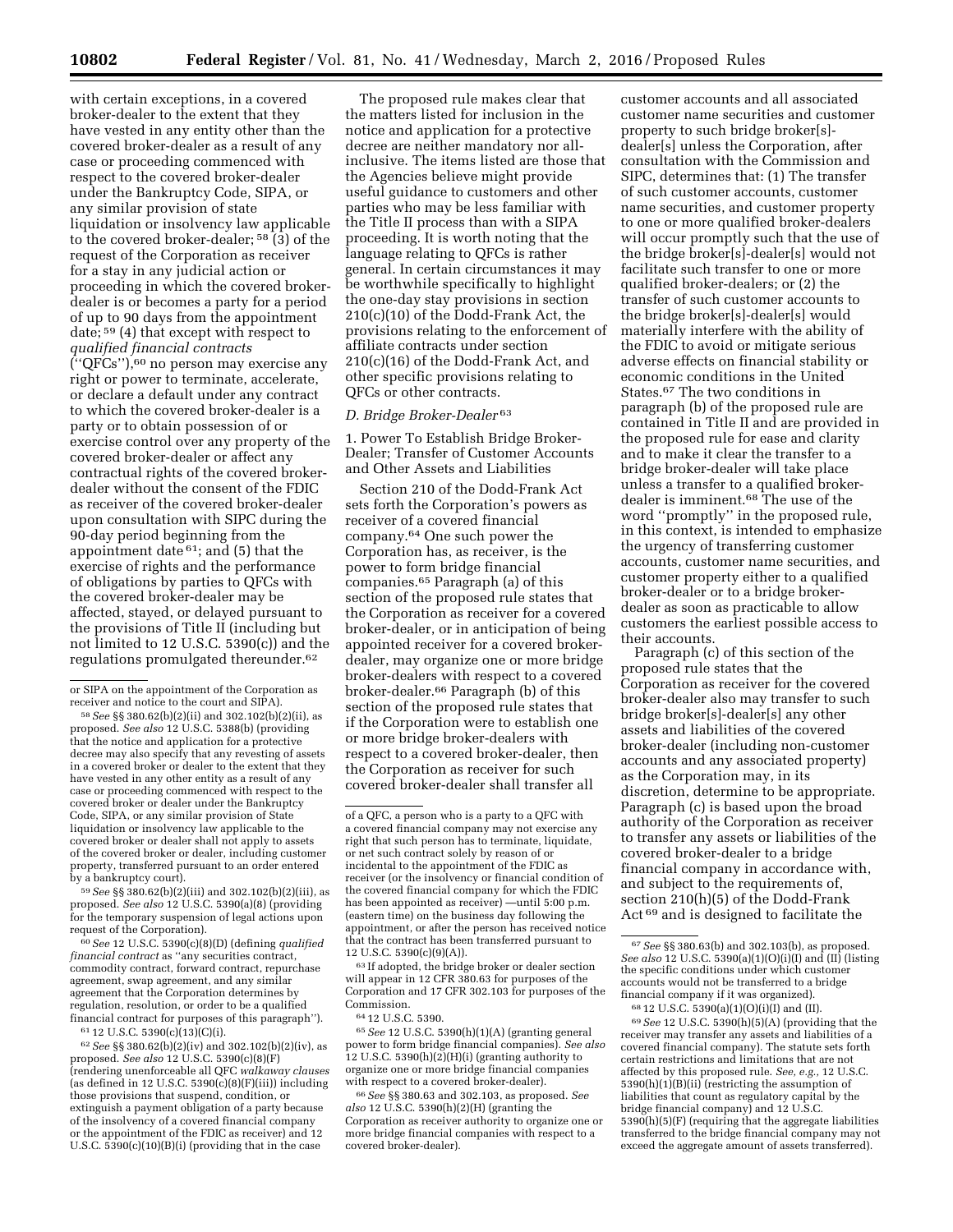receiver's ability to continue the covered broker-dealer's operations, minimize systemic risk, and maximize the value of the assets of the receivership.70 The transfer of assets and liabilities to a bridge broker-dealer under the proposed rule would enable the receiver to continue the day-to-day operations of the broker-dealer and facilitate the maximization of the value of the assets of the receivership by making it possible to avoid a forced or other distressed sale of the assets of the covered broker-dealer. In addition, the ability to continue the operations of the covered broker-dealer may help mitigate the impact of the failure of the covered

broker-dealer on other market participants and financial market utilities and thereby minimize systemic risk.

Finally, paragraph (c) of this section of the proposed rule clarifies that the transfer to a bridge broker-dealer of any account or property pursuant to this section does not create any implication that the holder of such an account qualifies as a ''customer'' or that the property so transferred qualifies as ''customer property'' or ''customer name securities'' within the meaning of SIPA or within the meaning of the rule. Under Title II, the Corporation may transfer all the assets of a covered broker-dealer to a bridge broker-dealer.71 Such a transfer of assets may include, for example, securities that were sold to the covered broker-dealer under reverse repurchase agreements. Under the terms of a typical reverse repurchase agreement, it is common for the broker-dealer to be able to use the purchased securities for its own purposes. In contrast, Commission rules specifically protect customer funds and securities and essentially forbid broker-dealers from using customer assets to finance any part of their businesses unrelated to servicing securities customers.72 An integral

71*See* 12 U.S.C 5390(h)(2)(H) and 12 U.S.C. 5390(h)(5) (granting authority to the Corporation as receiver to transfer assets and liabilities of a covered broker-dealer).

72*See Net Capital Requirements for Brokers and Dealers,* Exchange Act Release No. 21651 (Jan. 11, 1985), 50 FR 2690, 2690 (Jan. 18, 1985). *See also* 

component of the broker-dealer customer protection regime is that, under SIPA, customers have preferred status relative to general creditors with respect to customer property and customer name securities.73 Given the preferred status of customers, litigation has arisen regarding whether, consistent with the above example, claims of repo counterparties are ''customer'' claims under SIPA.74 In implementing section 205 of the Dodd-Frank Act, consistent with the statutory directive contained therein,75 the Corporation and the Commission are seeking to ensure that customers of the covered broker-dealer under Title II are treated in a manner at least as beneficial as would have been the case had the broker-dealer been liquidated under SIPA.76 Accordingly, the Commission and the Corporation are proposing to preserve customer status as would be the case in a SIPA proceeding. Thus, the proposed rule clarifies that moving assets to a bridge financial company as part of a Title II orderly liquidation is not determinative as to whether the holder of such an account qualifies as a ''customer'' or if the property so transferred qualifies as 'customer property" or "customer name securities.'' Rather, the status of the account holder and the assets in the orderly liquidation of a covered brokerdealer would depend upon whether the claimant would be a customer under SIPA.77

2. Other Provisions With Respect to Bridge Broker-Dealer

The proposed rule addresses certain matters relating to account transfers to the bridge broker-dealer.78 The process set forth in this part of the proposed rule is designed to put the customer in the position the customer would have been in had the broker-dealer been liquidated in a SIPA proceeding.79 In a SIPA

75*See* 12 U.S.C. 5385(f)(1) (pertaining to the statutory requirements with respect to the satisfaction of claims).

76 *Id.* 

77*See* 15 U.S.C. 78*lll*(2)(B) (SIPA definition of *customer*). *See also* 12 U.S.C. 5381(a)(10) (defining *customer, customer name securities, customer property,* and *net equity* in the context of a covered broker-dealer as the same meanings such terms have in section 16 of SIPA (15 U.S.C. 78*lll*)); *In re Bernard L. Madoff Inv. Sec. LLC,* 654 F.3d 229, 236 (2d Cir. 2011).

78*See* §§ 380.63(d) and 302.103(d), as proposed. 79*See* 12 U.S.C. 5385(f) (obligations of a covered broker-dealer to customers shall be satisfied in the manner and in an amount at least as beneficial to the customer as would have been the case had the

proceeding, the trustee would generally handle customer accounts in two ways. First, a trustee may sell or otherwise transfer to another SIPC member, without the consent of any customer, all or any part of a customer's account, as a way to return customer property to the control of the customer.<sup>80</sup> Such account transfers are separate from the customer claim process. Customer account transfers are useful insofar as they serve to allow customers to resume trading more quickly and minimize disruption in the securities markets. If it is not practicable to transfer customer accounts, then the second way of returning customer property to the control of customers is through the customer claims process. Under bankruptcy court supervision, the SIPA trustee will determine each customer's net equity and the amount of customer property available for customers.81 Once the SIPA trustee determines that a claim is a customer claim (an ''allowed customer claim''), the customer will be entitled to a ratable share of the fund of customer property. As discussed above, SIPA defines ''customer property'' to generally include all the customerrelated property held by the brokerdealer.82 Allowed customer claims are determined on the basis of a customer's net equity,83 which, as described above, generally is the dollar value of a customer's account on the filing date of the SIPA proceeding less indebtedness of the customer to the broker-dealer on the filing date.84 Once the trustee determines the fund of customer property and customer net equity claims, the trustee can establish each customer's *pro rata* share of the fund of customer property. Customer net equity claims generally are satisfied to the extent possible by providing the customer with the identical securities owned by that customer as of the day the SIPA proceeding was commenced.85

Although a Title II orderly liquidation is under a different statutory authority, the process for determining and satisfying customer claims would follow a substantially similar process to a SIPA proceeding. Upon the commencement of a SIPA liquidation, customers' cash and securities held by the broker-dealer are returned to customers on a *pro rata* 

actual proceeds realized from the liquidation of the covered broker-dealer been distributed in a proceeding under SIPA).

- 81*See generally* 15 U.S.C. 78fff.
- 82*See* 15 U.S.C. 78*lll*(4). *See* Section II.A.1.
- 
- 83*See* 15 U.S.C. 78*lll*(11).
- 84 *Id. See* Section II.A.1.
- 85*See* 15 U.S.C. 78fff–2(d).

<sup>70</sup>*See* §§ 380.63(f) and 302.103(f), as proposed. *See also* 12 U.S.C. 5390(h)(5) (granting authority to the Corporation as receiver to transfer assets and liabilities of a covered financial company to a bridge financial company). Similarly, under Title II, the Corporation, as receiver for a covered brokerdealer, may approve articles of association for such bridge broker-dealer. *See* 12 U.S.C. 5390(h)(2)(H)(i). The bridge broker-dealer would also be subject to the federal securities laws and all requirements with respect to being a member of a self-regulatory organization, unless exempted from any such requirements by the Commission as is necessary or appropriate in the public interest or for the protection of investors. *See* 12 U.S.C. 5390(h)(2)(H)(ii).

*Broker-Dealers; Maintenance of Certain Basic Reserves,* Exchange Act Release No. 9856 (Nov. 10, 1972), 37 FR 25224, 25224 (Nov. 29, 1972).

<sup>73</sup>*See* 15 U.S.C. 78fff(a).

<sup>74</sup>*See, e.g., In re Lehman Brothers Inc.,* 492 B.R. 379 (Bankr. S.D.N.Y. 2013), *aff'd,* 506 B.R. 346 (S.D.N.Y. 2014).

<sup>80</sup>*See* 15 U.S.C. 78fff–2(f).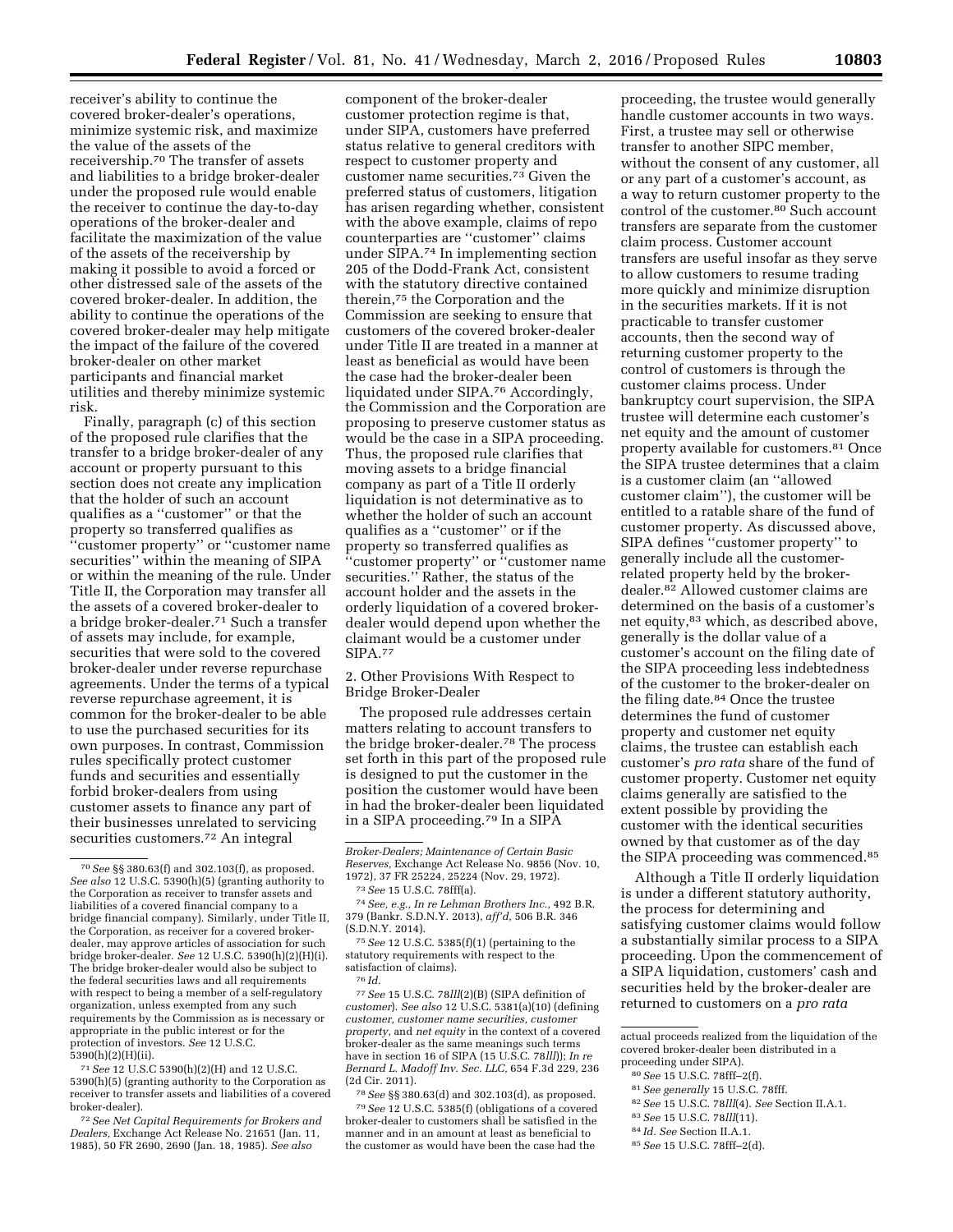basis.86 If sufficient funds are not available at the broker-dealer to satisfy customer net equity claims, SIPC advances would be used to supplement the distribution, up to a ceiling of \$500,000 per customer, including a maximum of \$250,000 for cash claims.87 When applicable, SIPC will return securities that are registered in the customer's name or are in the process of being registered directly to each customer.88 As in a SIPA proceeding, in a Title II liquidation of a covered brokerdealer, the process of determining net equity would thus begin with a calculation of customers' net equity. A customer's net equity claim against a covered broker-dealer would be deemed to be satisfied and discharged to the extent that customer property of the covered broker-dealer, along with property made available through advances from SIPC, is transferred and allocated to the customer's account at the bridge broker-dealer. The bridge broker-dealer would undertake the obligations of the covered broker-dealer only with respect to such property. The Corporation, as receiver, in consultation with SIPC, as trustee, would allocate customer property and property made available through advances from SIPC in a manner consistent with SIPA and with SIPC's normal practices thereunder. The calculation of net equity would not be affected by the assumption of liability by the bridge broker-dealer to each customer in connection with the property transferred to the bridge broker-dealer. The use of the bridge broker-dealer is designed to give customers access to their accounts as quickly as practicable, while ensuring that customers receive assets in the form and amount that they would receive in a SIPA liquidation.89

The proposed rule also provides that allocations to customer accounts at the bridge broker-dealer may initially be derived from estimates based upon the books and records of the covered brokerdealer or other information deemed relevant by the Corporation as receiver, in consultation with SIPC as trustee.<sup>90</sup> This approach is based upon experience with SIPA liquidations where, for example, there were difficulties reconciling the broker-dealer's records with the records of central counterparties or other counterparties or other factors that caused delay in verifying customer accounts.91 This provision of the proposed rule is designed to facilitate access to accounts for the customers at the bridge brokerdealer as soon as is practicable under the circumstances while facilitating the refinement of the calculation of allocations of customer property to customer accounts as additional information becomes available. This process will help ensure both that customers have access to their customer accounts as quickly as practicable and that customer property ultimately will be fairly and accurately allocated.

The proposed rule also states that the bridge broker-dealer undertakes the obligations of a covered broker-dealer with respect to each person holding an account transferred to the bridge brokerdealer, but only to the extent of the property (and SIPC funds) so transferred and held by the bridge broker-dealer with respect to that person's account.92 This portion of the proposed rule provides customers of the bridge brokerdealer with the assurance that the securities laws relating to the protection of customer property will apply to customers of a bridge broker-dealer in the same manner as they apply to customers of a broker-dealer which is being liquidated outside of Title II.<sup>93</sup> The Agencies believe that such assurances would help to reduce uncertainty regarding the protections that will be offered to customers.

This portion of the proposed rule also provides that the bridge broker-dealer

91*See, e.g., In re Lehman Brothers Inc.,* (Bankr. S.D.N.Y. 2008), Trustee's Preliminary Investigation Report and Recommendations, available at *[http://](http://dm.epiq11.com/LBI/Project#) [dm.epiq11.com/LBI/Project#](http://dm.epiq11.com/LBI/Project#)*).

92*See* §§ 380.63(d) and 302.103(d), as proposed. 93*See also* 12 U.S.C. 5390(h)(2)(H)(ii) (stating that the bridge financial company shall be subject to the federal securities laws and all requirements with respect to being a member of a self-regulatory organization, unless exempted from any such requirements by the Commission, as is necessary or appropriate in the public interest or for the protection of investors).

would not have any obligations with respect to any customer property or other property that is not transferred from the covered broker-dealer to the bridge broker-dealer.94 A customer's net equity claim remains with the covered broker-dealer and, in most cases, would be satisfied, in whole or in part, by transferring the customer's account together with customer property, to the bridge broker-dealer.95 In the event that a customer's account and the associated account property is not so transferred, the customer's net equity claim would be subject to satisfaction by SIPC as the trustee for the covered broker-dealer in the same manner and to the same extent as in a SIPA proceeding.96

The bridge broker-dealer section of the proposed rule 97 also provides that the transfer of assets or liabilities of a covered broker-dealer, including customer accounts and all associated customer name securities and customer property, assets and liabilities held by a covered broker-dealer for non-customer creditors, and assets and liabilities associated with any trust or custody business, to a bridge broker-dealer, would be effective without any consent, authorization, or approval of any person or entity, including but not limited to, any customer, contract party, governmental authority, or court.98 This section is based on the Corporation's authority, under three separate statutory provisions of Title II.99 The broad language of this paragraph of the proposed rule is intended to give full effect to the statutory provisions of the Dodd-Frank Act regarding transfers of assets and liabilities of a covered financial company,100 which represent an important recognition by Congress that, in order to ensure the financial stability of the United States following the failure of a covered financial company, the Corporation as receiver must be free to determine which

99*See* 12 U.S.C. 5390(h)(5)(D). *See also* 12 U.S.C. 5390(a)(1)(G); 12 U.S.C. 5390(a)(1)(O). Notably, the power to transfer customer accounts and customer property without customer consent is also found in SIPA. *See* 15 U.S.C. 78fff–2(f).

100The proposed rule text omits the reference to ''further'' approvals found in 12 U.S.C. 5390(h)(5)(D). The reference in the statute is to the government approvals needed in connection with organizing the bridge financial company, such as the approval of the articles of association and bylaws, as established under 12 U.S.C. 5390(h). These approvals will already have been obtained prior to any transfer under the proposed rule, making the reference to ''further'' approvals unnecessary and superfluous.

<sup>86</sup> 15 U.S.C. 8fff–2(b).

<sup>87</sup> 15 U.S.C. 8fff–3(a).

<sup>88</sup> 15 U.S.C. 8fff–2(b)(2).

<sup>89</sup>This outcome would satisfy the requirements of section 205(f)(1) of the Dodd-Frank Act. *See* 12 U.S.C. 5385(f)(1) (stating that notwithstanding any other provision of this title, all obligations of a covered broker or dealer or of any bridge financial company established with respect to such covered broker or dealer to a customer relating to, or net equity claims based upon, customer property or customer name securities shall be promptly discharged by SIPC, the Corporation, or the bridge financial company, as applicable, by the delivery of securities or the making of payments to or for the account of such customer, in a manner and in an amount at least as beneficial to the customer as would have been the case had the actual proceeds realized from the liquidation of the covered broker or dealer under this title been distributed in a proceeding under SIPA without the appointment of the Corporation as receiver and without any transfer of assets or liabilities to a bridge financial company, and with a filing date as of the date on which the Corporation is appointed as receiver).

<sup>90</sup>*See* §§ 380.63(d) and 302.103(d), as proposed. *See also* 12 U.S.C. 5385(h) (granting the Corporation and the Commission authority to adopt rules to implement section 205 of the Dodd-Frank Act).

<sup>94</sup>*See* §§ 380.63(d) and 302.103(d), as proposed. 95*See* §§ 380.63(d) and 302.103(d), as proposed. 96*See* 12 U.S.C. 5385(f)(2).

<sup>97</sup>*See* §§ 380.63(e) and 302.103(e), as proposed.

<sup>98</sup>*See* §§ 380.63(e) and 302.103(e), as proposed; *see also* 12 U.S.C. 5390(h)(5)(D).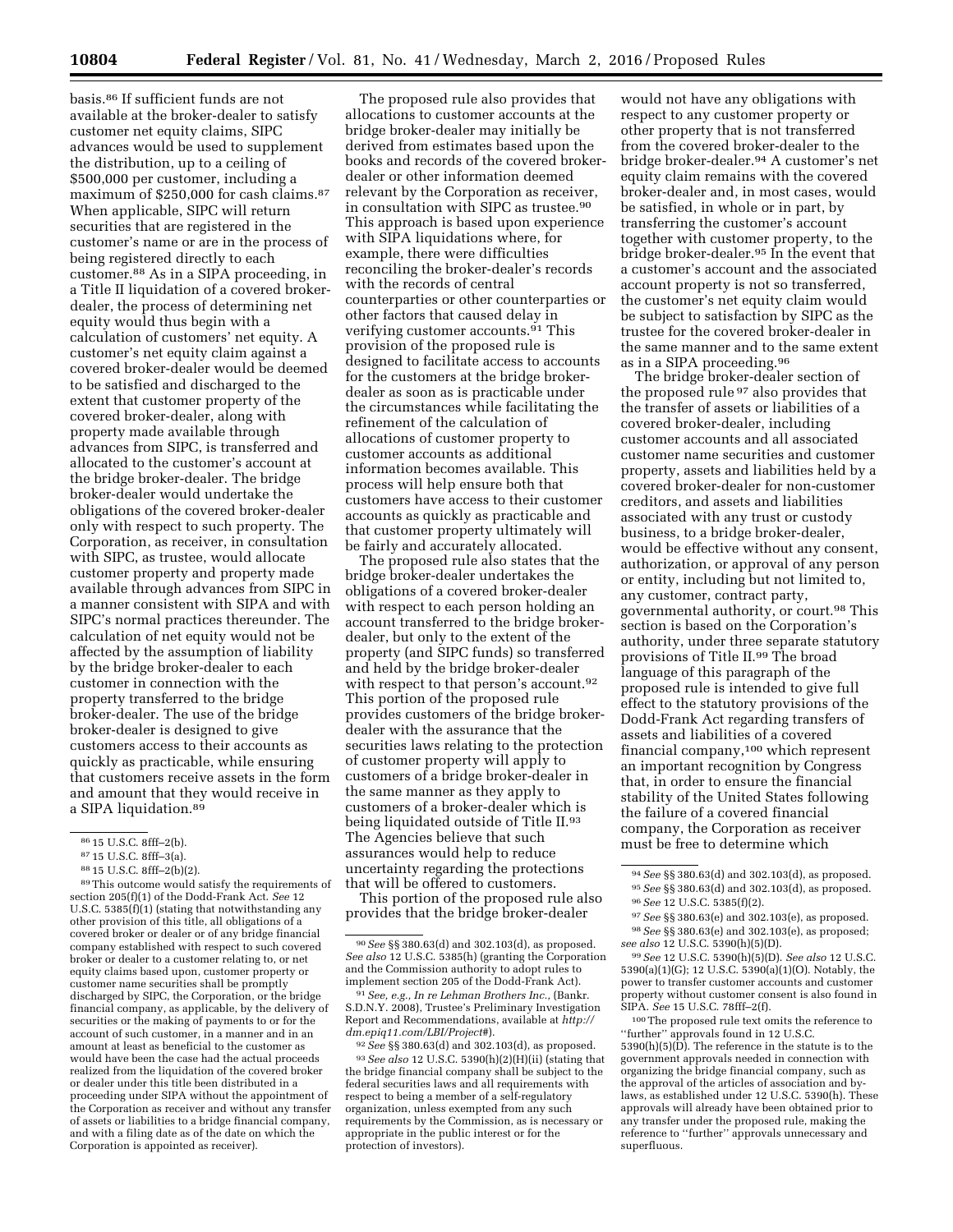contracts, assets, and liabilities of the covered financial company are to be transferred to a bridge financial company, and to transfer such contracts, assets, and liabilities expeditiously and irrespective of whether any other person or entity consents to or approves of the transfer. The impracticality of requiring the Corporation as receiver to obtain the consent or approval of others in order to effectuate a transfer of the failed company's contracts, assets, and liabilities arises whether the consent or approval otherwise would be required as a consequence of laws, regulations, or contractual provisions, including as a result of options, rights of first refusal, or similar contractual rights, or any other restraints on alienation or transfer. Paragraph (e) would apply regardless of the identity of the holder of the restraint on alienation or transfer, whether such holder is a local, state, federal or foreign government, a governmental department or other governmental body of any sort, a court or other tribunal, a corporation, partnership, trust, or other type of company or entity, or an individual, and regardless of the source of the restraint on alienation or transfer, whether a statute, regulation, common law, or contract. It is the Corporation's view that the transfer of any contract to a bridge financial company would not result in a breach of the contract and would not give rise to a claim or liability for damages. In addition, under section 210(h)(2)(E) of the Dodd-Frank Act, no additional assignment or further assurance is required of any person or entity to effectuate such a transfer of assets or liabilities by the Corporation as receiver for the covered broker-dealer. Paragraph (e) of the proposed rule would facilitate the prompt transfer of assets and liabilities of a covered brokerdealer to a bridge broker-dealer and enhance the Corporation's ability to maintain critical operations of the covered broker-dealer. Rapid action to set-up a bridge broker-dealer and transfer assets, including customer accounts and customer property, may be critical to preserving financial stability and to giving customers the promptest possible access to their accounts.

Paragraph (f) of the bridge brokerdealer provision of the proposed rule provides for the succession of the bridge broker-dealer to the rights, powers, authorities, or privileges of the covered broker-dealer.101 This provision of the proposed rule draws directly from authority provided in Title II and is designed to facilitate the ability of the Corporation as receiver to operate the

bridge broker-dealer.102 Pursuant to paragraph (g) of the bridge broker-dealer provision,103 the bridge broker-dealer would also be subject to the federal securities laws and all requirements with respect to being a member of a selfregulatory organization, unless exempted from any such requirements by the Commission as is necessary or appropriate in the public interest or for the protection of investors.104 This provision of the proposed rule also draws closely upon Title II.105

Paragraph (h) of the bridge brokerdealer provision of the proposed rule states that at the end of the term of existence of the bridge broker-dealer, any proceeds or other assets that remain after payment of all administrative expenses of the bridge broker-dealer and all other claims against the bridge broker-dealer would be distributed to the Corporation as receiver for the related covered broker-dealer.106 Stated differently, the residual value in the bridge broker-dealer after payment of its obligations would benefit the creditors of the covered broker-dealer in satisfaction of their claims.

## *E. Claims of Customers and Other Creditors of a Covered Broker-Dealer* 107

The proposed section on the claims of the covered broker-dealer's customers and other creditors would address the claims process for those customers and other creditors as well as the respective roles of the trustee and the receiver with respect to those claims.108 The proposed section would provide SIPC with the authority as trustee for the covered broker-dealer to make determinations, allocations, and advances in a manner consistent with its customary practices in a liquidation under SIPA.109 Specifically, the proposed section provides that the allocation of customer property, advances from SIPC, and delivery of customer name securities to each customer or to its customer account at a bridge broker or dealer, in partial or complete satisfaction of such customer's net equity claims as of the close of business on the appointment

106*See* §§ 380.63(h) and 302.103(h), as proposed. *See also* 12 U.S.C. 5385(d)(2); 12 U.S.C. 5390(h)(15)(B).

107 If adopted, the section of the proposed rule on claims of customers and other creditors of a covered broker-dealer will appear in 12 CFR 380.64 for purposes of the Corporation and 17 CFR 302.104 for purposes of the Commission. The rule text in both CFRs will be identical.

108*See* §§ 380.64 and 302.104, as proposed. 109*See* §§ 380.64(a)(4) and 302.104(a)(4), as proposed. *See also* 15 U.S.C. 78aaa *et seq.* 

date, shall be in a manner, including form and timing, and in an amount at least as beneficial to such customer as would have been the case had the covered broker or dealer been liquidated under SIPA.110 Each customer of a covered broker-dealer would receive cash and securities at least equal in amount and value, as of the appointment date, to what that customer would have received in a SIPA proceeding.111

This proposed section further addresses certain procedural aspects of the claims determination process in accordance with the requirements set forth in section  $210(a)(2)$  through (5) of the Dodd-Frank Act.112 The proposed section describes the role of the receiver of a covered broker-dealer with respect to claims and provides for the publication and mailing of notices to creditors of the covered broker-dealer by the receiver in a manner consistent with both SIPA and the notice procedures applicable to covered financial companies generally under section  $210(a)(2)$  of the Dodd-Frank Act.<sup>113</sup> The proposed section provides that the notice of the Corporation's appointment as receiver must be accompanied by notice of SIPC's appointment as trustee.114 In addition, the Corporation, as receiver, would consult with SIPC, as trustee, regarding procedures for filing a claim including the form of claim and the filing instructions, to facilitate a process that is consistent with SIPC's general practices.115 The claim form would include a provision permitting a claimant to claim customer status, if applicable, but the inclusion of any such claim to customer status on the claim form would not be determinative of customer status under SIPA.

The proposed rule would set the claims bar date as the date following the expiration of the six-month period beginning on the date that the notice to creditors is first published.116 The claims bar date in the proposed rule is consistent with section 8(a) of SIPA, which provides for the barring of claims after the expiration of the six-month period beginning upon publication.117 The six-month period is also consistent

110*See* §§ 380.64(a)(4) and 302.104(a)(4), as proposed.

111*See* 15 U.S.C. 78aaa *et seq.* 

- 112 12 U.S.C. 5390(a)(2) through (5).
- 113*See* §§ 380.64(b) and 302.104(b), as proposed. *See also* 12 U.S.C. 5390(a)(2).
- 114*See* §§ 380.64(b)(1) and 302.104(b)(1), as proposed.
- 115*See* §§ 380.64(b)(2) and 302.104(b)(2), as proposed.
- 116*See* §§ 380.64(b)(3) and 302.104(b)(3), as proposed (discussing claims bar date).

<sup>101</sup>*See* §§ 380.63(f) and 302.103(f), as proposed.

<sup>102</sup>*See* 12 U.S.C. 5390(h)(2)(H)(i).

<sup>103</sup>*See* §§ 380.63(g) and 302.103(g), as proposed. 104*See* 12 U.S.C. 5390(h)(2)(H)(ii).

<sup>105</sup> *Id.* 

<sup>117</sup>*See* 15 U.S.C. 78fff–2(a).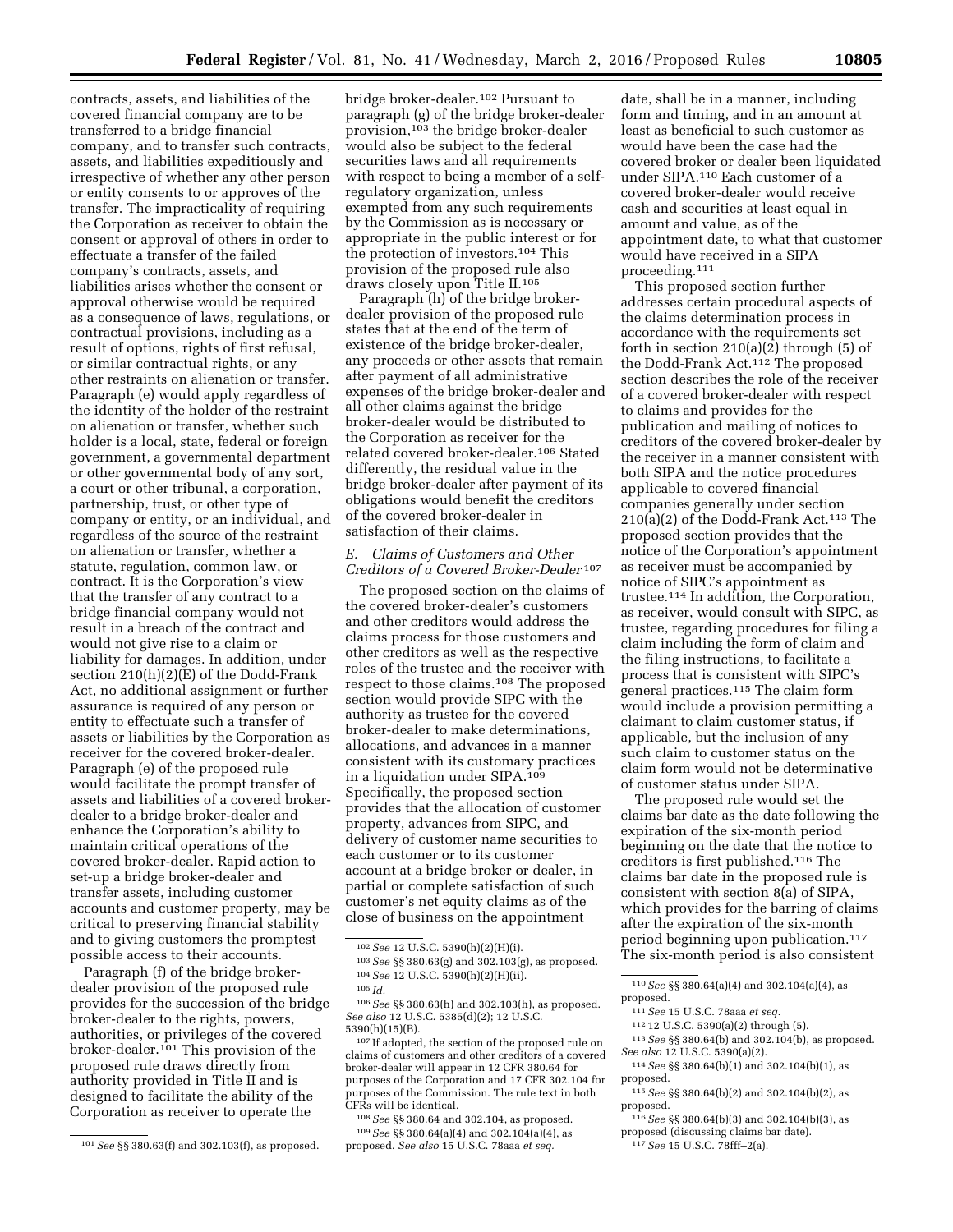with section 210(a)(2)(B)(i) of the Dodd-Frank Act, which requires that the claims bar date be no less than ninety days after first publication.118 As required by section 210(a)(3)(C)(i) of the Dodd-Frank Act, the proposed rule provides that any claim filed after the claims bar date shall be disallowed, and such disallowance shall be final, except that a claim filed after the claims bar date would be considered by the receiver if (i) the claimant did not receive notice of the appointment of the receiver in time to file a claim before the claim date, and (ii) the claim is filed in time to permit payment of the claim, as provided by section 210(a)(3)(C)(ii) of the Dodd-Frank Act.119 This exception for late-filed claims due to lack of notice to the claimant would serve a similar purpose (*i.e.,* to ensure a meaningful opportunity for claimants to participate in the claims process) as the ''reasonable, fixed extension of time'' that may be granted to the otherwise applicable six-month deadline under SIPA to certain specified classes of claimants.120

Section 8(a)(3) of SIPA provides that a customer who wants to assure that its net equity claim is paid out of customer property must file its claim with the SIPA trustee within a period of time set by the court (not exceeding 60 days after the date of publication of the notice provided in section 8(a)(1) of SIPA) notwithstanding that the claims bar date is later.121 The proposed rule conforms to this section of SIPA by providing that any claim for net equity filed more than 60 days after the notice to creditors is first published need not be paid or satisfied in whole or in part out of customer property and, to the extent such claim is paid by funds advanced by SIPC, it would be satisfied in cash or securities, or both, as SIPC, the trustee, determines is most economical to the receivership estate.122

Under the proposed rule, the Corporation as receiver would be required to notify a claimant whether it allows a claim within the 180-day period 123 as such time period may be extended by written agreement,<sup>124</sup> or the expedited 90-day period, $125$ 

whichever would be applicable. The process established for the determination of claims by customers of a covered broker-dealer for customer property or customer name securities would constitute the exclusive process for the determination of such claims.126 This process corresponds to the SIPA provision that requires that customer claims to customer property be determined *pro rata* based on each customer's net equity applied to all customer property as a whole.<sup>127</sup> While the Dodd-Frank Act provides for expedited treatment of certain claims within 90 days, given that all customers may have preferred status with respect to customer property and customer name securities, no one customer's claim, or group of customer claims, would be treated in an expedited manner ahead of other customers' claims. Consequently, the concept of expedited relief would not apply to customer claims.128 The receiver's determination to allow or disallow a claim in whole or in part would utilize the determinations made by SIPC, as trustee, with respect to customer status, claims for net equity, claims for customer name securities, and whether property held by the covered brokerdealer qualifies as customer property.129 A claimant may seek a *de novo* judicial review of any claim that is disallowed in whole or in part by the receiver, including but not limited to any claim disallowed in whole or part based upon any determination made by SIPC.130

#### *F. Additional Proposed Sections*

In addition to the previously discussed proposed sections, the Agencies propose to include sections in the proposed rule addressing: (1) The priorities for unsecured claims against a covered broker-dealer;131 (2) the administrative expenses of SIPC;132 and

130*See* §§ 380.64(d) and 302.104(d), as proposed (stating thathe claimant may seek a judicial determination of any claim disallowed, in whole or in part, by the Corporation as receiver, including any claim disallowed based upon any determination(s) made by SIPC as trustee by the appropriate district or territorial court of the United States). *See also* 12 U.S.C. 5390(a)(4) and (5).

131 If adopted, the priorities for unsecured claims against a covered broker-dealer section will appear in 12 CFR 380.65 for purposes of the Corporation and 17 CFR 302.105 for purposes of the Commission. The rule text in both CFRs will be identical.

132 If adopted, the SIPC administrative expenses section will appear in 12 CFR 380.66 for purposes of the Corporation and 17 CFR 302.106 for purposes of the Commission. The rule text in both CFRs will be identical.

(3) QFCs.133 The Dodd-Frank Act sets forth special priorities for the payment of claims of general unsecured creditors of a covered broker-dealer, which would be addressed in the proposed section on priorities for unsecured claims against a covered broker-dealer.134 The priorities for unsecured claims against a covered broker-dealer include claims for unsatisfied net equity of a customer and certain administrative expenses of the receiver and SIPC.135 The priorities set forth in the proposed rule express the cumulative statutory requirements set forth in Title II.136 First, the priorities provide that the administrative expenses of SIPC as trustee for a covered broker-dealer would be reimbursed *pro rata* with administrative expenses of the receiver for the covered brokerdealer.137 Second, the amounts paid by the Corporation as receiver to customers or SIPC would be reimbursed on a *pro rata* basis with amounts owed to the United States, including amounts borrowed from the U.S. Treasury for the orderly liquidation fund.138 Third, the amounts advanced by SIPC for the satisfaction of customer net equity claims would be reimbursed subsequent to amounts owed to the United States, but before all other claims.<sup>139</sup>

Title II provides that SIPC is entitled to recover administrative expenses incurred in performing its responsibilities under section 205 on an equal basis with the Corporation.140 Title II also sets forth a description of the administrative expenses of the receiver.141 In order to provide additional clarity as to the types of administrative expenses that SIPC would be entitled to recover in connection with its role as trustee for the covered broker-dealer, the proposed rule provides that SIPC, in connection

134*See* 12 U.S.C. 5390(b)(6) (providing the priority of expenses and unsecured claims in the orderly liquidation of SIPC members).

135*See* §§ 380.65 and 302.105, as proposed. 136*See* 12 U.S.C. 5390(b)(6) (providing the priority of expenses and unsecured claims in the orderly liquidation of SIPC members). *See also*  §§ 380.65 and 302.105, as proposed.

137*See* §§ 380.65(a) and 302.105(a), as proposed. *See also* 12 U.S.C. 5390(b)(6)(A).

138*See* §§ 380.65(b) and 302.105(b), as proposed. *See also* 12 U.S.C. 5390(b)(6)(B); 12 U.S.C. 5390(n) (establishing the ''orderly liquidation fund'' available to the Corporation to carry out the authorities granted to it under Title II).

139*See* §§ 380.65(c) and 302.105(c), as proposed. *See also* 12 U.S.C. 5390(b)(6)(C).

140*See* 12 U.S.C. 5390(b)(6)(A). The regulation governing the Corporation's administrative expenses in its role as receiver under Title II is located at 12 CFR 380.22.

141*See* 12 U.S.C. 5381(a)(1).

<sup>118</sup>*See* 12 U.S.C. 5390(a)(2)(B)(i). 119*See* §§ 380.64(b)(3) and 302.104(b)(3), as proposed. *See also* 12 U.S.C. 5390(a)(3)(C)(i) and (ii).

<sup>120</sup>*See* 15 U.S.C. 78fff–2(a)(3).

<sup>121</sup>*See* 15 U.S.C. 78fff–2(a)(3) and 15 U.S.C. 78fff–  $2(a)(1)$ .

<sup>122</sup>*See* §§ 380.64(b)(3) and 302.104(b)(3), as proposed. *See also* 15 U.S.C. 78fff–2(a)(3).

<sup>123</sup>*See* §§ 380.64(c) and 302.104(c), as proposed. *See also* 12 U.S.C. 5390(a)(3)(A)(i).

<sup>124</sup>*See* 15 U.S.C. 5390(a)(3)(A).

<sup>125</sup>*See* §§ 380.64(c) and 302.104(c), as proposed. *See also* 12 U.S.C. 5390(a)(5)(B).

<sup>126</sup>*See* §§ 380.64(c) and 302.104(c), as proposed. 127*See* 15 U.S.C. 78fff–2.

<sup>128</sup>*See* §§ 380.64(c) and 302.104(c), as proposed. 129 *Id.* 

<sup>133</sup> If adopted, the QFC section will appear in 12 CFR 380.67 for purposes of the Corporation and 17 CFR 302.107 for purposes of the Commission. The rule text in both CFRs will be identical.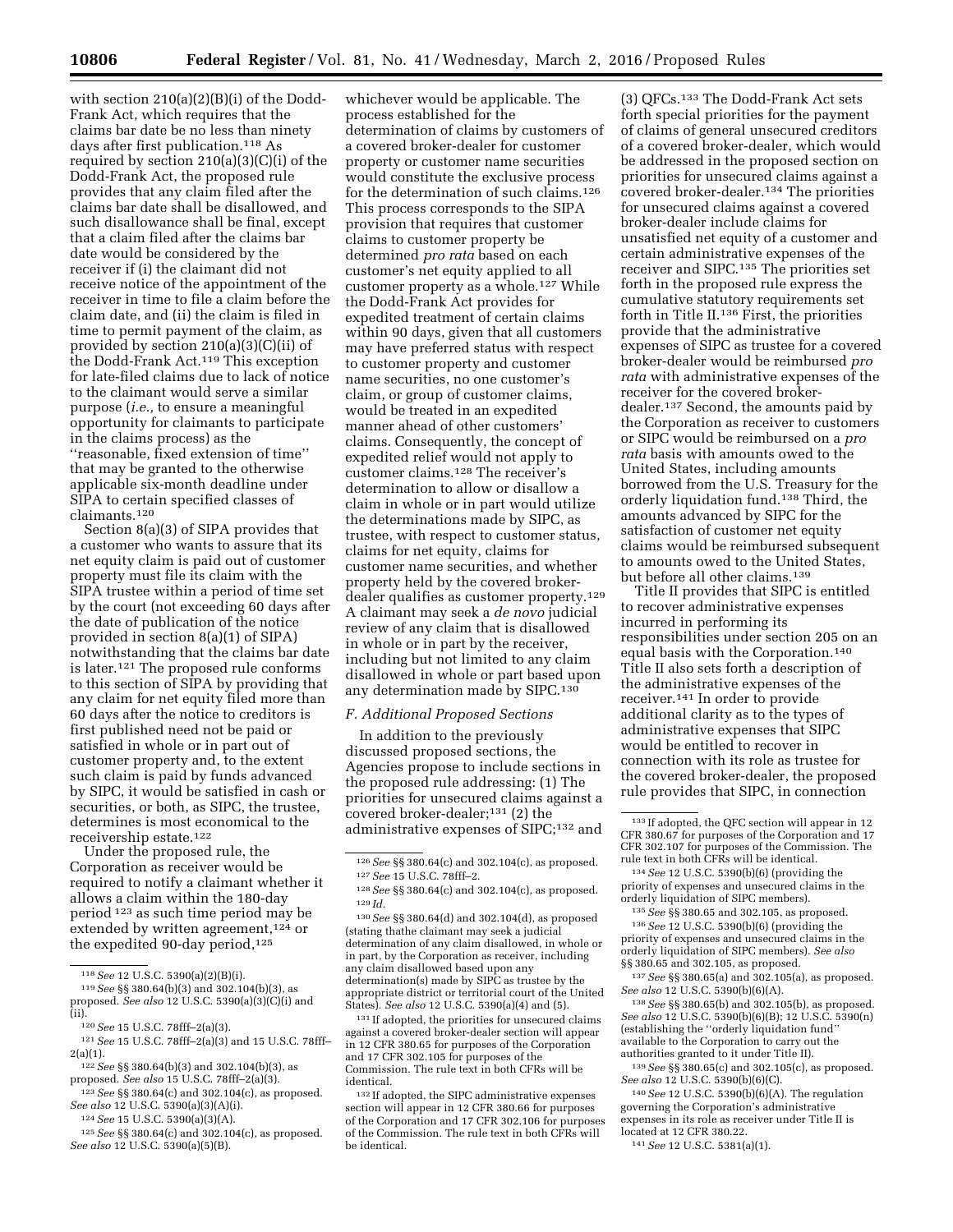with its role as trustee for the covered broker-dealer, has the authority to ''utilize the services of private persons, including private attorneys, accountants, consultants, advisors, outside experts and other third party professionals.'' The section further provides SIPC with an allowed administrative expense claim with respect to any amounts paid by SIPC for services provided by these persons if those services are ''practicable, efficient and cost-effective.''142 The proposed definition of *administrative expenses of SIPC* conforms to both the definition of administrative expenses of the Corporation as receiver and the costs and expenses of administration reimbursable to SIPC as trustee in the liquidation of a broker-dealer under SIPA.143 Specifically, the proposed definition includes ''the costs and expenses of such attorneys, accountants, consultants, advisors, outside experts and other third parties, and other proper expenses that would be allowable to a third party trustee under 15 U.S.C. 78eee(b)(5)(A), including the costs and expenses of SIPC employees that would be allowable pursuant to 15 U.S.C. 78fff(e).''144 The proposed definition excludes advances from SIPC to satisfy customer claims for net equity because the Dodd-Frank Act specifies that those advances are treated differently than administrative expenses with respect to the priority of payment.145

Lastly, the proposed section on QFCs states that QFCs are governed in accordance with Title II.146 Paragraph (b)(4) of section 205 of the Dodd-Frank Act states in pertinent part that notwithstanding any provision of SIPA the rights and obligations of any party to a qualified financial contract (as the term is defined in section 210(c)(8)) to which a covered broker or dealer for which the Corporation has been appointed receiver is a party shall be governed exclusively by section 210, including the limitations and restrictions contained in section 210(c)(10)(B).147 Paragraph (c)(8)(A) of

147*See* 12 U.S.C. 5385(b)(4) (stating that notwithstanding any provision of SIPA .the rights

section 210 states that no person shall be stayed or prohibited from exercising: (i) Any right that such person has to cause the termination, liquidation, or acceleration of any qualified financial contract with a covered financial company which arises upon the date of appointment of the Corporation as receiver for such covered financial company or at any time after such appointment; (ii) any right under any security agreement or arrangement or other credit enhancement related to one or more qualified financial contracts described in clause (i); or (iii) any right to offset or net out any termination value, payment amount, or other transfer obligation arising under or in connection with one or more contracts or agreements described in clause (i), including any master agreement for such contracts or agreements.''148 Paragraph  $(c)(10)(B)(i)(I)$  and  $(II)$  of section 210 provides in pertinent part that a person who is a party to a QFC with a covered financial company may not exercise any right that such person has to terminate, liquidate, or net such contract under paragraph (c)(8)(A) of section 210 solely by reason of or incidental to the appointment under Title II of the Corporation as receiver for the covered financial company: (1) Until 5:00 p.m. eastern time on the business day following the date of the appointment; or (2) after the person has received notice that the contract has been transferred pursuant to paragraph  $(c)(9)(A)$  of section 210.<sup>149</sup> The proposed rule reflects these statutory directives and states: ''The rights and obligations of any party to a qualified financial contract to which a covered broker or dealer is a party shall be governed exclusively by 12 U.S.C. 5390, including the limitations and restrictions contained in 12 U.S.C. 5390(c)(10)(B), and any regulations promulgated thereunder.''150

## **III. Requests for Comments**

## *A. In General*

The Agencies generally request comment on the proposal to implement Title II's orderly liquidation of covered broker-dealers provisions. The Agencies invite interested persons to submit written comments on any aspect of the proposed rule, in addition to the specific requests for comment. Further, the Agencies invite comment on other

matters that might have an effect on the proposed rule contained in this release, including any competitive impact.

# *B. Requests for Comment on Certain Specific Matters*

In addition to the general request for comments, the Agencies request comment with respect to the following specific questions:

1. In light of section  $205(f)(1)'s$ requirement that customers in a section 205 orderly liquidation receive distributions that are at least as beneficial as what they would have received in a SIPA liquidation, are there any circumstances in which the application of the proposed rule would result in delivery or distributions to customers of securities or cash, in connection with net equity claims, customer property or customer name securities, in a manner and in an amount less than such customers would receive if the covered broker-dealer were subject to a SIPA liquidation? If yes, what are those circumstances? Please be specific.

2. Would an orderly liquidation of a broker-dealer under the approach described in the proposed rule have any unintended or adverse impact(s) on customers or other classes of claimants? If yes, what are those impacts? Are there other approach(es) that might be consistent with the requirements of the Dodd-Frank Act and have fewer such impacts? What are the other approach(es) that might eliminate or minimize such unintended or adverse impact(s), and how would they do so? Please be specific. What would be the costs or benefits associated with such alternative approaches?

3. Would an orderly liquidation of a broker-dealer under the approach described in the proposed rule have any unintended or adverse impact(s) on market participants generally? If yes, what are those impacts? Are there other approach(es) that might be consistent with the requirements of the Dodd-Frank Act and have fewer such impacts? What are the other approach(es) that might eliminate or minimize such unintended or adverse impact(s), and how would they do so? Please be specific. What would be the costs or benefits associated with such alternative approaches?

4. Are there any matter(s) with respect to the orderly liquidation of a covered broker-dealer under Title II of the Dodd-Frank Act that are not currently addressed in the proposed rule, but that should be addressed in a rulemaking under section 205(h) of the Dodd-Frank Act, 12 U.S.C. 5385(h)? If yes, what are

<sup>142</sup>*See* §§ 380.66(a) and 302.106(a), as proposed. 143*See* §§ 380.66(a) and 302.106(a), as proposed. *See also* 12 U.S.C. 5381(a)(1) (defining *administrative expenses of the receiver*); 15 U.S.C. 78eee(5) (providing for compensation for services and reimbursement of expenses).

<sup>144</sup>*See* §§ 380.66(a) and 302.106(a), as proposed. *See also* 15 U.S.C. 78eee(b)(5)(A); 15 U.S.C. 78fff(e). 145*See* §§ 380.66(b) and 302.106(b), as proposed

<sup>(</sup>defining the term *administrative expenses of SIPC*). *See also* 12 U.S.C. 5390(b)(6)(C) (stating SIPC's entitlement to recover any amounts paid out to meet its obligations under section 205 and under SIPA).

<sup>146</sup>*See* §§ 380.67 and 302.107, as proposed.

and obligations of any party to a qualified financial contract to which a covered broker or dealer is a party shall be governed exclusively by section 210 of the Dodd-Frank Act).

<sup>148</sup>*See* 12 U.S.C. 5390(c)(8)(A).

<sup>149</sup>*See* 12 U.S.C. 5390(c)(10)(B).

<sup>150</sup>*See* §§ 380.67 and 302.107, as proposed.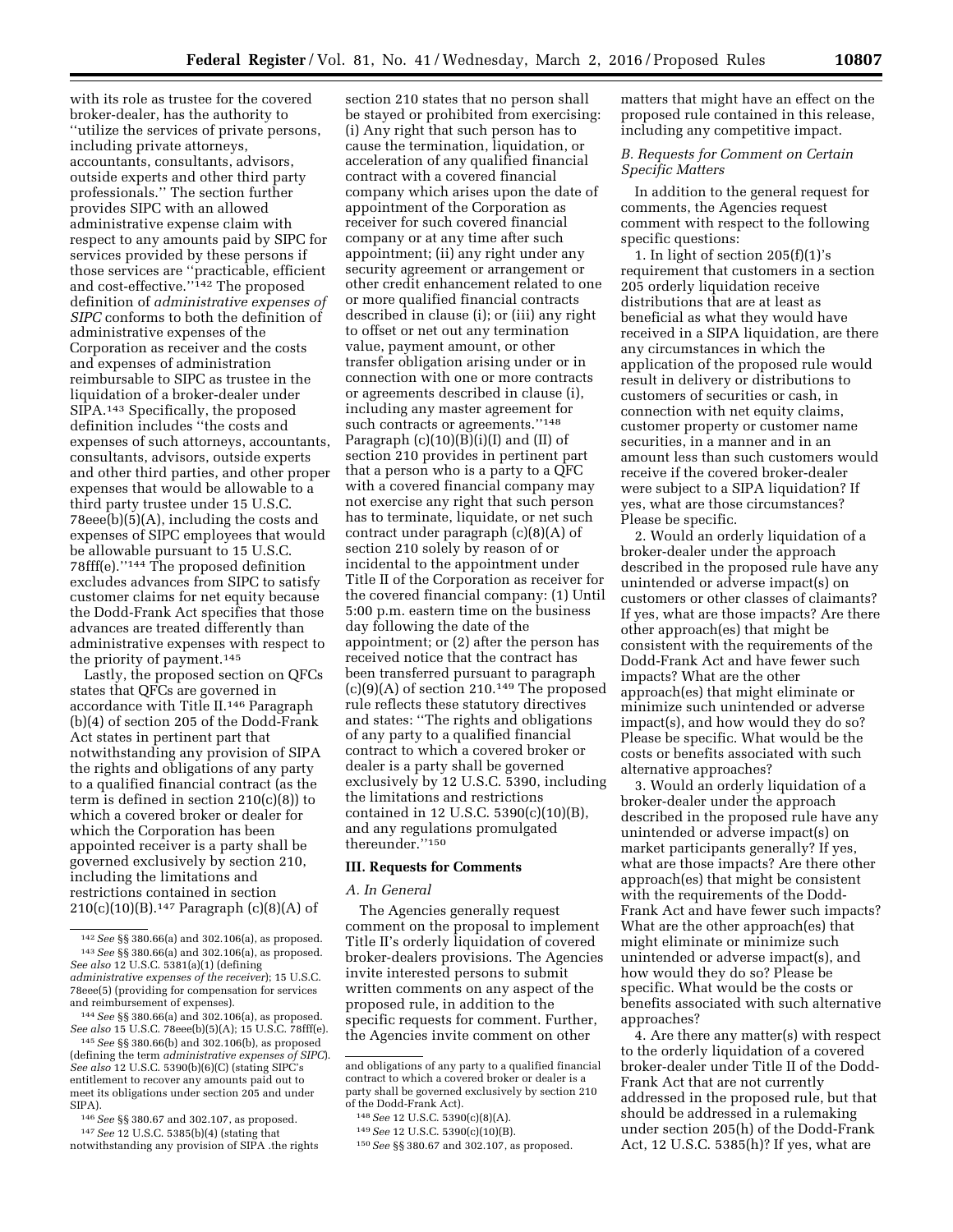those matters, why should they be addressed, and how? Please be specific.

5. Does the proposed rule clearly address the roles of the FDIC as receiver and SIPC as trustee for the covered broker-dealer in a Title II orderly liquidation? If not, how could the proposed rule be made clearer?

6. Does the proposed rule clearly address the treatment of customers and other classes of claimants and creditors in a Title II orderly liquidation of a covered broker-dealer? Does the proposed rule clearly address the claims bar date and the 60-day filing deadline for payment of net equity claims out of customer property? If not, in what respects could the proposed rule be made clearer and how?

7. Are the priorities for the allocation of customer property and other assets of the covered broker-dealer clearly addressed by the proposed rule? If not, in what respects could they be made clearer and how?

8. Are the standards for judicial review of a claim that is disallowed, in whole or in part, clearly addressed by the proposed rule? If not, in what respects could the proposed rule be made clearer and how?

9. Are the matters listed for inclusion in the protective decree appropriate? Are there any other matters not mentioned that should be included in the protective decree, and if so, why? Could the provision of the protective decree clarifying that, if a protective decree were filed on a date other than the appointment date, the protective decree's filing date would be deemed be the appointment date, cause harm to customers, other claimants, creditors, shareholders, or other interested parties? If so, how? Are there alternative approaches that would not have such impacts? If yes, please describe in detail and provide information about associated costs or benefits.

10. Would customers be harmed by their inability to seek determinations of their claims within the expedited 90 day period (as provided by section 210(a)(5)(B) of the Dodd-Frank Act) rather than within six-months (as provided by section 210(a)(3)(A)(i) of the Dodd-Frank Act)? If so, how? If customers were permitted to seek expedited determinations of their claims, would that allow them to ''jump ahead'' of other similarly-situated claimants? Would that be appropriate?

11. What are the expected costs to covered broker-dealers as a result of this proposed rule?

12. Are there any costs or benefits of the proposed rule for customers or other creditors of covered broker-dealers, or

market participants generally, that are not described above? Please describe. 13. What are the proposed rule's

implications for systemic risk?

14. Are there any anticipated consequences of the proposed rule that are not otherwise described in this release? Please be specific.

#### **IV. Paperwork Reduction Act**

The proposed rule would clarify the process for the orderly liquidation of a covered broker-dealer under Title II of the Dodd-Frank Act. The proposed rule addresses only the process to be used in the liquidation of the covered brokerdealer and does not create any new, or revise any existing, collection of information pursuant to the Paperwork Reduction Act.151 Consequently, no information has been submitted to the Office of Management and Budget for review.

The Agencies request comment on the assertion that the proposed rule will not create any new, or revise any existing, collection of information pursuant to the Paperwork Reduction Act.

#### **V. Economic Analysis**

## *A. Introduction and General Economic Considerations*

The Commission and the Corporation are jointly proposing this rule to implement provisions applicable to the orderly liquidation of covered brokerdealers pursuant to section 205(h) of the Dodd-Frank Act in manner that protects market participants by clearly establishing expectations and equitable treatment for customers and creditors of failed broker-dealers, as well as other market participants. The Commission and the Corporation are mindful of the costs and benefits of their respective rules. The following economic analysis seeks to identify and consider the benefits and costs—including the effects on efficiency, competition, and capital formation—that would result from the proposed rule. Overall, the Commission and the Corporation preliminarily believe that the primary benefit of the proposed rule is to codify additional details regarding the process for orderly liquidation of failed broker-dealers which will provide additional structure and enable consistent application of the process. Importantly, the proposed rule does not affect the set of options available to the Commission and the Corporation, nor does it affect the range of possible outcomes. The detailed analysis of costs and benefits regarding the proposed rule is discussed below.

The Dodd-Frank Act specifically provides that the FDIC may be

appointed receiver for a systemically important broker-dealer for purposes of the orderly liquidation of the company using the powers and authorities granted to the FDIC under Title II of the Act.152 Section 205 of the Dodd-Frank Act sets forth a process for the orderly liquidation of covered broker-dealers that is an alternative to the process under SIPA, but that process incorporates many of the customer protection features of SIPA into a Title II orderly liquidation. Congress recognized that broker-dealers are different from other kinds of systemically important financial companies in several ways, not the least of which is how customers of a brokerdealer are treated in an insolvency proceeding relating to the brokerdealer.153 Section 205 of the Dodd-Frank Act is intended to address situations where the failure of a large broker-dealer could have broader impacts on the stability of the United States financial system. The financial crisis of 2008 and the ensuing economic recession resulted in the failure of many financial entities. Liquidity problems that initially began at a small set of firms quickly spread as uncertainty about which institutions were solvent increased, triggering broader market disruptions, including a general loss of liquidity, distressed asset sales, and system-wide redemption runs by some participants.154 The proposed rule seeks to implement the orderly liquidation provisions of the Dodd-Frank Act in a manner that is designed to help reduce both the likelihood and the severity of financial market disruptions that could result from the failure of a covered broker-dealer.

In the case of a failing broker-dealer, the broker-dealer customer protection regime is primarily composed of SIPA and the Exchange Act, as administered by SIPC and the Commission. Among other Commission financial responsibility rules, Rule 15c3–3 specifically protects customer funds and securities held by a broker-dealer and essentially forbids broker-dealers from using customer assets to finance any part of their businesses unrelated to servicing securities customers.155 With

<sup>151</sup> 44 U.S.C. 3501 *et seq.* 

<sup>152</sup>*See* 12 U.S.C. 5382, 12 U.S.C. 5383, and 12 U.S.C. 5384.

<sup>153</sup>*See* 12 U.S.C. 5385 (orderly liquidation of covered brokers and dealers).

<sup>154</sup>*See* Brunnermeir, M. (2009), *Deciphering the Liquidity and Credit Crunch 2007–2008,* Journal of Economic Perspectives 23, 77–100.

<sup>155</sup>*See Net Capital Requirements for Brokers and Dealers,* Exchange Act Release No. 21651 (Jan. 11, 1985), 50 FR 2690, 2690 (Jan. 18, 1985). *See also Broker-Dealers; Maintenance of Certain Basic Reserves,* Exchange Act Release No. 9856 (Nov. 10, 1972), 37 FR 25224, 25224 (Nov. 29, 1972).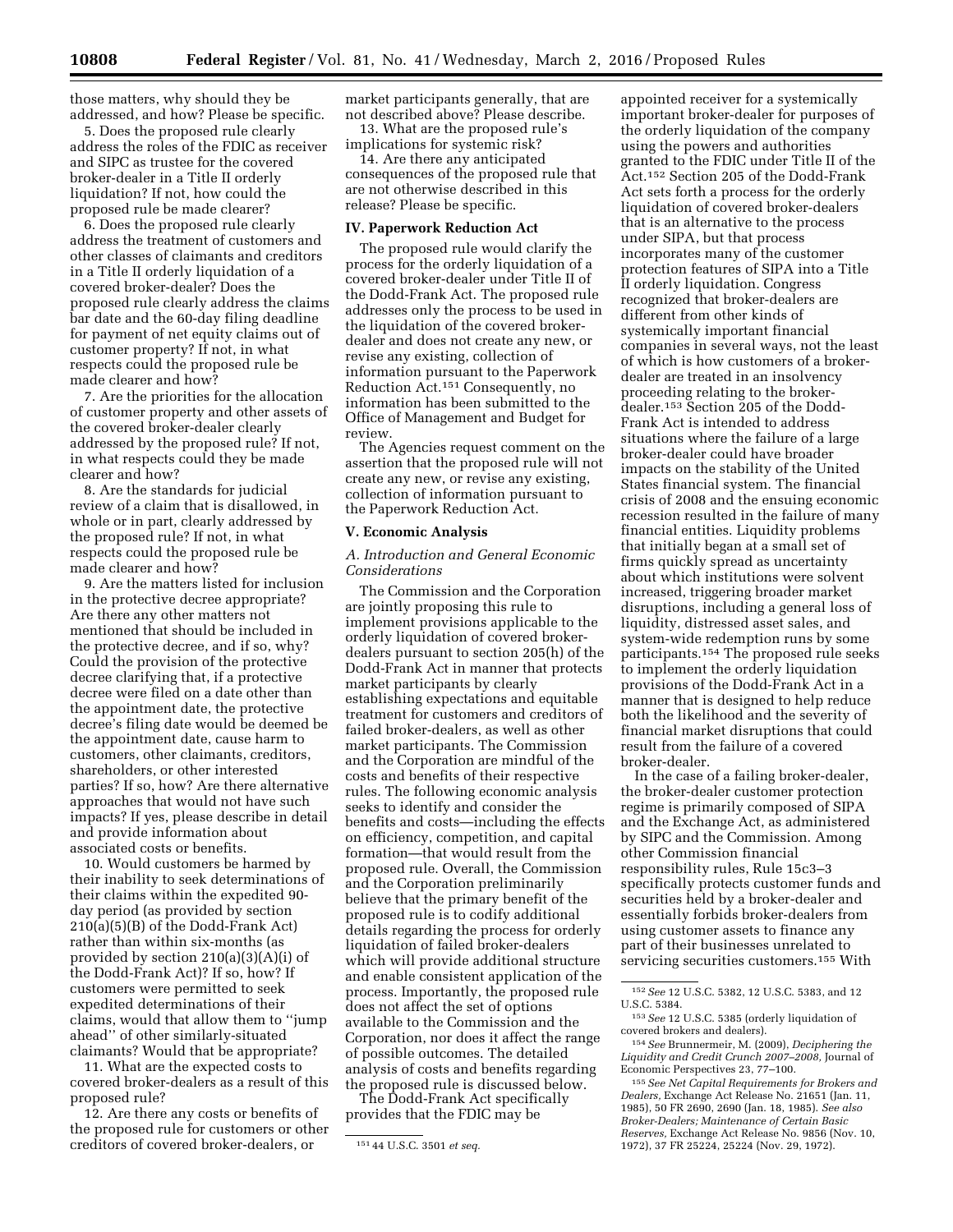respect to SIPA, and as a general matter, in the event that a broker-dealer enters into a SIPA liquidation, customers' cash and securities held by the broker-dealer are returned to customers on a *pro-rata*  basis.156 If the broker-dealer does not have sufficient funds to satisfy customer net equity claims, SIPC advances may be used to supplement the distribution, up to a ceiling of \$500,000 per customer, including a maximum of \$250,000 for cash claims.157 When applicable, SIPC or a SIPA trustee will return securities that are registered in the customer's name, or are in the process of being registered, directly to each customer.158 An integral component of the broker-dealer customer protection regime is that, under SIPA, customers have preferred status relative to general creditors with respect to customer property and customer name securities.159 SIPC or a SIPA trustee may sell or transfer customer accounts to another SIPC member in order for the customers to regain access to their accounts in an expedited fashion.<sup>160</sup>

Title II of the Dodd-Frank Act supplemented the customer protection regime for broker-dealers. As described above in more detail, in the event a covered broker-dealer fails,161 Title II provides the FDIC with a broader set of tools to help ensure orderly liquidation, including the ability to transfer all assets and liabilities held by a brokerdealer— not just customer assets—to another broker-dealer, as well as the ability to borrow from the U.S. Treasury.162 Upon the commencement

160*See* 15 U.S.C. 78fff–2(f).

161To facilitate their customer business and to finance their proprietary trading activities, brokerdealers often enter into short-term borrowing arrangements, including repurchase and securities lending agreements. Such financing arrangements can have maturities as short as a day, requiring broker-dealers to continuously refinance their positions. Broker-dealers are therefore subject to liquidity risk in the event that short-term lenders and counterparties refuse to finance their positions or seek less favorable terms for the broker-dealer, such as higher haircuts on collateral. Doubts about a broker-dealer's viability can lead a broker-dealer's customers to move their accounts from the brokerdealer, placing additional strains upon the brokerdealer's liquidity position. Such doubts can, in turn, lead to a general ''run'' against the brokerdealer, both in its secured financing activities and withdrawals of customer accounts. The ability of the Corporation under Title II to provide financing to the broker-dealer and to allow the broker-dealer to continue its operations may help to address the liquidity stress at the broker-dealer and reduce the potential risk to other market participants.

162Under a SIPA liquidation, the Commission is authorized to make loans to SIPC should SIPC lack sufficient funds. In addition, to fund these loans,

of an orderly liquidation under Title II, the FDIC is appointed the receiver of the broker-dealer and SIPC is appointed as the trustee for the liquidation process. The FDIC is given the authority to form and fund a bridge broker-dealer,<sup>163</sup> which would facilitate a quick transfer of customer accounts to a solvent broker-dealer and therefore would accelerate reinstated access to customer accounts.164 By granting the FDIC the ability to transfer any asset or liability to the bridge broker-dealer as it deems necessary, the orderly liquidation proceeding allows the Corporation to extend relief to certain creditors to reduce the destabilizing effects these creditors may cause if they run on a large broker-dealer.165 To further reduce the run risk the failed broker-dealer may be facing, Title II imposes an automatic one-business day stay on certain activities by the counterparties to QFCs, so as to provide the FDIC an opportunity to inform counterparties that the covered broker-dealer's liabilities were transferred to and assumed by the bridge broker-dealer.166

The proposed rule is designed to implement the provisions of section 205, so that an orderly liquidation can be carried out for certain broker-dealers with efficiency and the intended benefits of orderly liquidation, as established by the Dodd-Frank Act, on the overall economy can be realized. Specifically, the proposed rule implements the framework for the liquidation of covered broker-dealers. The framework includes definitions for the key terms such as customer, customer property, customer name securities, net equity, and bridge brokerdealer. It sets forth three major processes regarding the orderly liquidation—the process of initiating the orderly liquidation (including the appointment of receiver and trustee and the notice and application for protective decree), the process of account transfers to the bridge broker-dealer, and the claims process for customers and other creditors. While establishing orderly liquidation generally, section 205 does not specifically provide the details of such processes.

163*See* §§ 380.63 and 302.103, as proposed (regarding the FDIC's power to ''organize one or more bridge brokers or dealers with respect to a covered broker or dealer'').

164*See* Section II.D.2 on the FDIC's power to transfer accounts to bridge broker-dealer. 165*See* Section II.E on the claims of customers

and other creditors of a covered broker-dealer.

166*See* Section II.F on the additional proposed sections that relate to qualified financial contracts.

The proposed rule provides several clarifications to the provisions in the statute. For example, under Title II, the FDIC has authority to transfer any assets without obtaining any approval, assignment, or consents.167 The proposed rule further provides that the transfer to a bridge broker-dealer of any account, property or asset is not determinative of customer status, nor that the property so transferred qualifies as customer property or customer name securities.<sup>168</sup> The proposed rule also provides clarifications on terms such as the venue for filing the application for a protective decree and the filing date.169

In addition, the proposed rule clarifies the process for transferring assets to the bridge broker-dealer, which should help expedite customer access to their respective accounts. For example, the proposed rule provides that allocations to customer accounts at the bridge broker-dealer may initially be derived from estimates based upon the books and records of the covered brokerdealer or other information deemed relevant by the Corporation in consultation with SIPC.170 This means that customers may potentially access their accounts more expeditiously, before the time-consuming record reconciliation process concludes.

Therefore, overall, the Commission and the Corporation preliminarily believe that the primary benefit of the proposed rule is to codify additional details regarding the process for the orderly liquidation of covered brokerdealers, which will provide additional structure and enable consistent application of the process. Importantly, the proposed rule does not affect the set of options available to the Commission and the Corporation upon failure of a covered broker-dealer, nor does it affect the range of possible outcomes. In the absence of the proposed rule, the Commission, the Board and the Secretary 171 could still determine that an orderly liquidation under Title II is appropriate, and the FDIC would still have broad authority to establish a bridge broker-dealer and transfer all assets and liabilities held by the failed entity. However, in the absence of the proposed rule, uncertainty could arise regarding the definitions (*e.g.,* the applicable filing date or the nature of the application for a protective decree) and the claims process, which could

<sup>156</sup>*See* 15 U.S.C. 78fff–2(b).

<sup>157</sup>*See* 15 U.S.C. 78fff–3(a).

<sup>158</sup>*See* 15 U.S.C. 78fff–2(c).

<sup>159</sup>*See* 15 U.S.C. 78fff(a).

the Commission is authorized to borrow up to \$2.5 billion from the U.S. Treasury. *See* 15 U.S.C. 78ddd(g) and (h).

<sup>167</sup>*See* §§ 380.63 and 302.103, as proposed. 168These determinations would be made by SIPC in accordance with SIPA. *See* §§ 380.64(a)(1) and

<sup>302.104,</sup> as proposed 169*See* §§ 380.62 and 302.102, as proposed. 170*See* §§ 380.63(d) and 302.103(d), as proposed. 171*See* 12 U.S.C. 5383(a)(1)(B).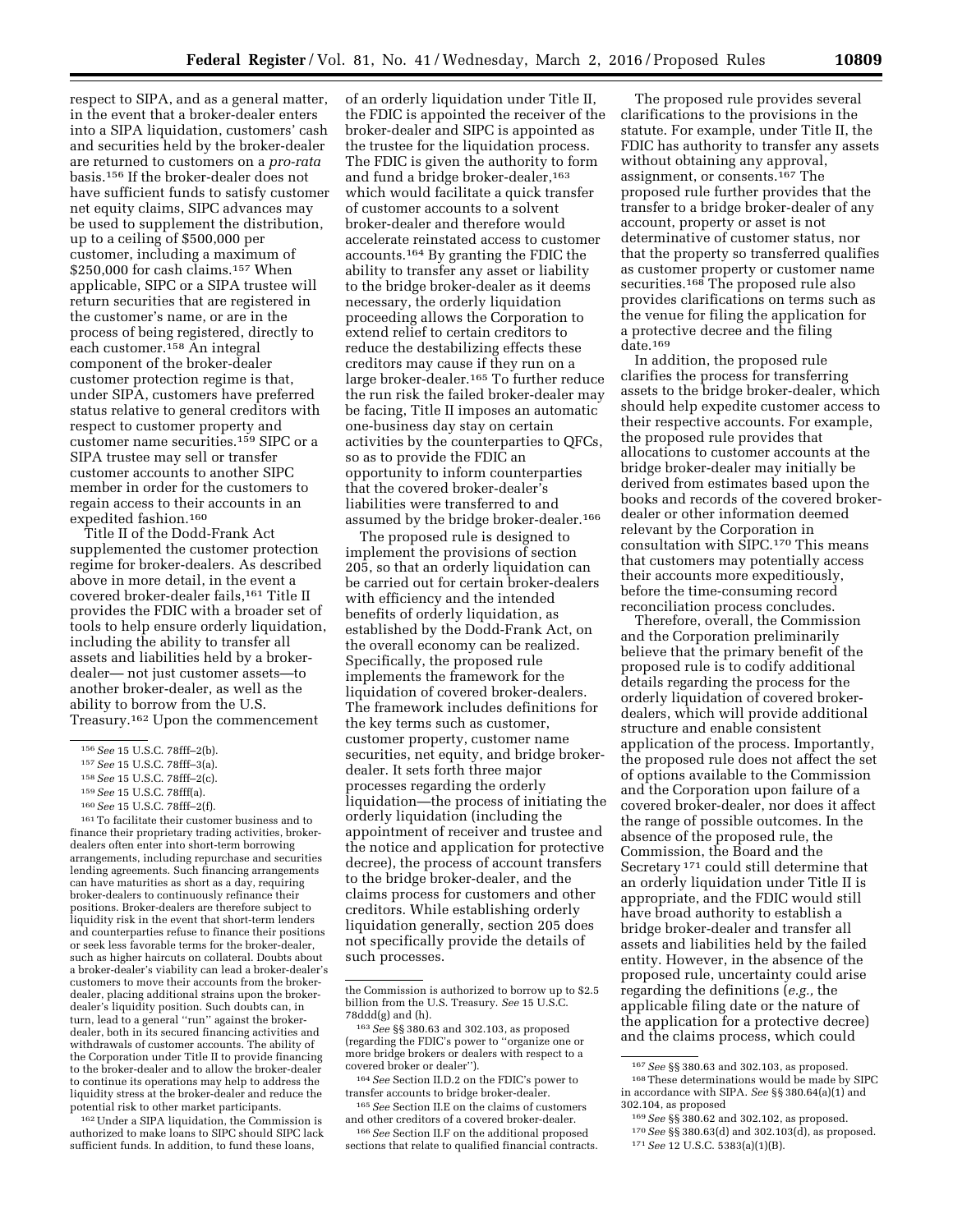cause delays in the process and undermine the goals of the statute. By establishing a uniform process for the orderly resolution of a broker-dealer, the proposed rule should improve the orderly liquidation process while implementing the statutory requirements, so that orderly liquidations can be carried out with efficiency and predictability. Such efficiency and predictability should generally ease implementation burdens and conserve resources that otherwise would have to be expended resolving delays in the claims process or in connection with any potential litigation that could arise from delays. The discussion below elaborates on the likely costs and benefits of the proposed rule and its potential impact on efficiency, competition and capital formation, as well as potential alternatives.

## *B. Economic Baseline*

To assess the economic impact of the proposed rule, the Commission and the Corporation are using section 205 of the Dodd-Frank Act as the economic baseline. Section 205 sets forth provisions specific to the orderly liquidation of certain large brokerdealers and paragraph (h) directs the Commission and the Corporation, in consultation with SIPC, jointly to issue rules to fully implement the section.172 Although no implementing rules are in place, section 205 of the Dodd-Frank Act was self-effectuating, meaning that the statutory requirements are in effect. Therefore, the appropriate baseline is the orderly liquidation authority in place pursuant to section 205, without any implementation rules issued by the Agencies. As outlined in Title II of the Dodd-Frank Act, irrespective of how the broker-dealer was placed into a Title II resolution, section 205 regarding the liquidation of broker-dealers and the proposed rule (if adopted) would always apply to the covered broker-dealer even if section 210 is invoked.

## 1. SIPC's Role

Section 205 provides that upon the appointment of the FDIC as receiver for a covered broker-dealer, the FDIC shall appoint SIPC as trustee for the liquidation of the covered broker-dealer under SIPA without need for any approval.173 Upon its appointment as trustee, SIPC shall promptly file with a federal district court an application for protective decree, the terms of which will jointly be determined by SIPC and the Corporation, in consultation with

the Commission.174 Section 205 also provides that SIPC shall have all of the powers and duties provided by SIPA, except with respect to assets and liabilities transferred to the bridge broker-dealer.175 The determination of claims and the liquidation of assets retained in the receivership of the covered broker-dealer and not transferred to the bridge financial company shall be administered under SIPA.176

2. The Corporation's Power to Establish Bridge Broker-Dealers

Section 205 of the Dodd-Frank Act does not contain specific provisions regarding bridge broker-dealers. However, section 210 of the Dodd-Frank Act provides that, in connection with an orderly liquidation, the FDIC has the power to form one or more bridge financial companies, which includes the power to form bridge broker-dealers with respect to a covered brokerdealer.177 Under Title II, the FDIC has the authority to transfer any asset or liability held by the covered financial company without obtaining any approval, assignment, or consent with respect to such transfer.178 It is further provided that any customer of a covered broker-dealer whose account is transferred to a bridge financial company shall have all rights and privileges under section 205(f) of the Dodd-Frank Act and SIPA that such customer would have had if the account was not transferred.179

#### 3. Satisfaction of Customer Claims

Section 205(f) of the Dodd-Frank Act requires that all obligations of a covered broker-dealer or bridge broker-dealer to a customer relating to, or net equity claims based on, customer property or customer name securities must be promptly discharged in a manner and in an amount at least as beneficial to the customer as would have been the case had the broker-dealer been liquidated in a SIPA proceeding.

## *C. Benefits, Costs and Effects on Efficiency, Competition, and Capital Formation*

## 1. Anticipated Benefits

## a. Overall Benefits

The key benefit of the proposed rule is that it creates a more structured framework to implement section 205 of the Dodd-Frank Act, so that the orderly liquidation of a covered broker-dealer can be carried out with efficiency and predictability if the need arises. As discussed in the economic baseline, section 205 provides parameters for the orderly liquidation of covered brokerdealers, while the proposed rule implements these statutory parameters. The proposed rule first provides definitions for certain key terms including customer, customer property, customer name securities, net equity, and bridge broker-dealer, among others.180 It then sets forth three major processes regarding the orderly liquidation: the process of initiating the orderly liquidation,181 the process of account transfers to the bridge brokerdealer,182 and the claims process for customers and other creditors.183

First, besides incorporating the statutory requirement of appointing SIPC as the trustee for covered brokerdealers, the proposed rule provides a more detailed process for notice and application for protective decree. It provides clarification for the venue in which the notice and application for a decree is to be filed.184 It clarifies the definition of the filing date if the notice and application is filed on a date other than the appointment date.185 And finally, it also includes a non-exclusive list of notices drawn from other parts of Title II to inform the relevant parties of the initiation of the orderly liquidation process and what they should expect.186

Second, the proposed rule sets forth the process to establish one or more bridge broker-dealers and to transfer accounts, property, and other assets held by a covered broker-dealer to such bridge broker-dealers, pursuant to Title II of Dodd-Frank Act.187 Section 205 of the Act does not specifically provide for such a process. The proposed rule specifies that the Corporation may transfer any account, property, or asset held by a covered broker-dealer

<sup>172</sup> 12 U.S.C. 5385(h).

<sup>173</sup> 12 U.S.C. 5385(a).

<sup>174</sup>*See* 12 U.S.C. 5385(a)(2).

<sup>175</sup> 12 U.S.C. 5385. *See also* §§ 380.64(a) and 302.104(a), as proposed (regarding SIPC's role as trustee).

<sup>176</sup> *Id.* 

<sup>177</sup>*See* 12 U.S.C. 5390(h)(1)(A). *See also* 12 U.S.C. 5390(h)(2)(H).

<sup>178</sup> 12 U.S.C. 5390(a)(1)(G).

<sup>179</sup>*See* 12 U.S.C. 5390(h)(2)(H)(iii).

<sup>180</sup>*See* §§ 380.60 and 302.100, as proposed.

<sup>181</sup>*See* §§ 380.61, 380.62, 302.101 and 302.102, as proposed.

<sup>182</sup>*See* §§ 380.63 and 302.103, as proposed.

<sup>183</sup>*See* §§ 380.64 and 302.104, as proposed.

<sup>184</sup>*See* §§ 380.62(a) and 302.102, as proposed. 185 *Id.* 

<sup>186</sup>*See* §§ 380.62(b) and 302.102(b), as proposed. 187*See* §§ 380.63 and 302.103, as proposed.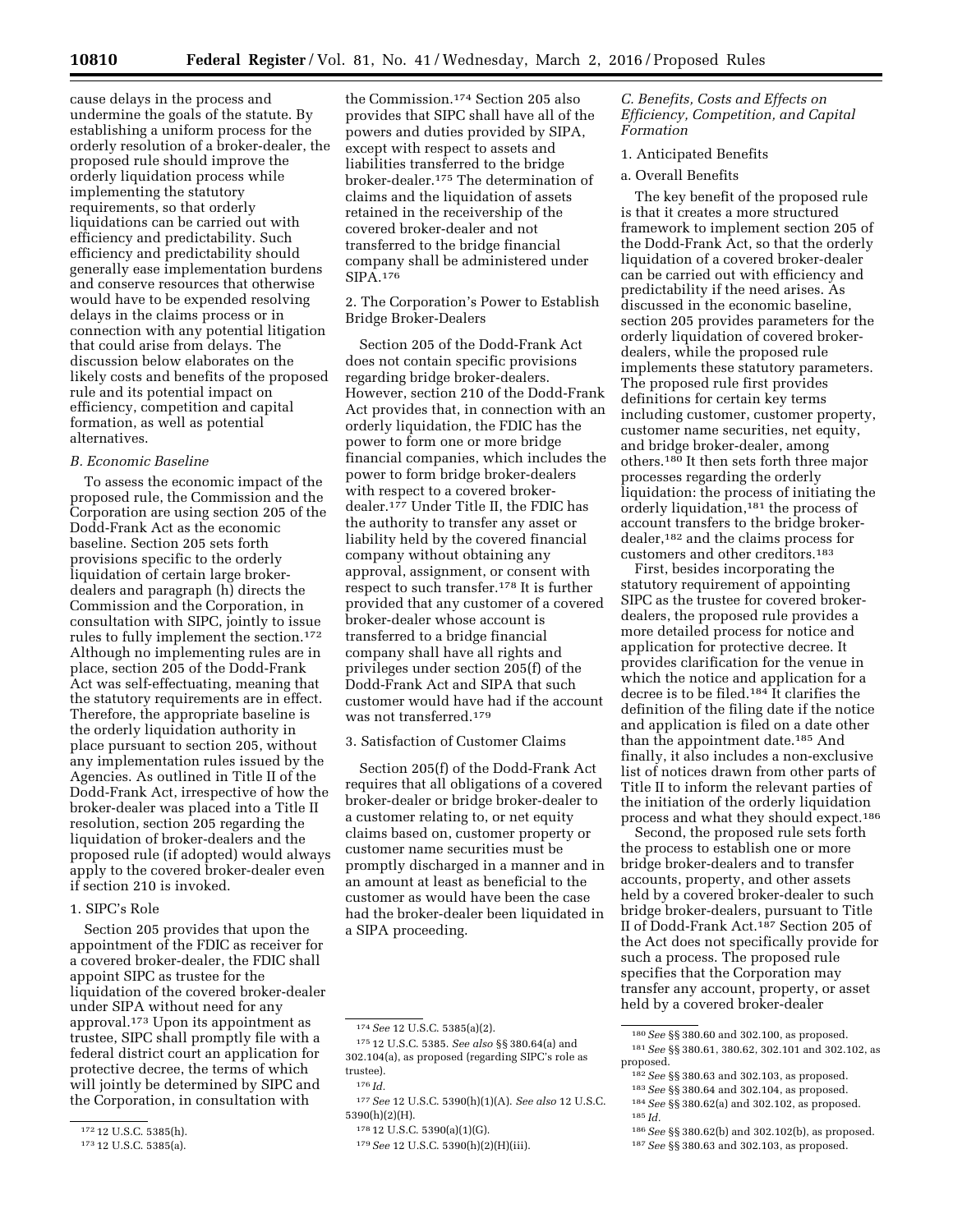(including customer and non-customer accounts, property and assets) to a bridge broker-dealer as the Corporation deems necessary, based on the FDIC's authority under Title II to transfer any assets without obtaining any approval, assignment, or consents.188 The transfer to a bridge broker-dealer of any account, property or asset is not determinative of customer status.189 The determinations of customer status are to be made by SIPC as trustee in accordance with SIPA.190 As discussed above, given the preferred status of customers, litigation has been brought on customer status under SIPA (*e.g.,* repo counterparties' claims of customer status under SIPA).191 Since the Corporation may transfer both customer and noncustomer accounts, property and assets held by a covered broker-dealer to a bridge broker-dealer according to the statute, in the absence of the proposed rule, some non-customer creditors may mistakenly interpret under the baseline scenario that such a transfer confers customer status (especially since in a SIPA proceeding only customer assets are transferred). To the extent that such mistaken beliefs may arise from the statutory provisions, litigation over customer status could arise. The clarification in the proposed rule stresses that customer status is determined by SIPC separately from the decision to transfer an asset to a bridge broker-dealer, and could thus help prevent confusion concerning whether other creditors whose assets have also been transferred should be treated as customers. This clarification may mitigate a potential increase in litigation costs, although the economic benefit of such mitigation is likely to be *de minimis.* 

Regarding the account transfers to bridge broker-dealers, in addition to the provisions on the specifics of a transfer (*e.g.,* the calculation of customer net equity, the assumption of the net equity claim by the bridge broker-dealer and the allocation of customer property), the proposed rule further provides that allocations to customer accounts at the bridge broker-dealer may initially be derived from estimates based upon the books and records of the covered brokerdealer or other information deemed relevant by the Corporation in consultation with SIPC.192 Given that it could be time-consuming to reconcile the broker-dealer's records with the

records of other parties, this provision may speed up the allocation of customer property to the customer accounts at the bridge broker-dealer, thus providing customers quicker access to their accounts.

Third, the proposed rule also addresses the claims process for customers and other creditors.193 The proposed rule implements the statute's requirement that the trustee's allocation shall be in an amount and manner, including form and timing, at least as beneficial as such customer would have received under a SIPA proceeding, as required by section 205(f).194 In addition, it further addresses certain procedural aspects of the claims determination process, such as the publication and mailing of notices to creditors, the notice of the appointment of the FDIC and SIPC, the claims bar date, and expedited relief.

In summary, the proposed rule would provide interested parties with details on the implementation of the orderly liquidation process. By providing for a uniform process, the proposed rule could improve the orderly liquidation process, so that the orderly liquidation can be carried out with efficiency and predictability. Under the baseline scenario, in absence of the proposed rule, uncertainty may arise because various parties may interpret the statutory requirements differently. For example, under the baseline, the repo counterparties of the broker-dealer may not understand that the transfer of the rights and obligations under their contracts to the bridge broker-dealer is not determinative of customer status, because such a transfer to another broker-dealer is only available for customers under a SIPA proceeding. That is, repo counterparties of the broker-dealer may mistakenly believe that the transfer of rights and obligations implies customer status. Accordingly, the proposed rule provides that the transfer of accounts to a bridge brokerdealer is not determinative of customer status, and that such status is determined by SIPC in accordance with SIPA. Uncertainty regarding such matters could result in litigation and delays in the claims process if orderly liquidation were to be commenced with respect to a covered broker-dealer; therefore, the structure provided by the proposed rule could conserve resources that otherwise would have to be expended in settling such litigation and resolving delays that may arise, and create a more efficient process for

enabling orderly liquidation. Moreover, under the baseline scenario, uncertainties about process and how customer and creditor claims would be handled could continue to encourage these claimants to reduce exposure if doubts about a broker-dealer's viability arise—for customers, by withdrawing free credit balances; for creditors, by reducing repo and derivatives exposure. Such uncertainties, if they were to persist, could undermine the broader benefits that orderly liquidation could provide to financial stability. In this sense, the processes set forth by the proposed rule could help realize the economic benefits of section 205.

## b. Benefits to Affected Parties

The Commission and the Corporation believe that the proposed rule provides benefits comparable to those under the baseline scenario to relevant parties such as customers, creditors, and counterparties. To the extent that it provides additional guidance on procedural matters, the proposed rule may reduce potential uncertainty, thereby providing for an efficient and predictable orderly liquidation process. Therefore, the Commission and the Corporation preliminarily believe the proposed rule will improve the orderly liquidation process and provide benefits beyond the statute, although such benefits are likely to be incremental.

The Commission and the Corporation preliminarily believe that the proposed rule will be beneficial to customers.195 The proposed rule states that the bridge broker-dealer will undertake the obligations of a covered broker-dealer with respect to each person holding an account transferred to the bridge brokerdealer, providing customers with transferred accounts assurance that they will receive the same legal protection and status as a customer of a brokerdealer that is subject to a liquidation outside of Title II.196 Further, under the proposed rule, the transfer of noncustomer assets to a bridge broker-dealer would not imply customer status for these assets, which could thereby reduce any incentive to not move assets based upon fears of prejudging customer status. Finally, the proposed rule would provide that allocations to customer accounts at the bridge broker-dealer may initially be derived from estimates based on the books and records of the covered broker-dealer.197 This provision could

<sup>188</sup>*See* §§ 380.63(e) and 302.103(e), as proposed. 189*See* §§ 380.64(a) and 302.104(a), as proposed. 190*See* §§ 380.64(a) and 302.104(a) as proposed.

<sup>191</sup>*See, e.g.,* In re Lehman Brothers Inc., 492 B.R. 379 (Bankr. S.D.N.Y. 2013), aff'd, 506 B.R. 346.

<sup>192</sup>*See* §§ 380.63(d) and 302.103(d), as proposed.

<sup>193</sup>*See* §§ 380.64 and 302.104, as proposed. 194*See* §§ 380.64(a)(4) and 302.104(a)(4), as proposed.

<sup>195</sup>*See* Section II.D.1 discussing the preferred status of customer claims. *See also* §§ 380.65(a)(1) and 302.105(a)(1), as proposed (explaining that ''SIPC . . . shall determine customer status . . .'').

<sup>196</sup>*See* §§ 380.63(d) and 302.103(d), as proposed.

<sup>197</sup>*See* §§ 380.63(d) and 302.103(d), as proposed.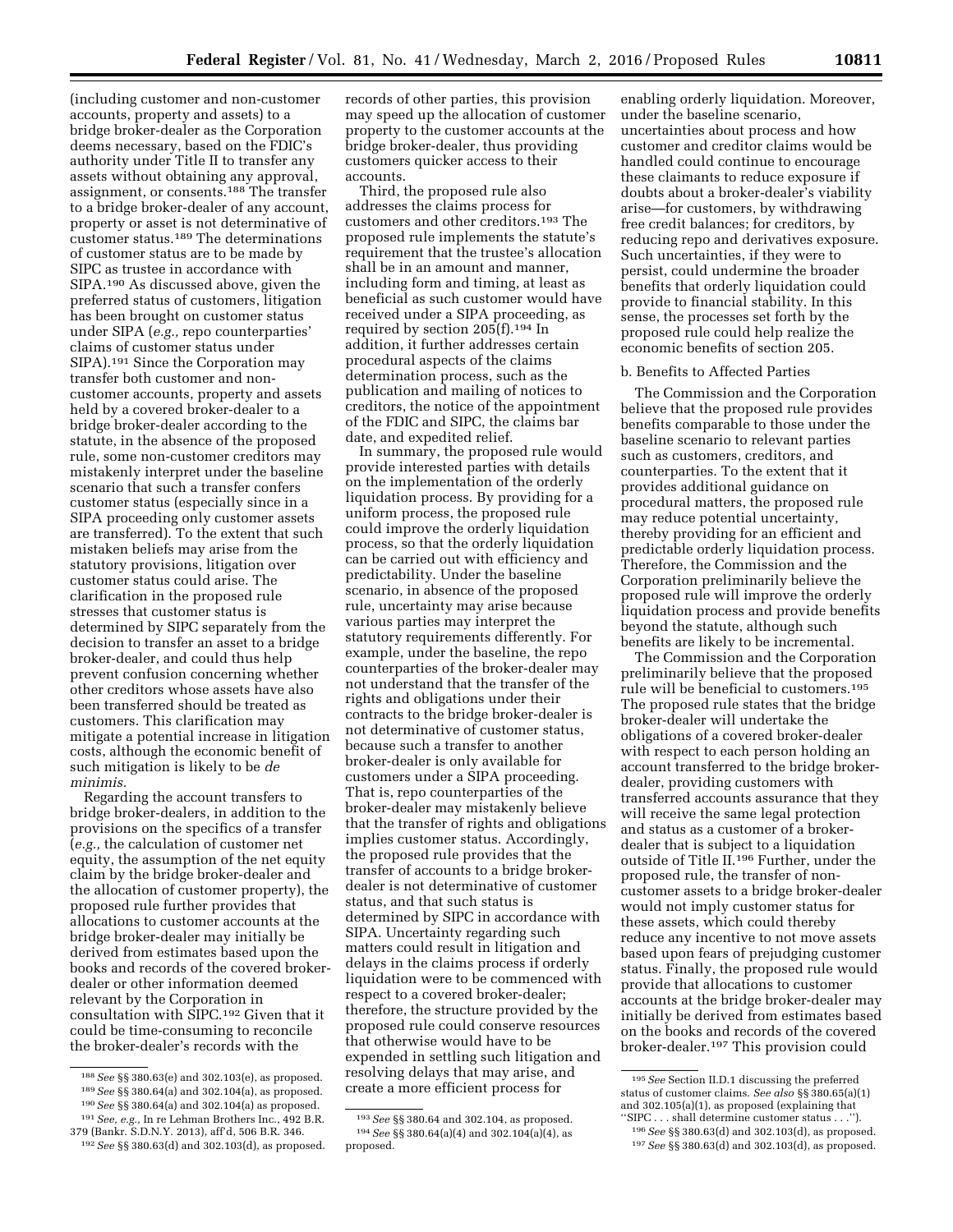help facilitate expedited customer access to their respective accounts, as customers would not have to wait for a final reconciliation of the brokerdealer's records with other parties' records.198

The Commission preliminarily believes the proposed rule will yield benefits to both secured and unsecured creditors, as it clarifies the manner in which creditor claims could be transferred to a bridge broker-dealer. Creditors thus could potentially receive benefits from financing provided by the Corporation to the bridge broker-dealer.

## 2. Anticipated Costs

While the proposed rule is designed to ensure that an orderly liquidation under Title II would be at least as beneficial to customers as would be the case in a SIPA liquidation, orderly liquidation does entail different treatment of QFC counterparties. Under SIPA, certain QFC counterparties may exercise specified contractual rights regardless of an automatic stay.199 In contrast, Title II imposes an automatic one-day stay on certain activities by QFC counterparties,200 which may limit the ability of these counterparties to terminate contracts or exercise any rights against collateral. As proposed, the stay would remain in effect if the QFC contracts are transferred to a bridge broker-dealer. While these provisions may impose costs, they are a consequence of the statute and are already in effect.

In addition, as discussed above, the proposed rule could benefit customers by allowing the allocations to customer accounts at the bridge broker-dealer to be derived from estimates based on the

200*See* §§ 380.67 and 302.107, as proposed.

books and records of the covered brokerdealer. Such a process may accelerate customers' access to their accounts, as they would not have to wait for a final account reconciliation to access their accounts. As provided for in the proposed rule, the calculation of allocations of customer property to customer accounts would be refined as additional information becomes available. The Commission and the Corporation preliminarily believe that initial allocations will be made conservatively, which with the backstop of the availability of SIPC advances to customers in accordance with the requirements of SIPA, should minimize the possibility of an over-allocation to any customer. To the extent that initial estimates are excessive, it is possible that customer funds may need to be reallocated after customers initially gain access to their accounts, which could result in costs for customers. Essentially, the proposed rule trades off expedited access to customer funds with the possibility of subsequent reallocation. We currently lack data concerning the impact or costs that might be associated with this possibility. The costs associated with all of these factors may vary significantly depending on broker-dealer systems and the specific events. For these reasons, we are unable to quantify the costs associated with these factors at this time. However, as noted above, the Commission and the Corporation preliminarily believe initial allocations will be made conservatively, which would minimize the possibility of an over-allocation to any customer and mitigate potential costs and uncertainty associated with allocation refinements.

3. Effects on Efficiency, Competition, and Capital Formation

The Commission and the Corporation have preliminarily assessed the effects arising from the proposed rule on efficiency, competition, and capital formation. As discussed above, the Agencies preliminarily believe the primary economic benefit of the proposed rule will be that it provides details to implement section 205 of the Dodd-Frank Act, so that the orderly liquidation of a covered broker-dealer can be carried out with greater efficiency and predictability if the need arises. This structure could reduce uncertainty about treatment of customer and creditor claims in an orderly liquidation, conserving resources and creating a more efficient process relative to orderly liquidation under the baseline. In addition, uncertainty about treatment of claims could encourage customers and creditors to reduce

exposure to a broker-dealer facing financial distress, exacerbating liquidity problems. By reducing uncertainty, the proposed rule may reduce incentives for claimants to rush to reduce exposures. In such a scenario, broker-dealers may find it easier to recover from moderate financial distress and to sustain a sufficient capital position to provide financial intermediation services. Furthermore, for sufficiently large broker-dealers with many creditor and counterparty relationships throughout the financial system, positive perceptions about the ability of those broker-dealers to recover from moderate financial distress may stave off aggregate financial sector runs, and thus preserve financial sector capital and the availability of financial intermediation services.

Beyond these identified potential effects, the Commission and the Corporation preliminarily believe that the additional effects of the proposed rule on efficiency, competition, and capital formation will be linked to the existence of an orderly liquidation process itself, which is part of the baseline, and is an option available to regulatory authorities today. Our analysis of the effects of an orderly liquidation process on efficiency, competition, and capital formation focuses on those effects that derive from the process and structure created by the proposed rule, but not those that are due to the underlying statute, which is part of the economic baseline. By establishing a structured framework, the proposed rule sets clearer expectations for relevant parties, and therefore could help reduce potential uncertainty and contribute to market efficiency and liquidity as described above. Relative to the baseline scenario, where orderly liquidation exists as an option for regulatory authorities but without the framework provided in the proposed rule, having a structured process in place as a response to a potential crisis could also allow broker-dealers to more readily attract funding, thus facilitating capital formation.

#### *D. Alternatives Considered*

As described above, Title II of the Dodd-Frank Act establishes a process by which a covered broker-dealer would be placed into orderly liquidation. Furthermore, orderly liquidation is available as an option to regulators today, and the proposed rule does not affect the set of options available to the Commission and the Corporation, nor does it affect the range of possible outcomes. As an alternative to this proposed rule, the Commission and the Corporation could rely on statutory

<sup>198</sup>*See* §§ 380.63(e) and 302.103(e), as proposed. *See also* 15 U.S.C. 78eee(b)(2)(C)(i) and (ii).

<sup>199</sup>See 15 U.S.C. 78eee(b)(2)(C)(i) through (ii). *See also* Letter from Michael E. Don, Deputy General Counsel of SIPC to Robert A. Portnoy, Deputy Executive Director and General Counsel of the Public Securities Association, dated February 4, 1986 (repurchase agreements); Letter from Michael E. Don to J. Eugene Marans, Cleary, Gottlieb, Steen & Hamilton, dated August 29, 1988 (securities lending transactions); Letter from Michael E. Don to James D. McLaughlin, Director of the American Bankers Association, dated October 30, 1990 (securities lending transactions secured by cash collateral or supported by letters of credit); Letter from Michael E. Don to John G. Macfarlane, III, Chairman, Repo Committee, Public Securities Association, dated February 19, 1991 (securities lending transactions secured by cash collateral or supported by letters of credit); Letter from Michael E. Don, President of SIPC to Seth Grosshandler, Cleary, Gottlieb, Steen & Hamilton, dated February 14, 1996 (repurchase agreements falling outside the Code definition of ''repurchase agreement''); and Letter from Michael E. Don to Omer Oztan, Vice President and Assistant General Counsel of the Bond Market Association, dated June 25, 2002 (repurchase agreements).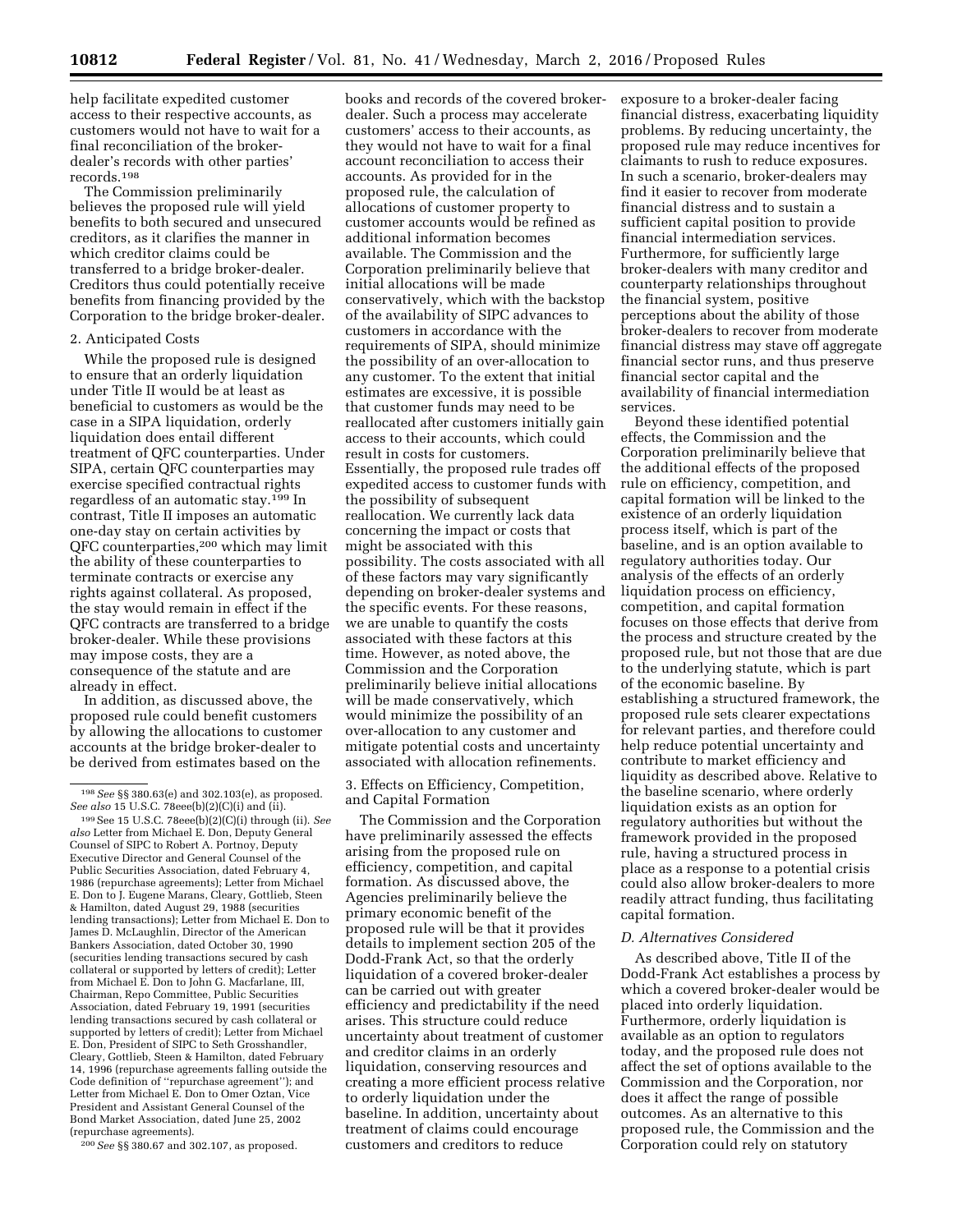provisions alone to achieve similar outcomes. However, the Commission and the Corporation preliminarily believe that relying on the statute alone, without a rule implementing section 205 of the Dodd-Frank Act, would result in orderly liquidations, if any, that are less efficient and less predictable, and that would fail to achieve the benefits of the proposed rule described above. In particular, the absence of the provisions of the proposed rule outlining the process for notice and application for a protective decree, the process for establishing a bridge broker-dealer, and the process governing the transfer of accounts, property, and other assets held by the covered broker-dealer to the bridge broker-dealer, could lead to inconsistent application of the statutory provisions. Such inconsistency could cause delays in the liquidation process and increase the likelihood of litigation over issues such as customer status, increasing costs for customers and creditors without corresponding benefits.

# *E. Request for Comment*

In addition to the general requests for comment, the Commission and the Corporation request comment with respect to the following specific questions:

1. As an alternative to the proposed rule, should the Commission and the Corporation instead rely on the statute alone to implement orderly liquidations of covered broker-dealers? Why?

2. Are there additional alternative processes to implement section 205 of the Dodd-Frank Act that the Commission and the Corporation should consider? If so, what are they and what would be the associated costs or benefits of these alternative approaches?

# **VI. Regulatory Analysis and Procedures**

*A. Regulatory Flexibility Act Analysis* 

The Regulatory Flexibility Act (''RFA'') 201 requires an agency publishing a notice of proposed rulemaking to prepare and make available for public comment a regulatory flexibility analysis that describes the impact of the proposed rule on small entities.202 The RFA provides that an agency is not required to prepare and publish a regulatory flexibility analysis if the agency certifies that the proposed rule will not have a significant economic impact on a substantial number of small entities.203

Pursuant to section 605(b) of the RFA, the Agencies certify that the proposed

rule, if adopted, will not have a significant economic impact on a substantial number of small entities. Under Small Business Administration size standards defining small entities, broker-dealers are generally considered small entities if their annual receipts do not exceed \$38.5 million.204 If adopted, the proposed rule will clarify rules and procedures for the orderly liquidation of a covered broker-dealer under Title II of the Dodd-Frank Act. A covered brokerdealer is a broker-dealer that is subject to a systemic risk determination by the Secretary pursuant to section 203 of the Dodd-Frank Act, 12 U.S.C. 5383, and thereafter is to be liquidated under Title II of the Dodd-Frank Act. The Agencies do not believe that a broker-dealer that would be considered a small entity for purposes of the RFA would ever be the subject of a systemic risk determination by the Secretary. Therefore, the Agencies are not aware of any small entities that would be affected by the proposed rule. As such, the proposed rule, if adopted, would not affect, and would impose no burdens on, small entities.

*B. The Treasury and General Government Appropriations Act, 1999— Assessment of Federal Regulations and Policies on Families* 

The FDIC has determined that the proposed rule will not affect family well-being within the meaning of section 654 of the Treasury and General Government Appropriations Act, enacted as part of the Omnibus Consolidated and Emergency Supplemental Appropriations Act of 1999.205

#### *C. Plain Language*

Section 722 of the Gramm-Leach-Bliley Act 206 requires federal banking agencies to use plain language in all proposed and final rules published after January 1, 2000. The FDIC has sought to present the proposed rule in a simple and straightforward manner but nevertheless invites comment on whether the proposal is clearly stated and effectively organized, and how the Agencies might make the proposed text easier to understand.

# **VII. Consideration of Impact on the Economy**

For purposes of the Small Business Regulatory Enforcement Fairness Act of 1996 (''SBREFA''), the Commission and the Corporation request comment on the potential effect of the proposed rule on

the United States economy on an annual basis. The Commission and the Corporation also request comment on any potential increases in costs or prices for consumers or individual industries, and any potential effect on competition, investment, or innovation based on the proposed rule. Commenters are requested to provide empirical data and other factual support for their views to the extent possible.

## **VIII. Statutory Authority**

The proposed rule is being promulgated pursuant to section 205(h) of the Dodd-Frank Act. Section 205(h) of the Act requires the Corporation and the Commission, in consultation with SIPC, jointly to issue rules to implement section 205 of the Act concerning the orderly liquidation of covered brokerdealers.

#### **List of Subjects**

#### *12 CFR Part 380*

Bankruptcy, Brokers, Claims, Customers, Dealers, Financial companies, Orderly liquidation.

#### *17 CFR Part 302*

Brokers, Claims, Customers, Dealers, Financial companies, Orderly liquidation.

## **Federal Deposit Insurance Corporation**

#### **12 CFR Part 380**

# **Authority and Issuance**

For the reasons stated in the preamble, the Federal Deposit Insurance Corporation proposes to amend 12 CFR part 380 as follows:

# **PART 380—ORDERLY LIQUIDATION AUTHORITY**

■ 1. The authority citation for part 380 is revised to read as follows:

**Authority:** 12 U.S.C. 5385(h); 12 U.S.C. 5389; 12 U.S.C. 5390(s)(3); 12 U.S.C. 5390(b)(1)(C); 12 U.S.C. 5390(a)(7)(D); 12 U.S.C. 5381(b), 12 U.S.C. 5390(r).

■ 2. Add subpart D to read as follows:

## **Subpart D—Orderly Liquidation of Covered Brokers or Dealers**

Sec.

- 380.60 Definitions.
- 380.61 Appointment of receiver and trustee for covered broker or dealer.
- 380.62 Notice and application for protective decree for covered broker or dealer.
- 380.63 Bridge broker or dealer.<br>380.64 Claims of customers and
	- Claims of customers and other
- creditors of a covered broker or dealer. 380.65 Priorities for unsecured claims
- against a covered broker or dealer.

Qualified financial contracts.

<sup>201</sup> 5 U.S.C. 601 *et seq.* 

<sup>202</sup> 5 U.S.C. 603(a).

<sup>203</sup> 5 U.S.C. 605(b).

<sup>204</sup> 13 CFR 121.201.

<sup>205</sup>Public Law 105–277, 112 Stat. 2681.

<sup>206</sup>Public Law 106–102, 113 Stat. 1338, 1471.

<sup>380.66</sup> Administrative expenses of SIPC.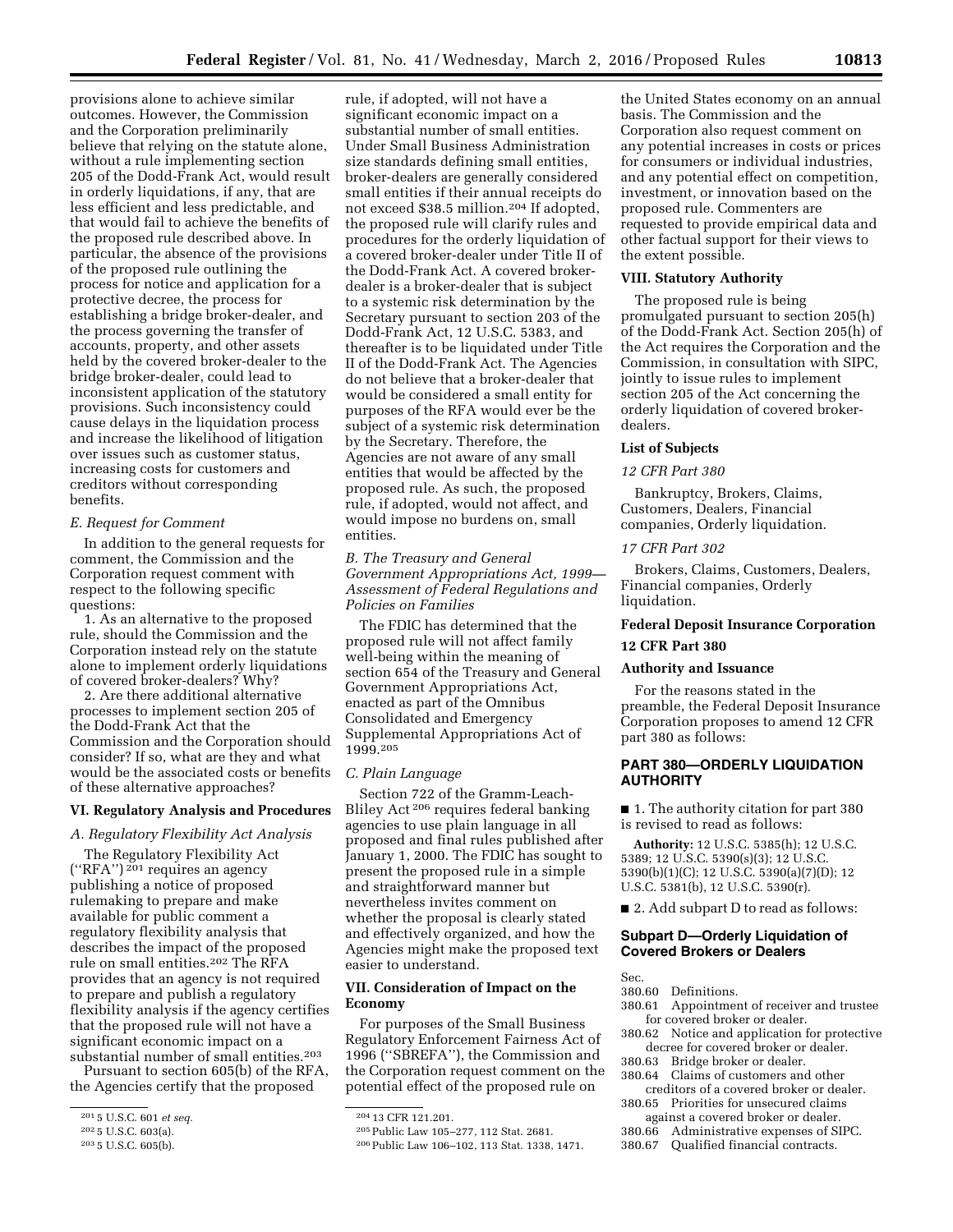#### **§ 380.60 Definitions.**

For purposes of this subpart D, the following terms shall have the following meanings:

(a) *Appointment date.* The term *appointment date* means the date of the appointment of the Corporation as receiver for a covered financial company that is a covered broker or dealer. This date shall constitute the *filing date* as that term is used in SIPA.

(b) *Bridge broker or dealer.* The term *bridge broker or dealer* means a new financial company organized by the Corporation in accordance with 12 U.S.C. 5390(h) for the purpose of resolving a covered broker or dealer.

(c) *Commission.* The term *Commission* means the Securities and Exchange Commission.

(d) *Covered broker or dealer.* The term *covered broker or dealer* means a covered financial company that is a qualified broker or dealer.

(e) *Customer.* The term *customer* of a covered broker or dealer shall have the same meaning as in 15 U.S.C. 78*lll*(2) provided that the references therein to *debtor* shall mean the covered broker or dealer.

(f) *Customer name securities.* The term *customer name securities* shall have the same meaning as in 15 U.S.C. 78*lll*(3) provided that the references therein to *debtor* shall mean the covered broker or dealer and the references therein to *filing date* shall mean the appointment date.

(g) *Customer property.* The term *customer property* shall have the same meaning as in 15 U.S.C. 78*lll*(4) provided that the references therein to *debtor* shall mean the covered broker or dealer.

(h) *Net equity.* The term *net equity*  shall have the same meaning as in 15 U.S.C. 78*lll*(11) provided that the references therein to *debtor* shall mean the covered broker or dealer and the references therein to *filing date* shall mean the appointment date.

(i) *Qualified broker or dealer.* The term *qualified broker or dealer* means a broker or dealer that:

(1) Is registered with the Commission under section 15(b) of the Securities Exchange Act of 1934 (15 U.S.C. 78o(b)); and

(2) Is a member of SIPC.

(j) *SIPA.* The term *SIPA* means the Securities Investor Protection Act of 1970, 15 U.S.C. 78aaa–*lll.* 

(k) *SIPC.* The term *SIPC* means the Securities Investor Protection Corporation.

#### **§ 380.61 Appointment of receiver and trustee for covered broker or dealer.**

Upon the appointment of the Corporation as receiver for a covered

broker or dealer, the Corporation shall appoint SIPC to act as trustee for the covered broker or dealer.

#### **§ 380.62 Notice and application for protective decree for covered broker or dealer.**

(a) SIPC and the Corporation, upon consultation with the Commission, shall jointly determine the terms of a notice and application for a protective decree that will be filed promptly with the Federal district court for the district within which the principal place of business of the covered broker or dealer is located; provided that if a case or proceeding under SIPA with respect to such covered broker or dealer is then pending, then such notice and application for a protective decree will be filed promptly with the Federal district court in which such case or proceeding under SIPA is pending. If such notice and application for a protective decree is filed on a date other than the appointment date, such filing shall be deemed to have occurred on the appointment date for the purposes of this subpart D.

(b) A notice and application for a protective decree may, among other things, provide for notice—

(1) Of the appointment of the Corporation as receiver and the appointment of SIPC as trustee for the covered broker or dealer; and

(2) That the provisions of Title II of the Dodd-Frank Act and any regulations promulgated thereunder may apply, including without limitation the following:

(i) Any existing case or proceeding with respect to a covered broker or dealer under the Bankruptcy Code or SIPA shall be dismissed effective as of the appointment date and no such case or proceeding may be commenced with respect to a covered broker or dealer at any time while the Corporation is receiver for such covered broker or dealer;

(ii) The revesting of assets in a covered broker or dealer to the extent that they have vested in any entity other than the covered broker or dealer as a result of any case or proceeding commenced with respect to the covered broker or dealer under the Bankruptcy Code, SIPA, or any similar provision of State liquidation or insolvency law applicable to the covered broker or dealer; *provided that* any such revesting shall not apply to assets held by the covered broker or dealer, including customer property, transferred prior to the appointment date pursuant to an order entered by the bankruptcy court presiding over the case or proceeding

with respect to the covered broker or dealer;

(iii) The request of the Corporation as receiver for a stay in any judicial action or proceeding (other than actions dismissed in accordance with paragraph (b)(2)(i) of this section) in which the covered broker or dealer is or becomes a party for a period of up to 90 days from the appointment date;

(iv) Except as provided in paragraph  $(b)(2)(v)$  of this section with respect to qualified financial contracts, no person may exercise any right or power to terminate, accelerate or declare a default under any contract to which the covered broker or dealer is a party (and no provision in any such contract providing for such default, termination or acceleration shall be enforceable), or to obtain possession of or exercise control over any property of the covered broker or dealer or affect any contractual rights of the covered broker or dealer without the consent of the Corporation as receiver of the covered broker or dealer upon consultation with SIPC during the 90-day period beginning from the appointment date; and

(v) The exercise of rights and the performance of obligations by parties to qualified financial contracts with the covered broker or dealer may be affected, stayed, or delayed pursuant to the provisions of Title II of the Dodd-Frank Act (including 12 U.S.C. 5390(c)) and the regulations promulgated thereunder.

#### **§ 380.63 Bridge broker or dealer.**

(a) The Corporation, as receiver for one or more covered brokers or dealers or in anticipation of being appointed receiver for one or more covered broker or dealers, may organize one or more bridge brokers or dealers with respect to a covered broker or dealer.

(b) If the Corporation establishes one or more bridge brokers or dealers with respect to a covered broker or dealer, then, subject to paragraph (d) of this section, the Corporation as receiver for such covered broker or dealer shall transfer all customer accounts and all associated customer name securities and customer property to such bridge brokers or dealers unless the Corporation determines, after consultation with the Commission and SIPC, that:

(1) The customer accounts, customer name securities, and customer property are likely to be promptly transferred to one or more qualified brokers or dealers such that the use of a bridge broker or dealer would not facilitate such transfer to one or more qualified brokers or dealers; or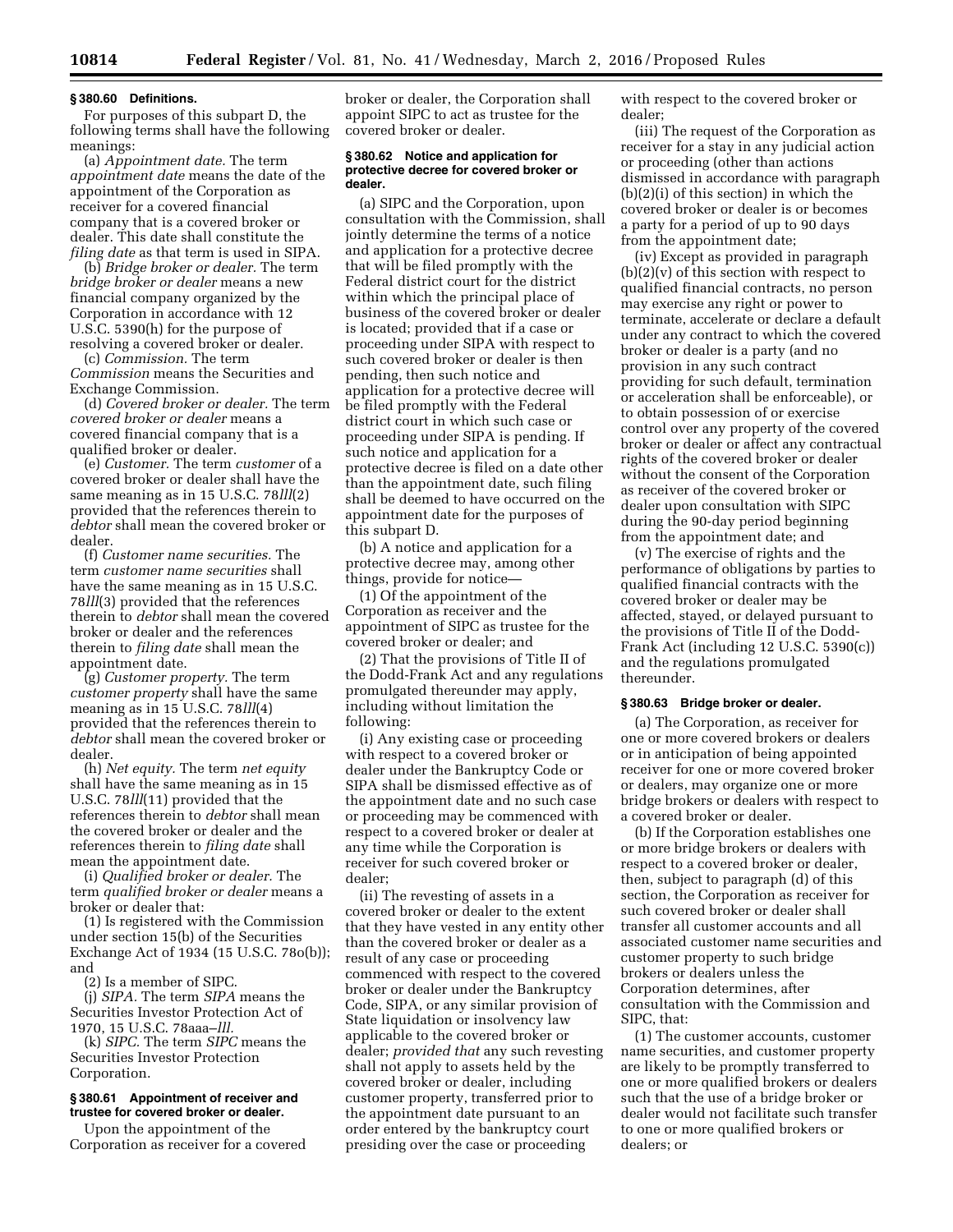(2) The transfer of such customer accounts to a bridge broker or dealer would materially interfere with the ability of the Corporation to avoid or mitigate serious adverse effects on financial stability or economic conditions in the United States.

(c) The Corporation, as receiver for such covered broker or dealer, also may transfer any other assets and liabilities of the covered broker or dealer (including non-customer accounts and any associated property and any assets and liabilities associated with any trust or custody business) to such bridge brokers or dealers as the Corporation may, in its discretion, determine to be appropriate in accordance with, and subject to the requirements of, 12 U.S.C. 5390(h), including 12 U.S.C. 5390(h)(1) and 5390(h)(5), and any regulations promulgated thereunder.

(d) In connection with customer accounts transferred to the bridge broker or dealer pursuant to paragraph (b) of this section, claims for net equity shall not be transferred but shall remain with the covered broker or dealer. Customer property transferred from the covered broker or dealer, along with advances from SIPC, shall be allocated to customer accounts at the bridge broker or dealer in accordance with § 380.64(a)(3). Such allocations initially may be based upon estimates, and such estimates may be based upon the books and records of the covered broker or dealer or any other information deemed relevant in the discretion of the Corporation as receiver, in consultation with SIPC, as trustee. Such estimates may be adjusted from time to time as additional information becomes available. With respect to each account transferred to the bridge broker or dealer pursuant to paragraph (b) or (c) of this section, the bridge broker or dealer shall undertake the obligations of a broker or dealer only with respect to property transferred to and held by the bridge broker or dealer, and allocated to the account as provided in § 380.64(a)(3), including any customer property and any advances from SIPC. The bridge broker or dealer shall have no obligations with respect to any customer property or other property that is not transferred from the covered broker or dealer to the bridge broker or dealer. The transfer of customer property to such an account shall have no effect on calculation of the amount of the affected account holder's net equity, but the value, as of the appointment date, of the customer property and advances from SIPC so transferred shall be deemed to satisfy any such claim, in whole or in part.

(e) The transfer of assets or liabilities held by a covered broker or dealer, including customer accounts and all associated customer name securities and customer property, assets and liabilities held by a covered broker or dealer for any non-customer creditor, and assets and liabilities associated with any trust or custody business, to a bridge broker or dealer, shall be effective without any consent, authorization, or approval of any person or entity, including but not limited to, any customer, contract party, governmental authority, or court.

(f) Any succession to or assumption by a bridge broker or dealer of rights, powers, authorities, or privileges of a covered broker or dealer shall be effective without any consent, authorization, or approval of any person or entity, including but not limited to, any customer, contract party, governmental authority, or court, and any such bridge broker or dealer shall upon its organization by the Corporation immediately and by operation of law—

(1) Be established and deemed registered with the Commission under the Securities Exchange Act of 1934; (2) Be deemed to be a member of SIPC; and

(3) Succeed to any and all registrations and memberships of the covered broker or dealer with or in any self-regulatory organizations.

(g) Except as provided in paragraph (f) of this section, the bridge broker or dealer shall be subject to applicable Federal securities laws and all requirements with respect to being a member of a self-regulatory organization and shall operate in accordance with all such laws and requirements and in accordance with its articles of association; provided, however, that the Commission may, in its discretion, exempt the bridge broker or dealer from any such requirements if the Commission deems such exemption to be necessary or appropriate in the public interest or for the protection of investors.

(h) At the end of the term of existence of a bridge broker or dealer, any proceeds that remain after payment of all administrative expenses of such bridge broker or dealer and all other claims against such bridge broker or dealer shall be distributed to the receiver for the related covered broker or dealer.

#### **§ 380.64 Claims of customers and other creditors of a covered broker or dealer.**

(a) *Trustee's role.* (1) SIPC, as trustee for a covered broker or dealer, shall determine customer status, claims for net equity, claims for customer name

securities, and whether property of the covered broker or dealer qualifies as customer property. SIPC, as trustee for a covered broker or dealer, shall make claims determinations in accordance with SIPA and with paragraph (a)(3) of this section, but such determinations, and any claims related thereto, shall be governed by the procedures set forth in paragraph (b) of this section.

(2) SIPC shall make advances in accordance with, and subject to the limitations imposed by, 15 U.S.C. 78fff– 3. Where appropriate, SIPC shall make such advances by delivering cash or securities to the customer accounts established at the bridge broker or dealer.

(3) Customer property held by a covered broker or dealer shall be allocated as follows:

(i) First, to SIPC in repayment of advances made by SIPC pursuant to 12 U.S.C. 5385(f) and 15 U.S.C. 78fff– 3(c)(1), to the extent such advances effected the release of securities which then were apportioned to customer property pursuant to 15 U.S.C. 78fff(d);

(ii) Second, to customers of such covered broker or dealer, or in the case that customer accounts are transferred to a bridge broker or dealer, then to such customer accounts at a bridge broker or dealer, who shall share ratably in such customer property on the basis and to the extent of their respective net equities;

(iii) Third, to SIPC as subrogee for the claims of customers; and

(iv) Fourth, to SIPC in repayment of advances made by SIPC pursuant to 15 U.S.C. 78fff–3(c)(2).

(4) The determinations and advances made by SIPC as trustee for a covered broker or dealer under this subpart D shall be made in a manner consistent with SIPC's customary practices under SIPA. The allocation of customer property, advances from SIPC, and delivery of customer name securities to each customer or to its customer account at a bridge broker or dealer, in partial or complete satisfaction of such customer's net equity claims as of the close of business on the appointment date, shall be in a manner, including form and timing, and in an amount at least as beneficial to such customer as would have been the case had the covered broker or dealer been liquidated under SIPA. Any claims related to determinations made by SIPC as trustee for a covered broker or dealer shall be governed by the procedures set forth in paragraph (b) of this section.

(b) *Receiver's role.* Any claim shall be determined in accordance with the procedures set forth in 12 U.S.C. 5390(a)(2) through (5) and the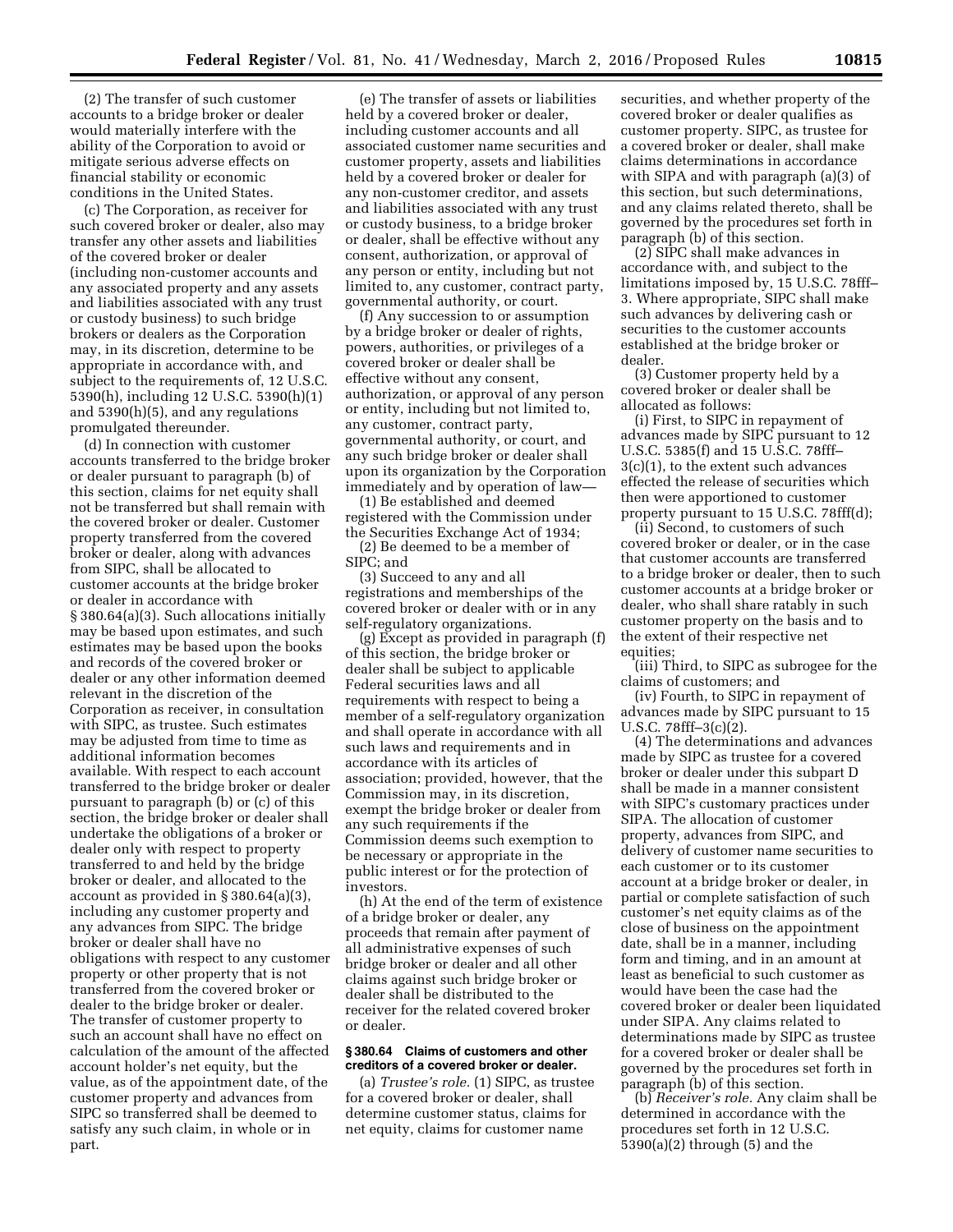regulations promulgated by the Corporation thereunder, provided however, that—

(1) *Notice requirements.* The notice of the appointment of the Corporation as receiver for a covered broker or dealer shall also include notice of the appointment of SIPC as trustee. The Corporation as receiver shall coordinate with SIPC as trustee to post the notice on SIPC's public Web site in addition to the publication procedures set forth in § 380.33.

(2) *Procedures for filing a claim.* The Corporation as receiver shall consult with SIPC, as trustee, regarding a claim form and filing instructions with respect to claims against the Corporation as receiver for a covered broker or dealer, and such information shall be provided on SIPC's public Web site in addition to the Corporation's public Web site. Any such claim form shall contain a provision permitting a claimant to claim status as a customer of the broker or dealer, if applicable.

(3) *Claims bar date.* The Corporation as receiver shall establish a claims bar date in accordance with 12 U.S.C. 5390(a)(2)(B)(i) and any regulations promulgated thereunder by which date creditors of a covered broker or dealer, including all customers of the covered broker or dealer, shall present their claims, together with proof. The claims bar date for a covered broker or dealer shall be the date following the expiration of the six-month period beginning on the date a notice to creditors to file their claims is first published in accordance with 12 U.S.C. 5390(a)(2)(B)(i) and any regulations promulgated thereunder. Any claim filed after the claims bar date shall be disallowed, and such disallowance shall be final, as provided by 12 U.S.C. 5390(a)(3)(C)(i) and any regulations promulgated thereunder, except that a claim filed after the claims bar date shall be considered by the receiver as provided by 12 U.S.C. 5390(a)(3)(C)(ii) and any regulations promulgated thereunder. In accordance with section 8(a)(3) of SIPA, 15 U.S.C. 78fff–2(a)(3), any claim for net equity filed more than sixty days after the date the notice to creditors to file claims is first published need not be paid or satisfied in whole or in part out of customer property and, to the extent such claim is paid by funds advanced by SIPC, it shall be satisfied in cash or securities, or both, as SIPC, as trustee, determines is most economical to the receivership estate.

(c) *Decision period.* The Corporation as receiver of a covered broker or dealer shall notify a claimant whether it allows or disallows the claim, or any portion of a claim or any claim of a security,

preference, set-off, or priority, within the 180-day period set forth in 12 U.S.C. 5390(a)(3)(A) and any regulations promulgated thereunder (as such 180 day period may be extended by written agreement as provided therein) or within the 90-day period set forth in 12 U.S.C. 5390(a)(5)(B) and any regulations promulgated thereunder, whichever is applicable. In accordance with paragraph (a) of this section, the Corporation, as receiver, shall issue the notice required by this paragraph (c), which shall utilize the determination made by SIPC, as trustee, in a manner consistent with SIPC's customary practices in a liquidation under SIPA, with respect to any claim for net equity or customer name securities. The process established herein for the determination, within the 180-day period set forth in 12 U.S.C. 5390(a)(3)(A) and any regulations promulgated thereunder (as such 180 day period may be extended by written agreement as provided therein), of claims by customers of a covered broker or dealer for customer property or customer name securities shall constitute the exclusive process for the determination of such claims, and any procedure for expedited relief established pursuant to 12 U.S.C. 5390(a)(5) and any regulations promulgated thereunder shall be inapplicable to such claims.

(d) *Judicial review.* The claimant may seek a judicial determination of any claim disallowed, in whole or in part, by the Corporation as receiver, including any claim disallowed based upon any determination(s) of SIPC as trustee made pursuant to § 380.64(a), by the appropriate district or territorial court of the United States in accordance with 12 U.S.C. 5390(a)(4) or (5), whichever is applicable, and any regulations promulgated thereunder.

## **§ 380.65 Priorities for unsecured claims against a covered broker or dealer.**

Allowed claims not satisfied pursuant to § 380.63(d), including allowed claims for net equity to the extent not satisfied after final allocation of customer property in accordance with § 380.64(a)(3), shall be paid in accordance with the order of priority set forth in § 380.21 subject to the following adjustments:

(a) Administrative expenses of SIPC incurred in performing its responsibilities as trustee for a covered broker or dealer shall be included as administrative expenses of the receiver as defined in § 380.22 and shall be paid *pro rata* with such expenses in accordance with § 380.21(c).

(b) Amounts paid by the Corporation to customers or SIPC shall be included as amounts owed to the United States as defined in § 380.23 and shall be paid *pro rata* with such amounts in accordance with § 380.21(c).

(c) Amounts advanced by SIPC for the purpose of satisfying customer claims for net equity shall be paid following the payment of all amounts owed to the United States pursuant to § 380.21(a)(3) but prior to the payment of any other class or priority of claims described in § 380.21(a)(4) through (11).

#### **§ 380.66 Administrative expenses of SIPC.**

(a) In carrying out its responsibilities, SIPC, as trustee for a covered broker or dealer, may utilize the services of third parties, including private attorneys, accountants, consultants, advisors, outside experts, and other third party professionals. SIPC shall have an allowed claim for administrative expenses for any amounts paid by SIPC for such services to the extent that such services are available in the private sector, and utilization of such services is practicable, efficient, and cost effective. The term *administrative expenses of SIPC* includes the costs and expenses of such attorneys, accountants, consultants, advisors, outside experts, and other third party professionals, and other expenses that would be allowable to a third party trustee under 15 U.S.C. 78eee(b)(5)(A), including the costs and expenses of SIPC employees that would be allowable pursuant to 15 U.S.C. 78fff(e).

(b) The term *administrative expenses of SIPC* shall not include advances from SIPC to satisfy customer claims for net equity.

## **§ 380.67 Qualified financial contracts.**

The rights and obligations of any party to a qualified financial contract to which a covered broker or dealer is a party shall be governed exclusively by 12 U.S.C. 5390, including the limitations and restrictions contained in 12 U.S.C. 5390(c)(10)(B), and any regulations promulgated thereunder.

#### **Securities and Exchange Commission**

# **17 CFR Part 302**

## **Authority and Issuance**

For the reasons stated in the proposing release, the Securities and Exchange Commission proposes to amend 17 CFR 302 as follows: ■ 3. Add part 302 to read as follows:

# **PART 302—ORDERLY LIQUIDATION OF COVERED BROKERS OR DEALERS**

Sec.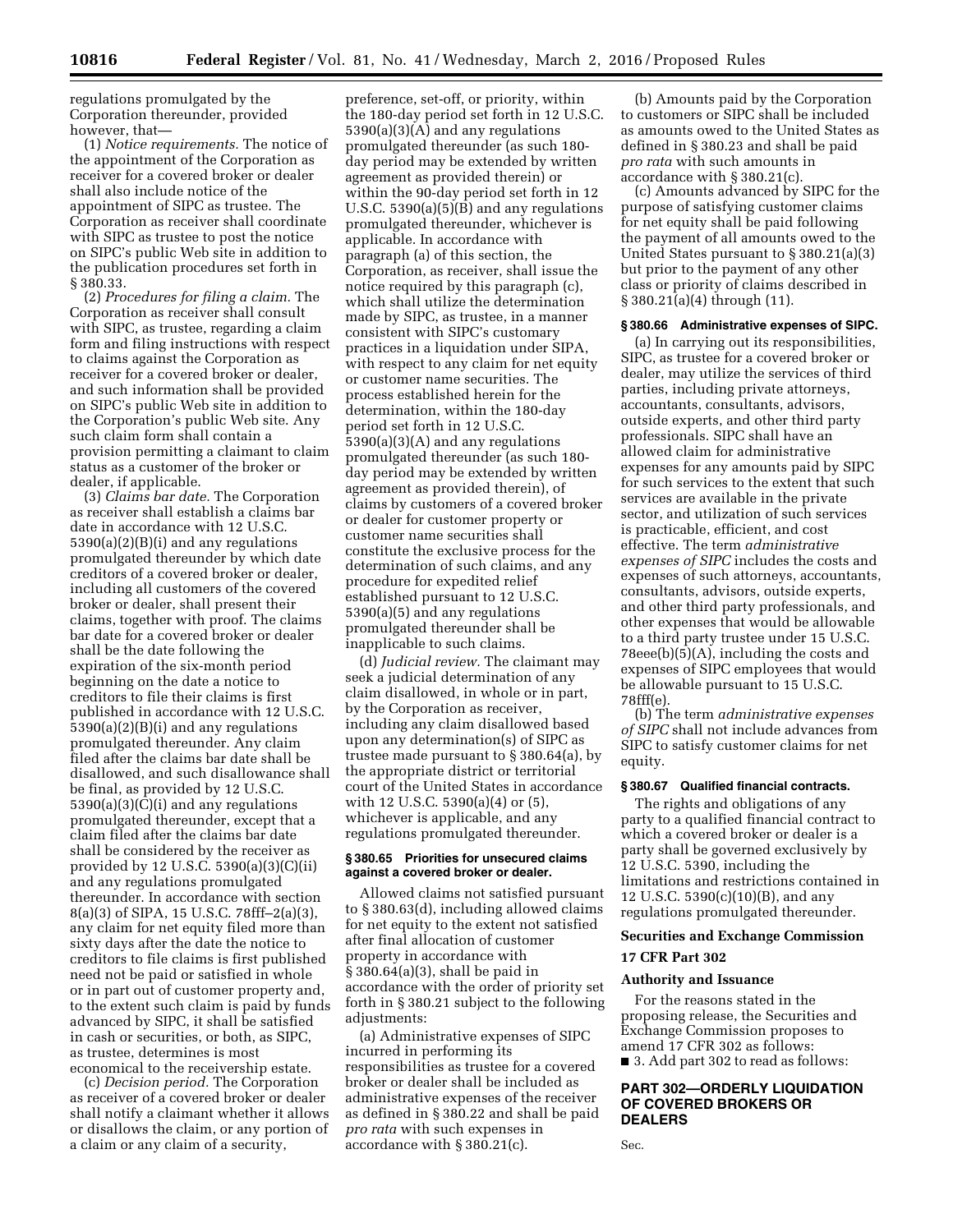- 302.100 Definitions.
- 302.101 Appointment of receiver and trustee for covered broker or dealer.
- 302.102 Notice and application for protective decree for covered broker or dealer.
- 302.103 Bridge broker or dealer.
- 302.104 Claims of customers and other creditors of a covered broker or dealer.
- 302.105 Priorities for unsecured claims against a covered broker or dealer.
- 302.106 Administrative expenses of SIPC. 302.107 Qualified financial contracts.

**Authority:** 12 U.S.C. 5385(h).

#### **§ 302.100 Definitions.**

For purposes of §§ 302.100 through 302.107, the following terms shall have the following meanings:

(a) *Appointment date.* The term *appointment date* means the date of the appointment of the Corporation as receiver for a covered financial company that is a covered broker or dealer. This date shall constitute the *filing date* as that term is used in SIPA.

(b) *Bridge broker or dealer.* The term *bridge broker or dealer* means a new financial company organized by the Corporation in accordance with 12 U.S.C. 5390(h) for the purpose of resolving a covered broker or dealer.

(c) *Commission.* The term *Commission* means the Securities and Exchange Commission.

(d) *Covered broker or dealer.* The term *covered broker or dealer* means a covered financial company that is a qualified broker or dealer.

(e) *Customer.* The term *customer* of a covered broker or dealer shall have the same meaning as in 15 U.S.C. 78*lll*(2) provided that the references therein to *debtor* shall mean the covered broker or dealer.

(f) *Customer name securities.* The term *customer name securities* shall have the same meaning as in 15 U.S.C. 78*lll*(3) provided that the references therein to *debtor* shall mean the covered broker or dealer and the references therein to *filing date* shall mean the appointment date.

(g) *Customer property.* The term *customer property* shall have the same meaning as in 15 U.S.C. 78*lll*(4) provided that the references therein to *debtor* shall mean the covered broker or dealer.

(h) *Net equity.* The term *net equity*  shall have the same meaning as in 15 U.S.C. 78*lll*(11) *provided that* the references therein to *debtor* shall mean the covered broker or dealer and the references therein to *filing date* shall mean the appointment date.

(i) *Qualified broker or dealer.* The term *qualified broker or dealer* means a broker or dealer that:

(1) Is registered with the Commission under section 15(b) of the Securities

Exchange Act of 1934 (15 U.S.C. 78o(b)); respect to a covered broker or dealer at and

(2) Is a member of SIPC.

(j) *SIPA.* The term *SIPA* means the Securities Investor Protection Act of 1970, 15 U.S.C. 78aaa–*lll*.

(k) *SIPC.* The term *SIPC* means the Securities Investor Protection Corporation.

(l) *Corporation.* The term *Corporation*  means the Federal Deposit Insurance Corporation.

(m) *Dodd-Frank Act.* The term *Dodd-Frank Act* means the Dodd-Frank Wall Street Reform and Consumer Protection Act, Public Law 111–203, 124 Stat. 1376, enacted July 21, 2010.

#### **§ 302.101 Appointment of receiver and trustee for covered broker or dealer.**

Upon the appointment of the Corporation as receiver for a covered broker or dealer, the Corporation shall appoint SIPC to act as trustee for the covered broker or dealer.

#### **§ 302.102 Notice and application for protective decree for covered broker or dealer.**

(a) SIPC and the Corporation, upon consultation with the Commission, shall jointly determine the terms of a notice and application for a protective decree that will be filed promptly with the Federal district court for the district within which the principal place of business of the covered broker or dealer is located; provided that if a case or proceeding under SIPA with respect to such covered broker or dealer is then pending, then such notice and application for a protective decree will be filed promptly with the Federal district court in which such case or proceeding under SIPA is pending. If such notice and application for a protective decree is filed on a date other than the appointment date, such filing shall be deemed to have occurred on the appointment date for the purposes of §§ 302.100 through 302.107.

(b) A notice and application for a protective decree may, among other things, provide for notice—

(1) Of the appointment of the Corporation as receiver and the appointment of SIPC as trustee for the covered broker or dealer; and

(2) That the provisions of Title II of the Dodd-Frank Act and any regulations promulgated thereunder may apply, including without limitation the following:

(i) Any existing case or proceeding with respect to a covered broker or dealer under the Bankruptcy Code or SIPA shall be dismissed effective as of the appointment date and no such case or proceeding may be commenced with any time while the Corporation is receiver for such covered broker or dealer;

(ii) The revesting of assets in a covered broker or dealer to the extent that they have vested in any entity other than the covered broker or dealer as a result of any case or proceeding commenced with respect to the covered broker or dealer under the Bankruptcy Code, SIPA, or any similar provision of State liquidation or insolvency law applicable to the covered broker or dealer; provided that any such revesting shall not apply to assets held by the covered broker or dealer, including customer property, transferred prior to the appointment date pursuant to an order entered by the bankruptcy court presiding over the case or proceeding with respect to the covered broker or dealer;

(iii) The request of the Corporation as receiver for a stay in any judicial action or proceeding (other than actions dismissed in accordance with paragraph (b)(2)(i) of this section) in which the covered broker or dealer is or becomes a party for a period of up to 90 days from the appointment date;

(iv) Except as provided in paragraph  $(b)(2)(v)$  of this section with respect to qualified financial contracts, no person may exercise any right or power to terminate, accelerate or declare a default under any contract to which the covered broker or dealer is a party (and no provision in any such contract providing for such default, termination or acceleration shall be enforceable), or to obtain possession of or exercise control over any property of the covered broker or dealer or affect any contractual rights of the covered broker or dealer without the consent of the Corporation as receiver of the covered broker or dealer upon consultation with SIPC during the 90-day period beginning from the appointment date; and

(v) The exercise of rights and the performance of obligations by parties to qualified financial contracts with the covered broker or dealer may be affected, stayed, or delayed pursuant to the provisions of Title II of the Dodd-Frank Act (including 12 U.S.C. 5390(c)) and the regulations promulgated thereunder.

# **§ 302.103 Bridge broker or dealer.**

(a) The Corporation, as receiver for one or more covered brokers or dealers or in anticipation of being appointed receiver for one or more covered broker or dealers, may organize one or more bridge brokers or dealers with respect to a covered broker or dealer.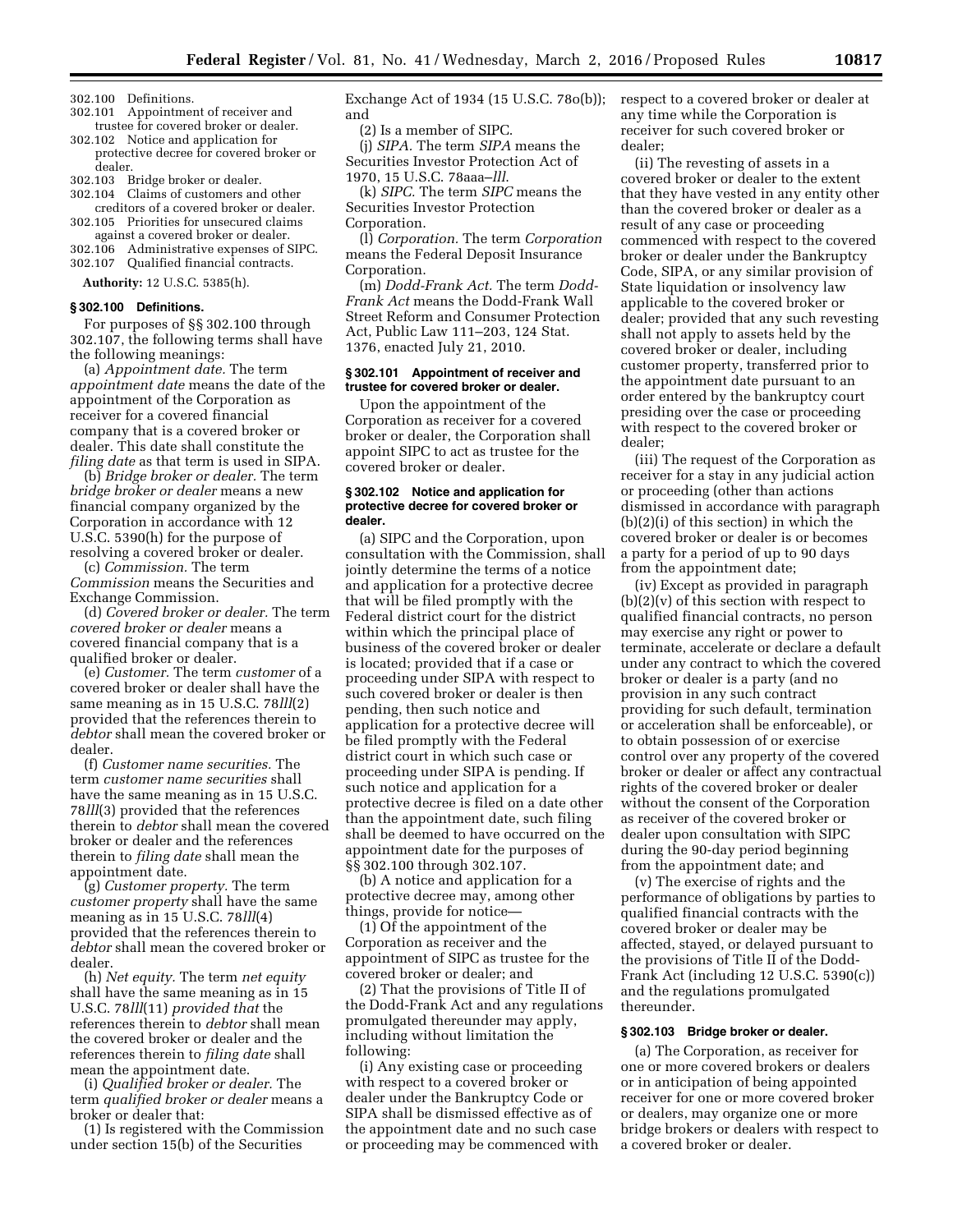(b) If the Corporation establishes one or more bridge brokers or dealers with respect to a covered broker or dealer, then, subject to paragraph (d) of this section, the Corporation as receiver for such covered broker or dealer shall transfer all customer accounts and all associated customer name securities and customer property to such bridge brokers or dealers unless the Corporation determines, after consultation with the Commission and SIPC, that:

(1) The customer accounts, customer name securities, and customer property are likely to be promptly transferred to one or more qualified brokers or dealers such that the use of a bridge broker or dealer would not facilitate such transfer to one or more qualified brokers or dealers; or

(2) The transfer of such customer accounts to a bridge broker or dealer would materially interfere with the ability of the Corporation to avoid or mitigate serious adverse effects on financial stability or economic conditions in the United States.

(c) The Corporation, as receiver for such covered broker or dealer, also may transfer any other assets and liabilities of the covered broker or dealer (including non-customer accounts and any associated property and any assets and liabilities associated with any trust or custody business) to such bridge brokers or dealers as the Corporation may, in its discretion, determine to be appropriate in accordance with, and subject to the requirements of, 12 U.S.C. 5390(h), including 12 U.S.C. 5390(h)(1) and 5390(h)(5), and any regulations promulgated thereunder.

(d) In connection with customer accounts transferred to the bridge broker or dealer pursuant to paragraph (b) of this section, claims for net equity shall not be transferred but shall remain with the covered broker or dealer. Customer property transferred from the covered broker or dealer, along with advances from SIPC, shall be allocated to customer accounts at the bridge broker or dealer in accordance with § 302.104(a)(3). Such allocations initially may be based upon estimates, and such estimates may be based upon the books and records of the covered broker or dealer or any other information deemed relevant in the discretion of the Corporation as receiver, in consultation with SIPC, as trustee. Such estimates may be adjusted from time to time as additional information becomes available. With respect to each account transferred to the bridge broker or dealer pursuant to paragraph (b) or (c) of this section, the bridge broker or dealer shall undertake

the obligations of a broker or dealer only with respect to property transferred to and held by the bridge broker or dealer, and allocated to the account as provided in § 302.104(a)(3), including any customer property and any advances from SIPC. The bridge broker or dealer shall have no obligations with respect to any customer property or other property that is not transferred from the covered broker or dealer to the bridge broker or dealer. The transfer of customer property to such an account shall have no effect on calculation of the amount of the affected accountholder's net equity, but the value, as of the appointment date, of the customer property and advances from SIPC so transferred shall be deemed to satisfy any such claim, in whole or in part.

(e) The transfer of assets or liabilities held by a covered broker or dealer, including customer accounts and all associated customer name securities and customer property, assets and liabilities held by a covered broker or dealer for any non-customer creditor, and assets and liabilities associated with any trust or custody business, to a bridge broker or dealer, shall be effective without any consent, authorization, or approval of any person or entity, including but not limited to, any customer, contract party, governmental authority, or court.

(f) Any succession to or assumption by a bridge broker or dealer of rights, powers, authorities, or privileges of a covered broker or dealer shall be effective without any consent, authorization, or approval of any person or entity, including but not limited to, any customer, contract party, governmental authority, or court, and any such bridge broker or dealer shall upon its organization by the Corporation immediately and by operation of law—

(1) Be established and deemed registered with the Commission under the Securities Exchange Act of 1934; (2) Be deemed to be a member of SIPC; and

(3) Succeed to any and all registrations and memberships of the covered broker or dealer with or in any self-regulatory organizations.

(g) Except as provided in paragraph (f) of this section, the bridge broker or dealer shall be subject to applicable Federal securities laws and all requirements with respect to being a member of a self-regulatory organization and shall operate in accordance with all such laws and requirements and in accordance with its articles of association; provided, however, that the Commission may, in its discretion, exempt the bridge broker or dealer from any such requirements if the Commission deems such exemption to

be necessary or appropriate in the public interest or for the protection of investors.

(h) At the end of the term of existence of a bridge broker or dealer, any proceeds that remain after payment of all administrative expenses of such bridge broker or dealer and all other claims against such bridge broker or dealer shall be distributed to the receiver for the related covered broker or dealer.

#### **§ 302.104 Claims of customers and other creditors of a covered broker or dealer.**

(a) *Trustee's role.* (1) SIPC, as trustee for a covered broker or dealer, shall determine customer status, claims for net equity, claims for customer name securities, and whether property of the covered broker or dealer qualifies as customer property. SIPC, as trustee for a covered broker or dealer, shall make claims determinations in accordance with SIPA and with paragraph (a)(3) of this section, but such determinations, and any claims related thereto, shall be governed by the procedures set forth in paragraph (b) of this section.

(2) SIPC shall make advances in accordance with, and subject to the limitations imposed by, 15 U.S.C. 78fff– 3. Where appropriate, SIPC shall make such advances by delivering cash or securities to the customer accounts established at the bridge broker or dealer.

(3) Customer property held by a covered broker or dealer shall be allocated as follows:

(i) First, to SIPC in repayment of advances made by SIPC pursuant to 12 U.S.C. 5385(f) and 15 U.S.C. 78fff– 3(c)(1), to the extent such advances effected the release of securities which then were apportioned to customer property pursuant to 15 U.S.C. 78fff(d);

(ii) Second, to customers of such covered broker or dealer, or in the case that customer accounts are transferred to a bridge broker or dealer, then to such customer accounts at a bridge broker or dealer, who shall share ratably in such customer property on the basis and to the extent of their respective net equities;

(iii) Third, to SIPC as subrogee for the claims of customers; and

(iv) Fourth, to SIPC in repayment of advances made by SIPC pursuant to 15 U.S.C. 78fff–3(c)(2).

(4) The determinations and advances made by SIPC as trustee for a covered broker or dealer under §§ 302.100 through 302.107 shall be made in a manner consistent with SIPC's customary practices under SIPA. The allocation of customer property, advances from SIPC, and delivery of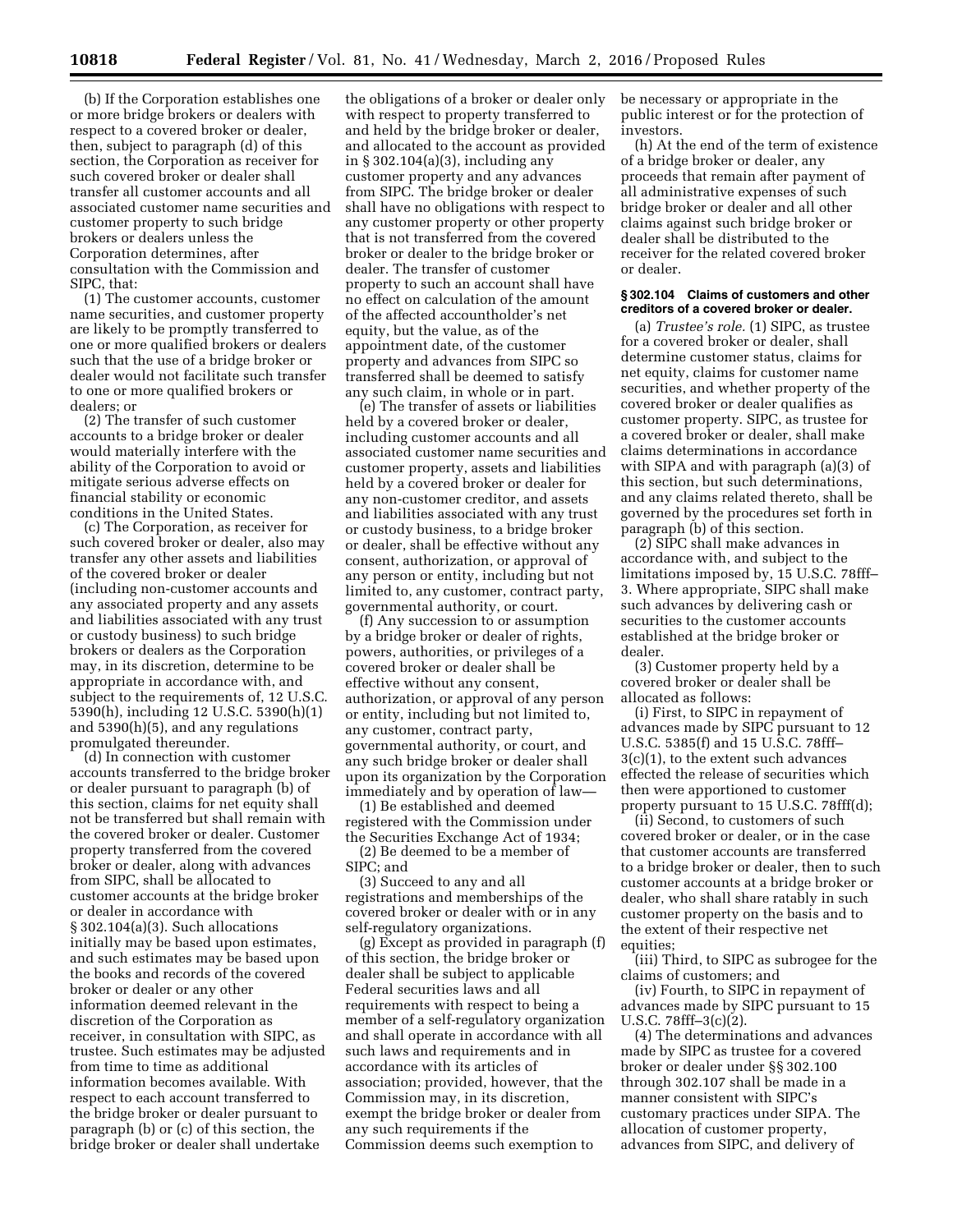customer name securities to each customer or to its customer account at a bridge broker or dealer, in partial or complete satisfaction of such customer's net equity claims as of the close of business on the appointment date, shall be in a manner, including form and timing, and in an amount at least as beneficial to such customer as would have been the case had the covered broker or dealer been liquidated under SIPA. Any claims related to determinations made by SIPC as trustee for a covered broker or dealer shall be governed by the procedures set forth in paragraph (b) of this section.

(b) *Receiver's role.* Any claim shall be determined in accordance with the procedures set forth in 12 U.S.C. 5390(a)(2) through (5) and the regulations promulgated by the Corporation thereunder, provided however, that—

(1) *Notice requirements.* The notice of the appointment of the Corporation as receiver for a covered broker or dealer shall also include notice of the appointment of SIPC as trustee. The Corporation as receiver shall coordinate with SIPC as trustee to post the notice on SIPC's public Web site in addition to the publication procedures set forth in 12 CFR 380.33.

(2) *Procedures for filing a claim.* The Corporation as receiver shall consult with SIPC, as trustee, regarding a claim form and filing instructions with respect to claims against the Corporation as receiver for a covered broker or dealer, and such information shall be provided on SIPC's public Web site in addition to the Corporation's public Web site. Any such claim form shall contain a provision permitting a claimant to claim status as a customer of the broker or dealer, if applicable.

(3) *Claims bar date.* The Corporation as receiver shall establish a claims bar date in accordance with 12 U.S.C. 5390(a)(2)(B)(i) and any regulations promulgated thereunder by which date creditors of a covered broker or dealer, including all customers of the covered broker or dealer, shall present their claims, together with proof. The claims bar date for a covered broker or dealer shall be the date following the expiration of the six-month period beginning on the date a notice to creditors to file their claims is first published in accordance with 12 U.S.C. 5390(a)(2)(B)(i) and any regulations promulgated thereunder. Any claim filed after the claims bar date shall be disallowed, and such disallowance shall be final, as provided by 12 U.S.C.  $5390(a)(3)(\overline{C})(i)$  and any regulations promulgated thereunder, except that a claim filed after the claims bar date

shall be considered by the receiver as provided by 12 U.S.C. 5390(a)(3)(C)(ii) and any regulations promulgated thereunder. In accordance with section 8(a)(3) of SIPA, 15 U.S.C. 78fff–2(a)(3), any claim for net equity filed more than sixty days after the date the notice to creditors to file claims is first published need not be paid or satisfied in whole or in part out of customer property and, to the extent such claim is paid by funds advanced by SIPC, it shall be satisfied in cash or securities, or both, as SIPC, as trustee, determines is most economical to the receivership estate.

(c) *Decision period.* The Corporation as receiver of a covered broker or dealer shall notify a claimant whether it allows or disallows the claim, or any portion of a claim or any claim of a security, preference, set-off, or priority, within the 180-day period set forth in 12 U.S.C. 5390(a)(3)(A) and any regulations promulgated thereunder (as such 180 day period may be extended by written agreement as provided therein) or within the 90-day period set forth in 12 U.S.C. 5390(a) $(5)(\overline{B})$  and any regulations promulgated thereunder, whichever is applicable. In accordance with paragraph (a) of this section, the Corporation, as receiver, shall issue the notice required by this paragraph (c), which shall utilize the determination made by SIPC, as trustee, in a manner consistent with SIPC's customary practices in a liquidation under SIPA, with respect to any claim for net equity or customer name securities. The process established herein for the determination, within the 180-day period set forth in 12 U.S.C. 5390(a)(3)(A) and any regulations promulgated thereunder (as such 180 day period may be extended by written agreement as provided therein), of claims by customers of a covered broker or dealer for customer property or customer name securities shall constitute the exclusive process for the determination of such claims, and any procedure for expedited relief established pursuant to 12 U.S.C. 5390(a)(5) and any regulations promulgated thereunder shall be inapplicable to such claims.

(d) *Judicial review.* The claimant may seek a judicial determination of any claim disallowed, in whole or in part, by the Corporation as receiver, including any claim disallowed based upon any determination(s) of SIPC as trustee made pursuant to § 302.104(a), by the appropriate district or territorial court of the United States in accordance with 12 U.S.C. 5390(a)(4) or (5), whichever is applicable, and any regulations promulgated thereunder.

#### **§ 302.105 Priorities for unsecured claims against a covered broker or dealer.**

Allowed claims not satisfied pursuant to § 302.103(d), including allowed claims for net equity to the extent not satisfied after final allocation of customer property in accordance with § 302.104(a)(3), shall be paid in accordance with the order of priority set forth in 12 CFR 380.21 subject to the following adjustments:

(a) Administrative expenses of SIPC incurred in performing its responsibilities as trustee for a covered broker or dealer shall be included as administrative expenses of the receiver as defined in 12 CFR 380.22 and shall be paid *pro rata* with such expenses in accordance with 12 CFR 380.21(c).

(b) Amounts paid by the Corporation to customers or SIPC shall be included as amounts owed to the United States as defined in 12 CFR 380.23 and shall be paid *pro rata* with such amounts in accordance with 12 CFR 380.21(c).

(c) Amounts advanced by SIPC for the purpose of satisfying customer claims for net equity shall be paid following the payment of all amounts owed to the United States pursuant to 12 CFR 380.21(a)(3) but prior to the payment of any other class or priority of claims described in 12 CFR 380.21(a)(4) through (11).

#### **§ 302.106 Administrative expenses of SIPC.**

(a) In carrying out its responsibilities, SIPC, as trustee for a covered broker or dealer, may utilize the services of third parties, including private attorneys, accountants, consultants, advisors, outside experts, and other third party professionals. SIPC shall have an allowed claim for administrative expenses for any amounts paid by SIPC for such services to the extent that such services are available in the private sector, and utilization of such services is practicable, efficient, and cost effective. The term *administrative expenses of SIPC* includes the costs and expenses of such attorneys, accountants, consultants, advisors, outside experts, and other third party professionals, and other expenses that would be allowable to a third party trustee under 15 U.S.C. 78eee(b)(5)(A), including the costs and expenses of SIPC employees that would be allowable pursuant to 15 U.S.C. 78fff(e).

(b) The term *administrative expenses of SIPC* shall not include advances from SIPC to satisfy customer claims for net equity.

#### **§ 302.107 Qualified financial contracts.**

The rights and obligations of any party to a qualified financial contract to